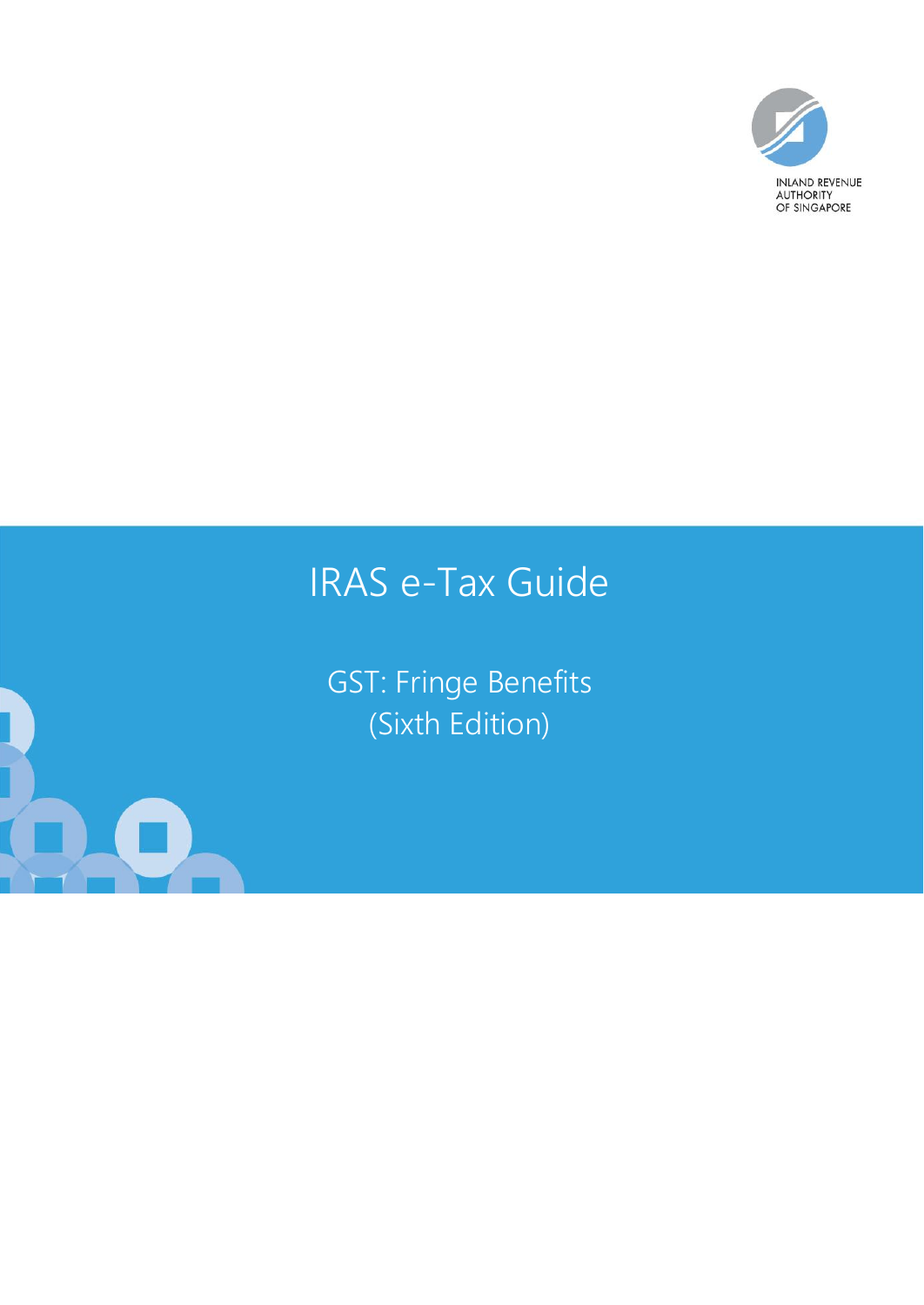Published by Inland Revenue Authority of Singapore

Published on 29 Oct 2021

First edition on 16 May 2016 Second edition on 6 Jan 2017 Third edition on 27 Jul 2018 Fourth edition on 29 Jan 2020 Fifth edition on 10 Feb 2021

Disclaimers: IRAS shall not be responsible or held accountable in any way for any damage, loss or expense whatsoever, arising directly or indirectly from any inaccuracy or incompleteness in the Contents of this e-Tax Guide, or errors or omissions in the transmission of the Contents. IRAS shall not be responsible or held accountable in any way for any decision made or action taken by you or any third party in reliance upon the Contents in this e-Tax Guide. This information aims to provide a better general understanding of taxpayers' tax obligations and is not intended to comprehensively address all possible tax issues that may arise. While every effort has been made to ensure that this information is consistent with existing law and practice, should there be any changes, IRAS reserves the right to vary its position accordingly.

© Inland Revenue Authority of Singapore

All rights reserved. No part of this publication may be reproduced or transmitted in any form or by any means, including photocopying and recording without the written permission of the copyright holder, application for which should be addressed to the publisher. Such written permission must also be obtained before any part of this publication is stored in a retrieval system of any nature.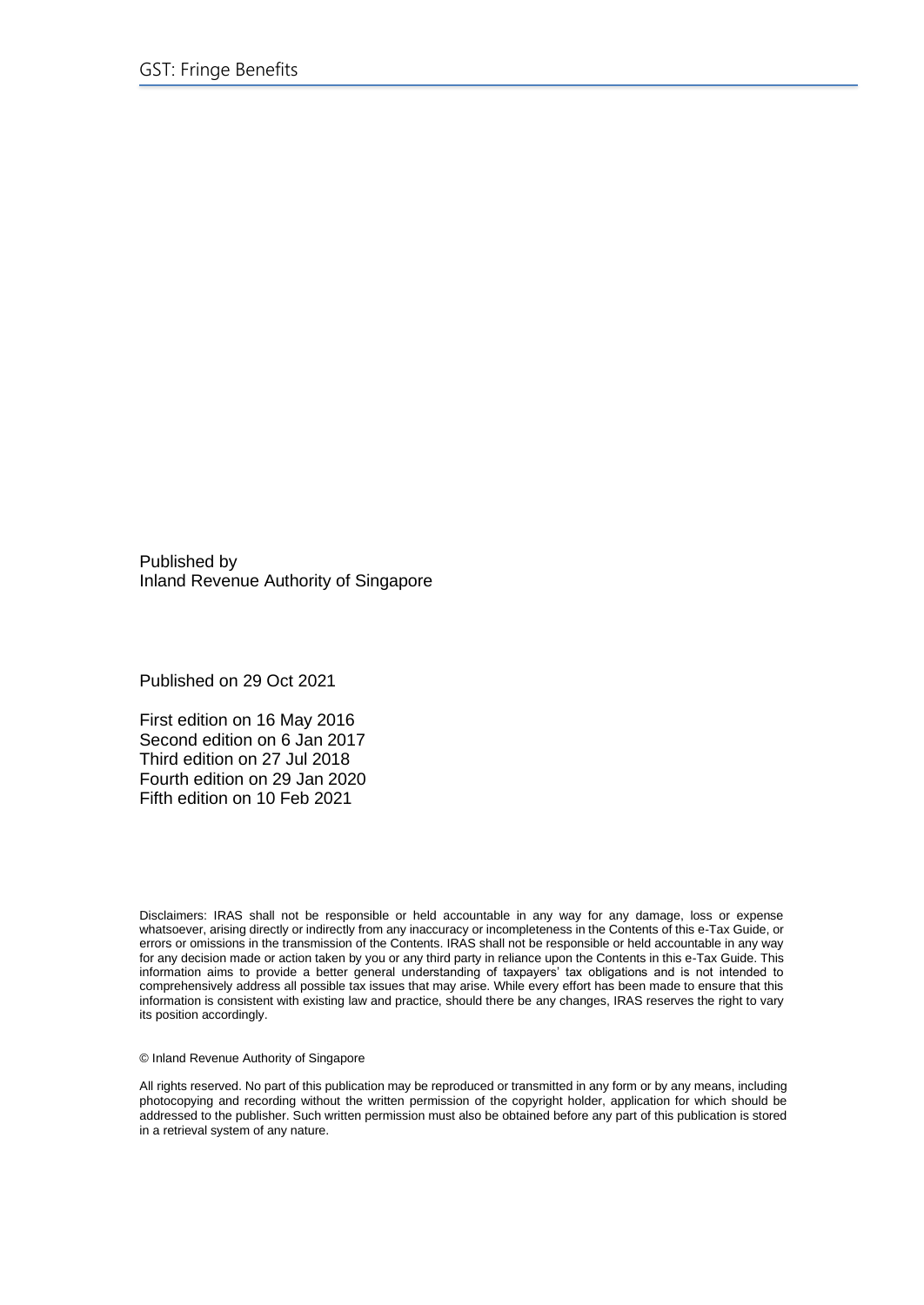# **Table of Contents**

|                         | Page                                                |  |
|-------------------------|-----------------------------------------------------|--|
| 1                       |                                                     |  |
| $\mathbf{2}$            |                                                     |  |
| 3                       |                                                     |  |
| $\overline{\mathbf{4}}$ |                                                     |  |
| 5                       |                                                     |  |
| 6                       |                                                     |  |
| $\overline{7}$          |                                                     |  |
| 8                       |                                                     |  |
| 9                       |                                                     |  |
| 10                      |                                                     |  |
| 11                      |                                                     |  |
|                         |                                                     |  |
|                         | Annex B - Flowchart on Accounting for Output Tax 27 |  |
|                         |                                                     |  |
|                         |                                                     |  |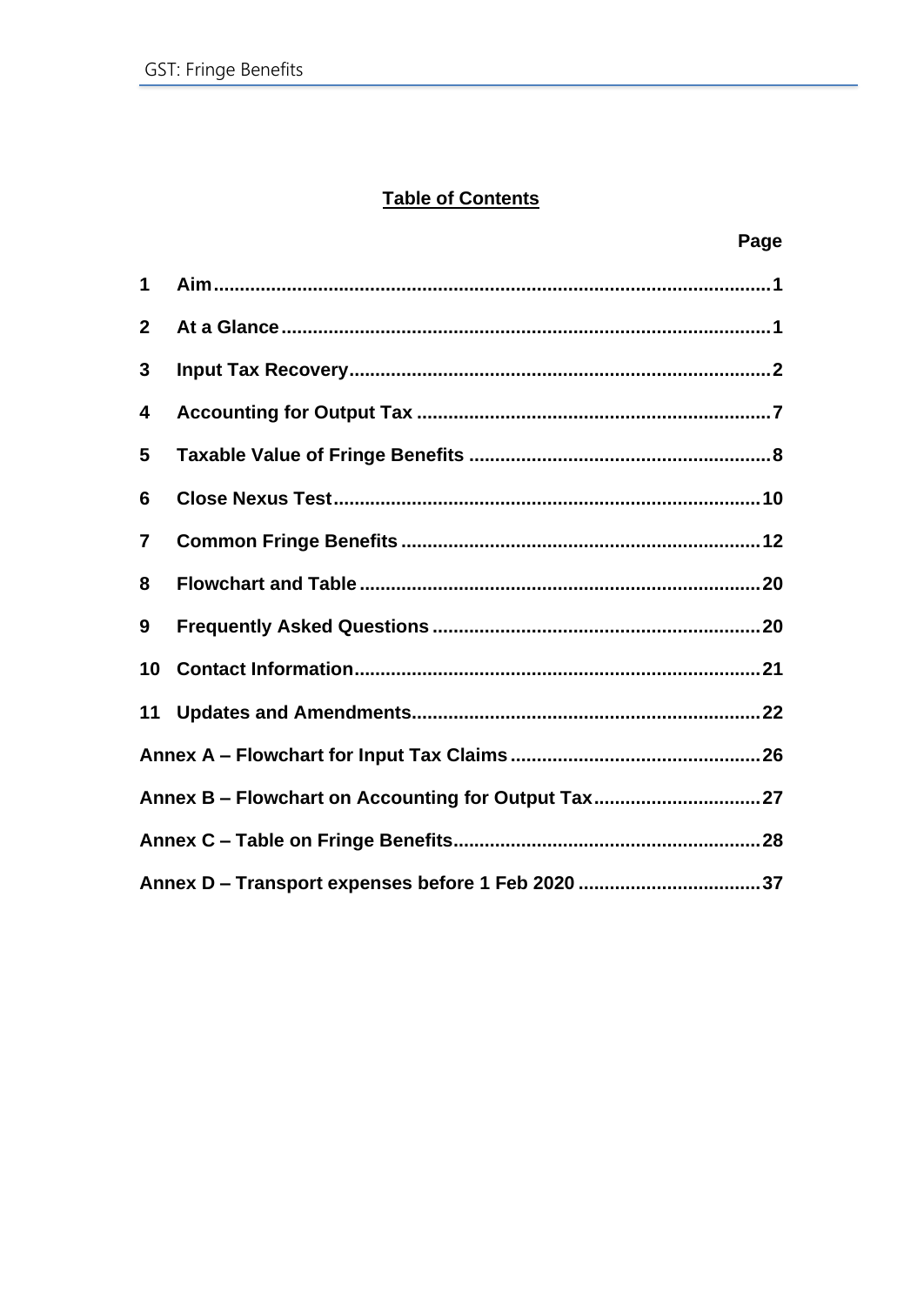# <span id="page-3-0"></span>**1 Aim**

1.1 This guide explains the GST treatment for goods and services provided by you (a GST-registered person) to your employees as fringe benefits. Specifically, it explains when you are allowed to claim the GST incurred on fringe benefits and whether you are required to account for GST when these benefits are given free to your employees.

# <span id="page-3-1"></span>**2 At a Glance**

- 2.1 Fringe benefits refer to non-wage benefits provided by employers to their employees. These benefits are given to employees as part of their overall remuneration packages and can take the form of either goods or services.
- 2.2 You can claim input tax incurred on fringe benefits provided that the fringe benefits are incurred for the purpose of your business. All fringe benefits contain elements of personal consumption on which GST should be levied. As such, the Comptroller will consider them as incurred for the purpose of your business only if they have a close nexus to your business activities. In addition, the benefits must not be disallowed under regulations 26 and 27 of the GST (General) Regulations.
- 2.3 If you have been allowed the input tax claim, you may need to account for output tax when you give away business goods as gifts to your employees or let your employees temporarily use the goods for their personal use, even if no consideration is charged.
- 2.4 For services provided free to your employees, you are not required to account for output tax.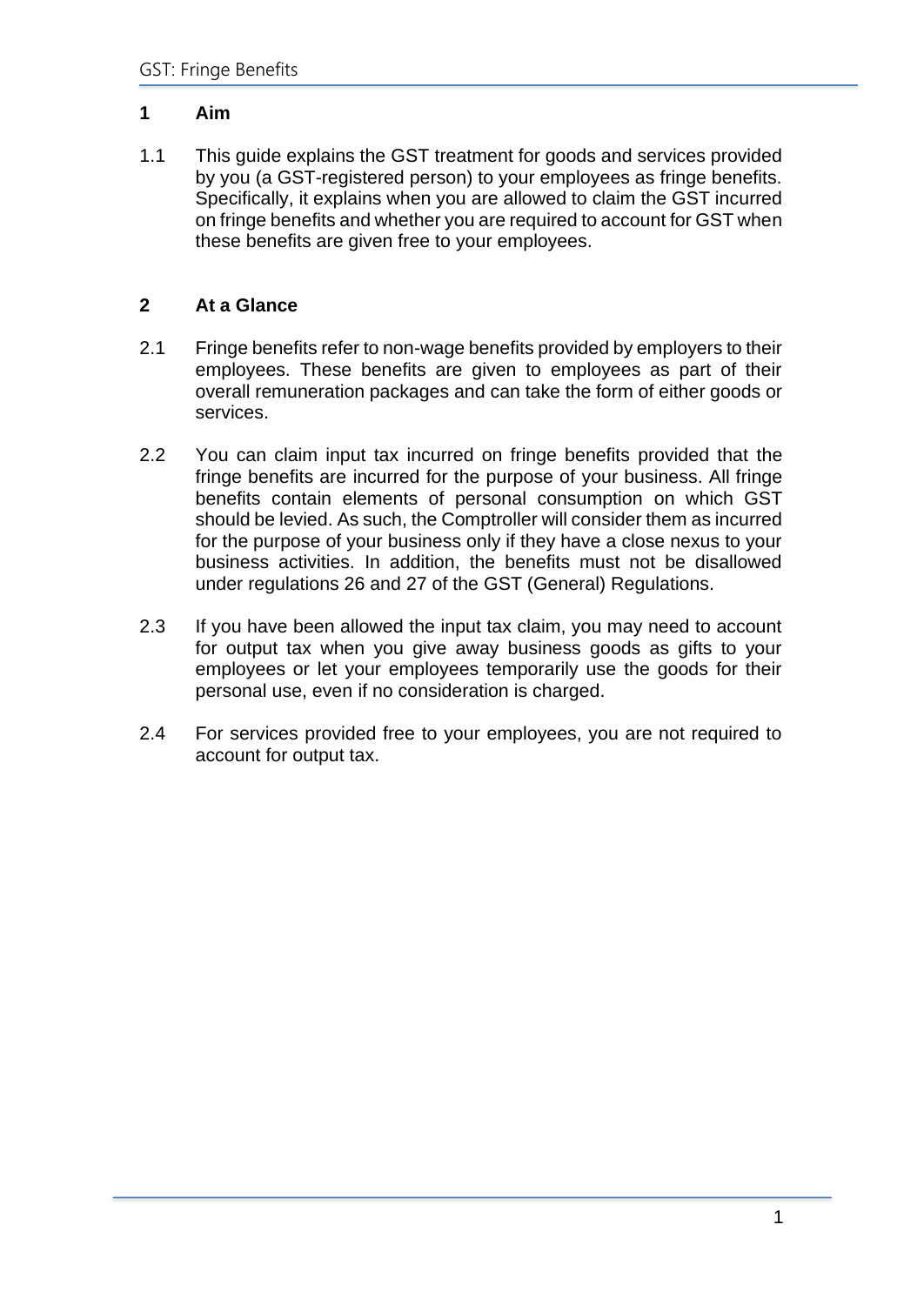# <span id="page-4-0"></span>**3 Input Tax Recovery**

- 3.1 You are entitled to claim input tax for the GST charged on goods and services if you satisfy all the following conditions:
	- (i) You are GST-registered;
	- (ii) The goods or services must have been supplied to you. For imported goods, the goods must have been imported by you;
	- (iii) The goods or services are used or to be used for the purpose of your business;
	- (iv) The goods or services must be used for the making of taxable supplies (i.e. standard-rated or zero-rated supplies) or out-of-scope supplies which would be taxable supplies if made in Singapore;
	- (v) The input tax claims are not disallowed under regulations 26 and 27 of the GST (General) Regulations; and
	- (vi) You have taken reasonable steps to ascertain and concluded that the goods or services were not part of a Missing Trader Fraud arrangement and the conclusion is one that a reasonable person would have made<sup>1</sup>.

#### Goods or services "supplied to you"

- 3.2 To claim input tax for the GST incurred on goods or services, the supply must be contractually made to you. Where the tax invoice issued by the supplier is addressed to you, the Comptroller will, prima facie, treat the supply as contractually made to you.
- 3.3 Where the tax invoice is addressed to your employee, you may claim the GST incurred as your input tax provided that your employee is acting as your agent in receiving the supply of goods or services.

#### *Administrative concession*

- 3.4 Where the supply of fringe benefits is clearly contracted in your employee's name, such as for mobile phone plans, memberships with a professional body and educational courses, your employee is unlikely to be acting as your agent when he receives the supply of goods or services. Nonetheless, as an administrative concession, the Comptroller will allow you to claim input tax for the expenses provided that:
	- (i) Your employee is reimbursed; and

<sup>1</sup> This applies to goods or services supplied to you on or after 1 Jan 2021.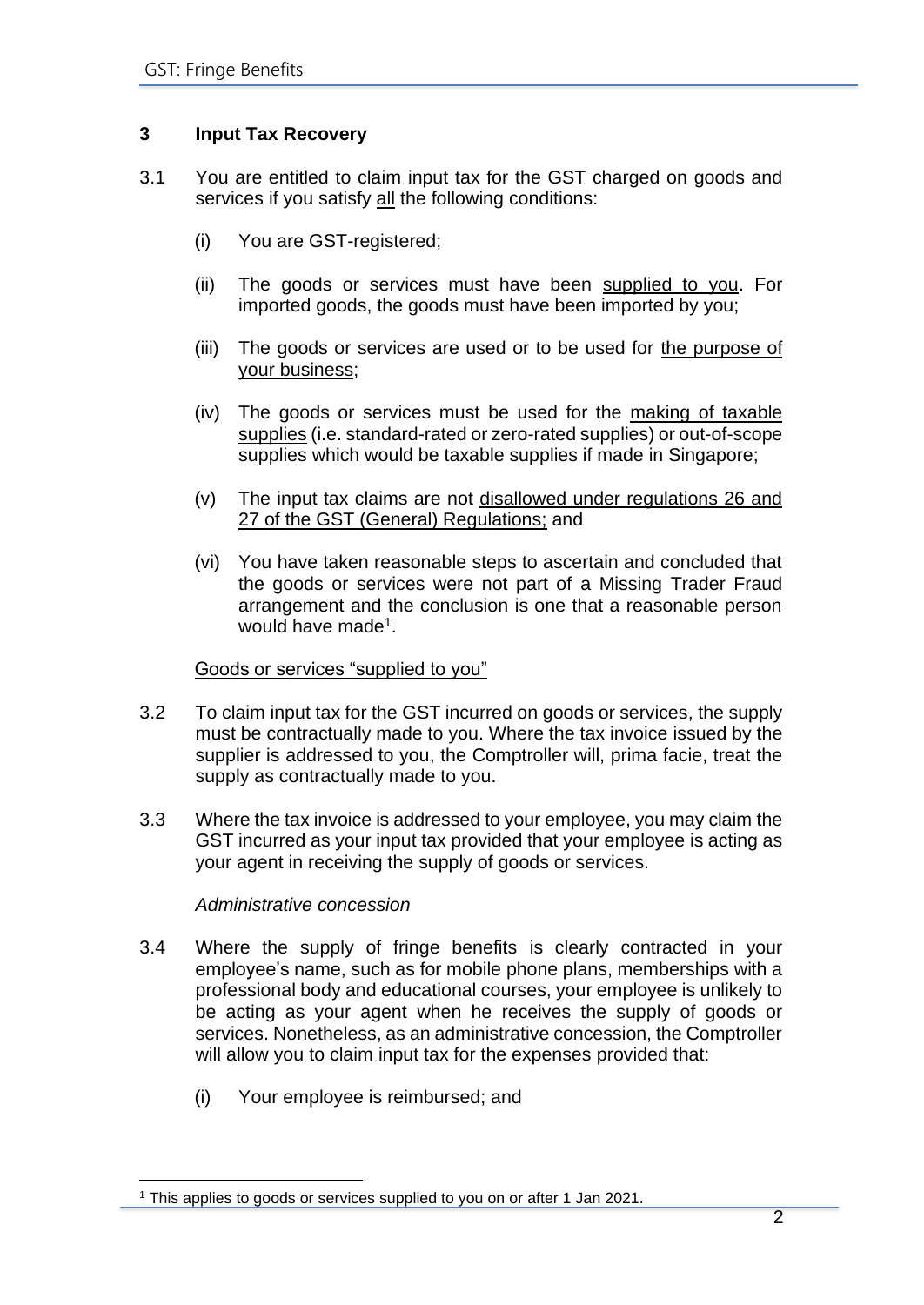- (ii) The expenses are recognised as business expenses in your accounts.
- 3.5 If you reimburse your employee partially, you can only claim the GST in proportion to the reimbursed amount. For example, your employee incurred \$64.20 (including GST) on mobile phone expenses to make both business and personal calls. You reimbursed your employee \$21.40 (including GST) for the business portion. Applying the concession and provided that you meet all other input tax claim conditions, you may claim the GST that is proportionate to the amount that you reimbursed your employee i.e. \$1.40.
- 3.6 If you have difficulties determining the business and private portions of the expenses, you may claim input tax as follows:
	- (i) For full reimbursements, based on 4/7<sup>2</sup> of the GST incurred on the mobile phone expenses.
	- (ii) For partial reimbursements, based on 7/107 of the amount reimbursed or 4/7 of the GST incurred on the mobile phone expenses, whichever is the lower.

# *Allowances*

3.7 An allowance usually consists of a pre-determined amount to cover an estimated expense and will be paid to your employee regardless of whether he incurs the expense. For example, your employee is given a flat \$10 meal allowance if he works beyond his normal working hours and regardless of whether he actually spends the allowance for his meal or how much he spends. Even if your employee provides you with the receipt or invoice for his meal, the GST incurred is not claimable.

# "For the purpose of business"

- 3.8 To satisfy the condition of "for the purpose of business", the provision of fringe benefits must have a close nexus to your business activities ("Close Nexus Test"). The fact that the business may benefit from the provision of the fringe benefits such as improved staff morale or motivation is not enough to give rise to a close nexus between the fringe benefits and the business.
- 3.9 IRAS will generally regard this Close Nexus Test as satisfied if the provision of the fringe benefit meets any of the following 6 indicators:
	- 1) Is necessary for the proper operation of your business
	- 2) Directly maintains or promotes the efficiency of your business operations

 $2$  4/7 is an estimation of the number of days that an employee spends at work in a week.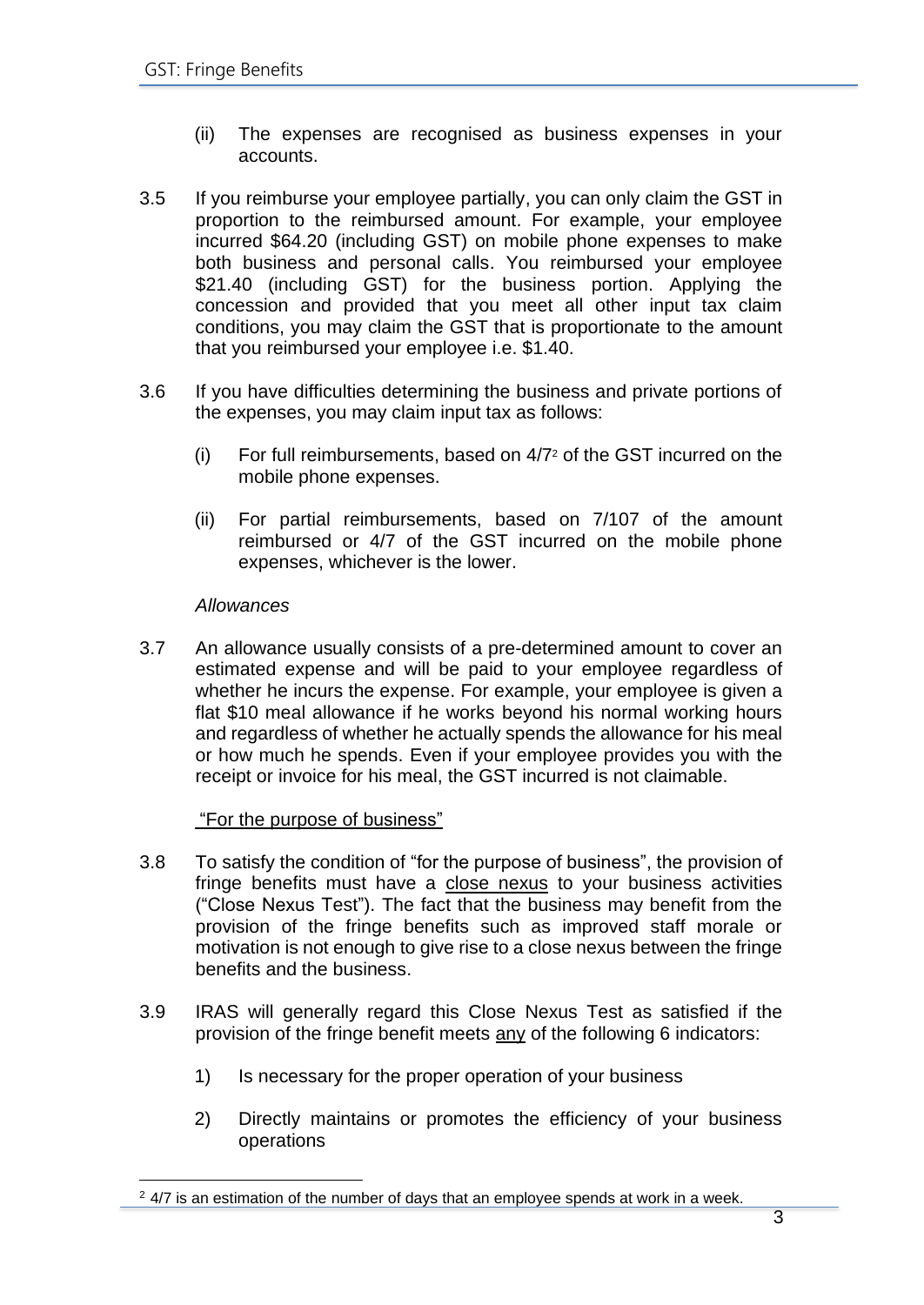- 3) Primarily promotes staff interaction
- 4) Encourages the upgrading of your employee's skills and knowledge relevant to your business
- 5) Is given in recognition of the contribution of your employee towards your business
- 6) Promotes corporate identity
- 3.10 Further explanation of these indicators is provided in paragraphs 6.5 to 6.16. Paragraphs 7.2 to 7.25 explain the Comptroller's position on some common fringe benefits, in particular, why the fringe benefit can or cannot be considered as incurred for the purpose of business.
- 3.11 GST incurred on goods and services is also not claimable where the goods and services acquired are given only to specific persons (i.e. the fringe benefits are not given to other employees). The Comptroller will generally regard such fringe benefits as incurred for the personal consumption of the specific employee and hence, they will not satisfy the condition of "for the purpose of business". Specific persons are:
	- (i) the sole-proprietor of a GST-registered sole-proprietorship;
	- (ii) the partners of a GST-registered partnership;
	- (iii) the directors of a GST-registered company; and
	- (iv) persons connected to the GST-registered sole proprietor, partnership or company, as the case may be.
- 3.12 However, the Comptroller recognises that some businesses only allow specific persons to attend courses. Hence, the Comptroller will allow the input tax incurred on such courses provided that the courses are relevant to the business. An example would be tax courses attended by the partners of a tax consultancy firm.
- 3.13 For other fringe benefits, the input tax incurred is claimable only if similar fringe benefits are also provided to staff. For example, input tax incurred on refreshments at board of directors' meeting is claimable if refreshments are also provided at staff meetings.

#### Used for the "making of taxable supplies"

3.14 If your business makes partly exempt and partly taxable supplies, such expenses are generally considered as residual in nature and you would have to apportion the input tax incurred. For more information, please refer to the e-Tax guide "GST: Partial Exemption and Input Tax Recovery".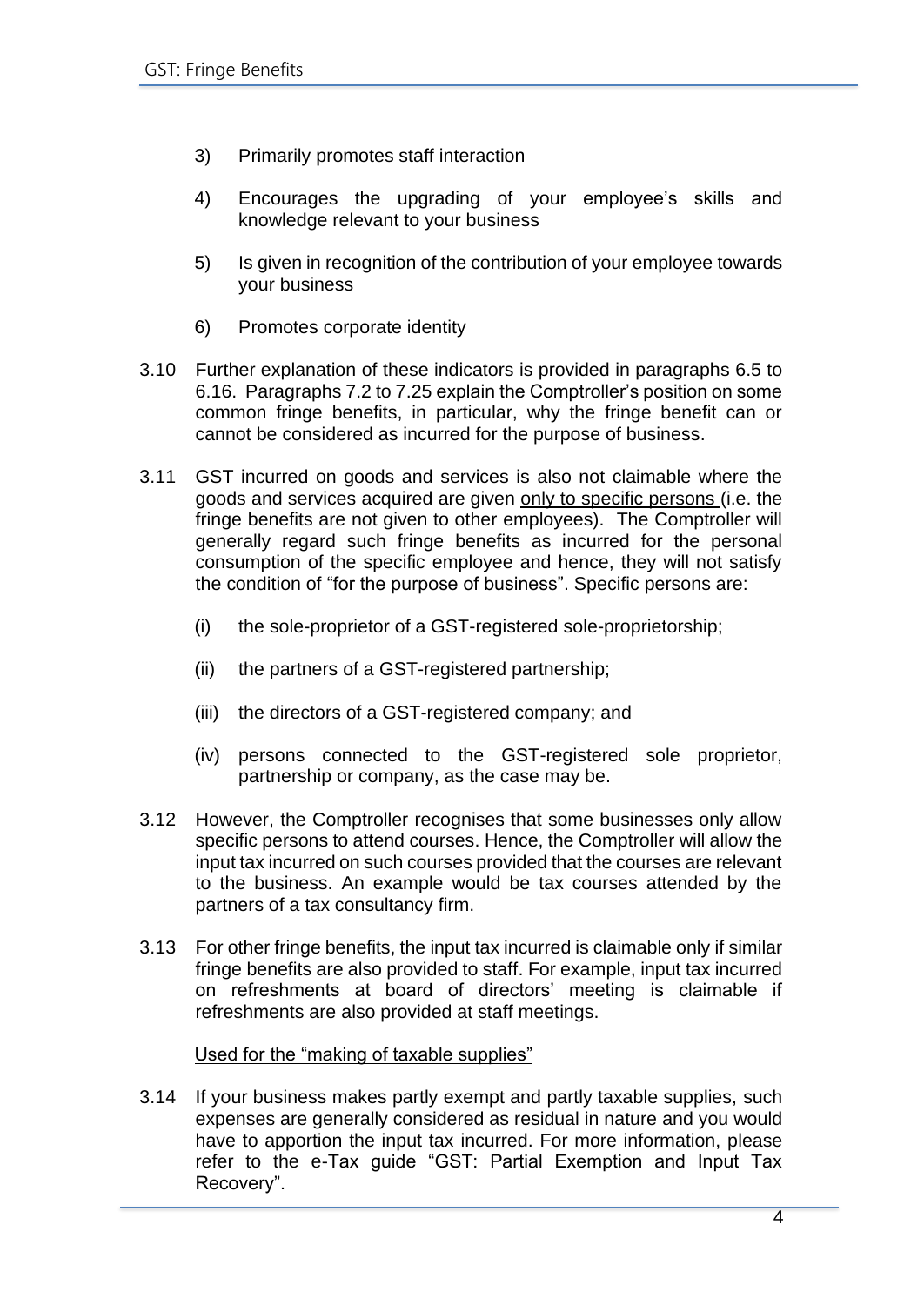Goods or services disallowed under regulations 26 and 27 of the GST (General) Regulations

- 3.15 Under regulations 26 and 27 of the GST (General) Regulations, you are not allowed to claim input tax credit for GST incurred on the following:
	- (i) Benefits provided to the family members or relatives of your staff;
	- (ii) Costs and running expenses incurred on private registered motor cars (including cost incurred for the purchase and running expenses like petrol, maintenance, parking fees);
	- (iii) Club subscription fees (including transfer fees) charged by sports and recreation clubs;
	- (iv) Expenses incurred on company cars of which the COE has been renewed or extended on or after 1 Apr 1998;
	- (v) Expenses incurred on rental cars hired for use on or after 1 Jul 1999;
	- (vi) Medical expenses incurred for your staff unless
		- (a) the expenses are obligatory under the Work Injury Compensation Act or under any collective agreement within the meaning of the Industrial Relations Act; or
		- (b) the medical treatment in respect of expenses incurred on or after 1 Oct 2021 is provided in connection with any health risk or requirement arising on account of the nature of the work required of your staff or his work environment; and
			- (i) the medical expenses are incurred pursuant to any written law of Singapore concerning the medical treatment or the provision of a medical facility or medical practitioner<sup>3</sup>; or
			- (ii) the medical treatment is related to COVID-19 and the staff undergoes such medical treatment pursuant to any written advisory (including industry circular) issued by, or posted on the website of, the Government or a public authority<sup>4</sup>.

<sup>&</sup>lt;sup>3</sup> Examples of employee medical expenses incurred on or after 1 Oct 2021 for which input tax is claimable include mandatory medical examinations for employees under the Workplace Safety and Health (Medical Examinations) Regulations and the costs of providing a clinic and qualified medical practitioner on board certain ships under the Merchant Shipping (Training, Certification and Manning) Regulations.

<sup>4</sup> Examples of COVID-19 related medical treatment incurred on or after 1 Oct 2021 for which input tax is claimable include outbound travellers who are advised to get pre-departure COVID-19 swab tests (if travel is for business purposes) and COVID-19 swab tests for specific high risk groups (i.e. workers at hawker centres and markets, and food delivery personnel) where workers are strongly advised to get tested.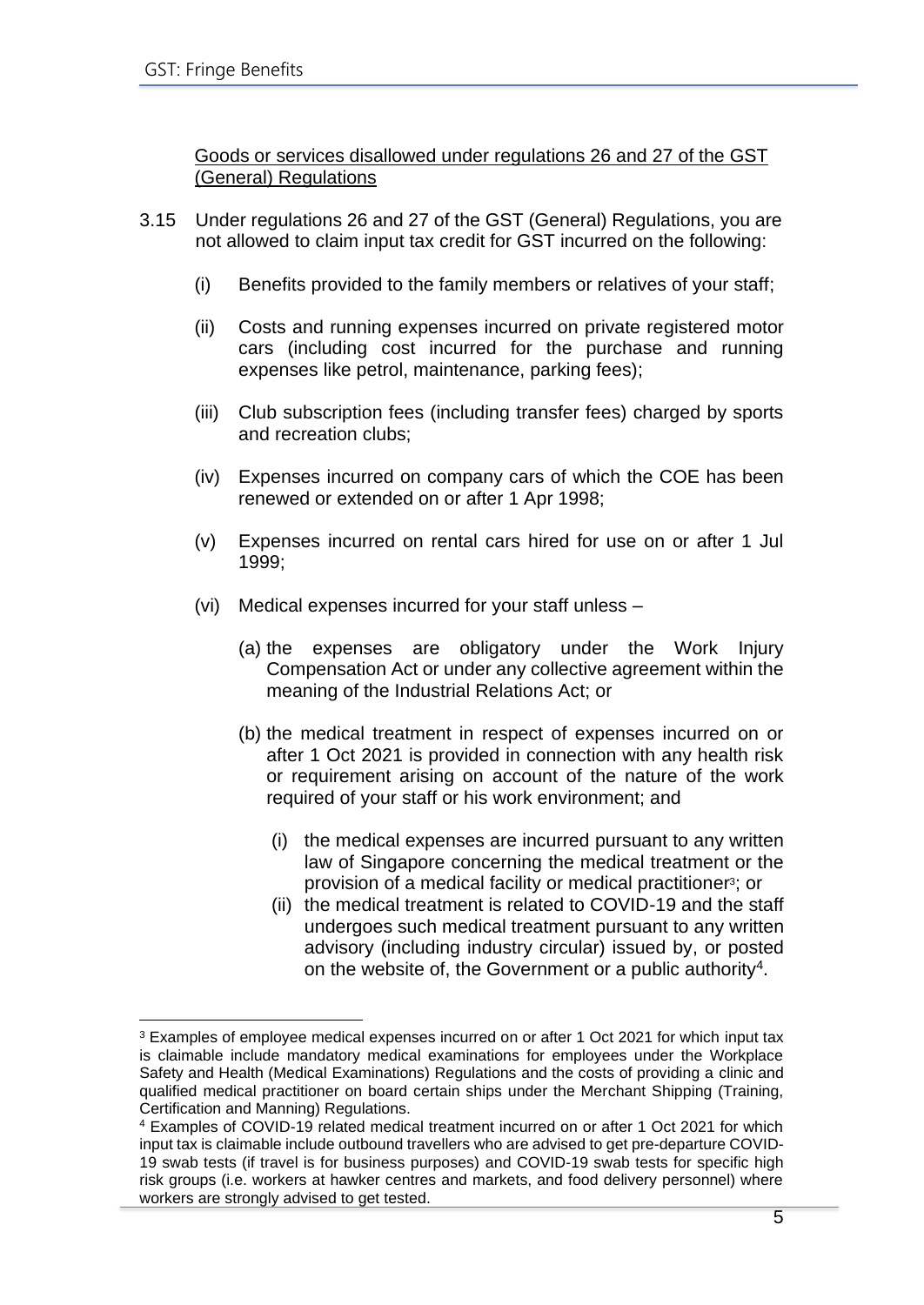- (vii) Medical and accident insurance premiums incurred for your staff unless the insurance or payment of compensation is obligatory under the Work Injury Compensation Act or under any collective agreement within the meaning of the Industrial Relations Act; and
- (viii) Any transaction involving betting, sweepstakes, lotteries, fruit machines or games of chance;
- 3.16 The definitions of "club subscription fee", "medical and accident insurance premium", "medical expenses", "family benefits" and "motor car"<sup>5</sup> are stated in regulation 25 of the GST (General) Regulations.
- 3.17 For input tax that is disallowed under regulations 26 and 27, the GST incurred will be a deductible expense under Income Tax if the expense is allowable under the normal rules of deduction for Income Tax.

<sup>5</sup> Regardless of the number plate or usage, for example a research and development car or demonstration car, a motor car is disallowed if it does not fall under the list of exceptions in regulation 25.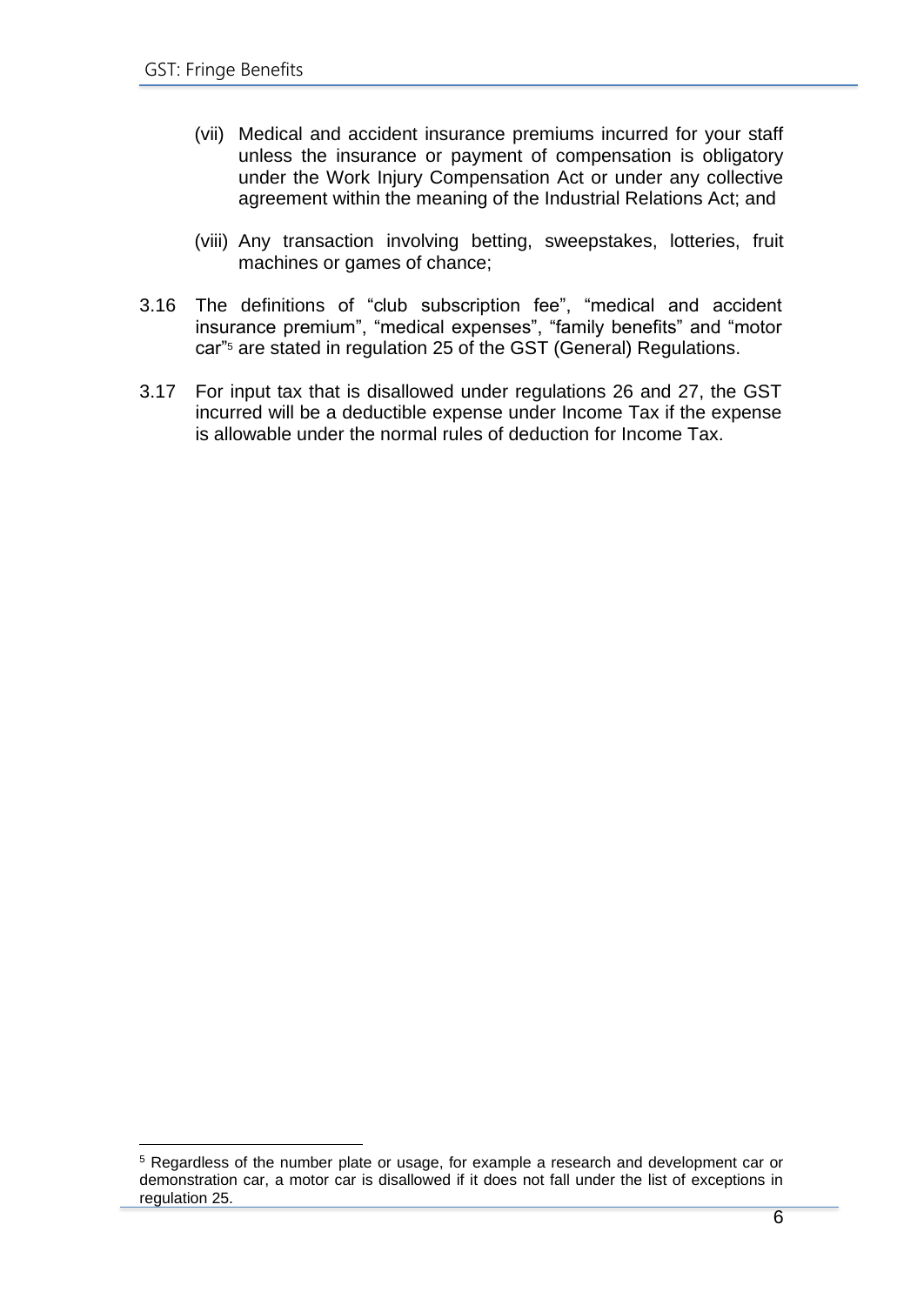# <span id="page-9-0"></span>**4 Accounting for Output Tax**

4.1 You may be required to account for output tax $6$  on fringe benefits provided to your employees if you have claimed input tax for the GST incurred on acquiring the fringe benefits.

# Provision of free services to employees

4.2 For services provided free to your employees, you are not required to account for output tax as no supply is treated as being made by you. For example, a carpet cleaning company that provides free carpet cleaning service to the homes of its employees need not account for output tax on the cleaning service.

# Business goods given free to employees

- 4.3 Where you give your business goods away to your employees as gifts ("Gift Rule"), you are required to account for output tax on the goods:
	- (i) The cost of the gift is more than \$200 (exclusive of GST amount); and
	- (ii) You had claimed input tax<sup>7</sup> on the purchase or import of the gift.
- 4.4 In other words, if you choose not to claim input tax credit for the GST incurred on the goods, you do not need to account for output tax when you subsequently give the goods to your employees even if the cost of the goods is more than \$200. You also do not need to account for output tax if no GST was incurred on the purchase of the goods (e.g. goods were purchased from a non-GST registered business).

# Business goods for the temporary use of your employees

- 4.5 If you let your employees use your business goods free of charge for their private purposes, you are deemed to be making a supply of services to your employees and will be required to account for output tax if you have claimed input tax credit on the goods. GST suspended on the supply or import of the goods is treated as input tax allowed to you.
- 4.6 If you choose not to claim input tax credit for the GST incurred on the goods, you do not need to account for output tax when you let your employees use the goods.
- 4.7 Business goods for the temporary use of your employees will not be regarded as provided for their private use if there is a close nexus between the provision and your business activities and hence, you need

 $6$  The deeming provisions are under paragraphs  $5(1)$ ,  $5(2)$  and  $5(3)$  of the Second Schedule to the GST Act.

<sup>7</sup> If you had acquired the gift with the GST suspended under a GST scheme such as the Major Exporter Scheme (MES), input tax is regarded as claimed.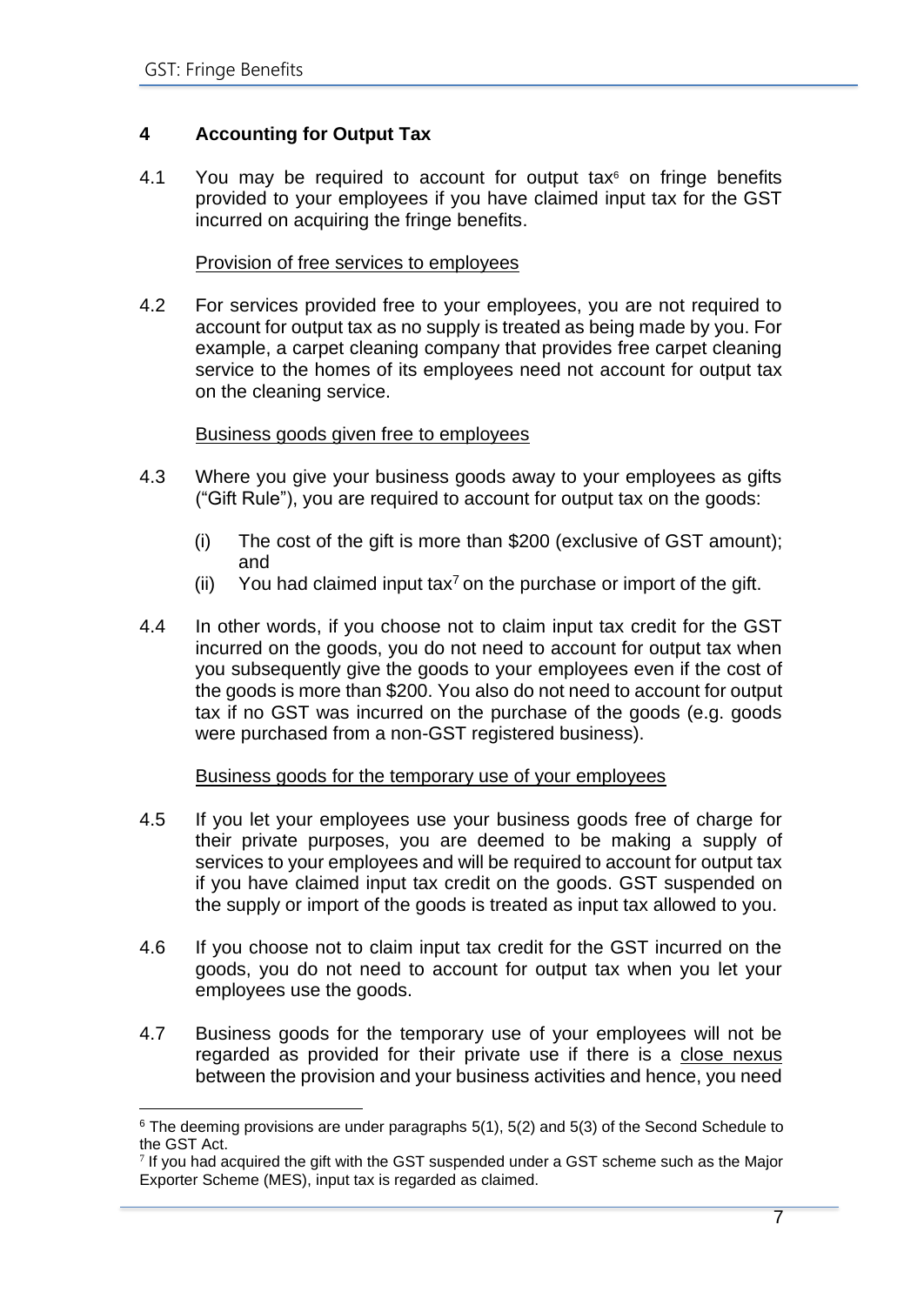not account for output tax. Paragraphs 6.5 to 6.16 elaborate on the indicators you may use to determine whether there is a close nexus to your business activities.

Example – Deemed supply of services for business goods used by employees

4.8 A carpet cleaning company allows its employees to use its carpet cleaning equipment free of charge for their homes. For accommodation and household benefits, there is generally no close nexus to the company's business activities<sup>8</sup>. Therefore, the use of the company's cleaning equipment is a deemed supply of services and the company is required to account for output tax if credit for input tax has been allowed to it previously. The value of the supply is the full cost<sup>9</sup> to the company for providing the services.

# <span id="page-10-0"></span>**5 Taxable Value of Fringe Benefits**

5.1 When you provide fringe benefits to your employees at a subsidised or discounted price, the value of supply on which output tax is to be accounted for ("taxable value") should be the subsidised price or discounted price. Paragraphs 5.2 to 5.7 below explain what the taxable value should be when you provide certain fringe benefits to your employees free of charge.

# Business goods given free to employees

- 5.2 When goods<sup>10</sup> (new or used) are given free to your employees:
	- (i) the value of supply on which output tax is accountable would be the amount that you would pay if you were to purchase identical goods, taking into account the age and condition of the goods which are given free; or
	- (ii) if the value of (i) cannot be determined, the value of supply will be the amount that you would pay if you were to purchase similar goods, taking into account the age and condition of the goods which are given free; or
	- (iii) if both (i) and (ii) cannot be determined, then the value of supply would be the cost of producing the goods at the time they are given free.

<sup>8</sup> Except for situations elaborated in paragraph 7.

<sup>&</sup>lt;sup>9</sup> Refer to paragraph 5.5 for a method to calculate "full cost".

<sup>&</sup>lt;sup>10</sup> Refers to goods owned by you.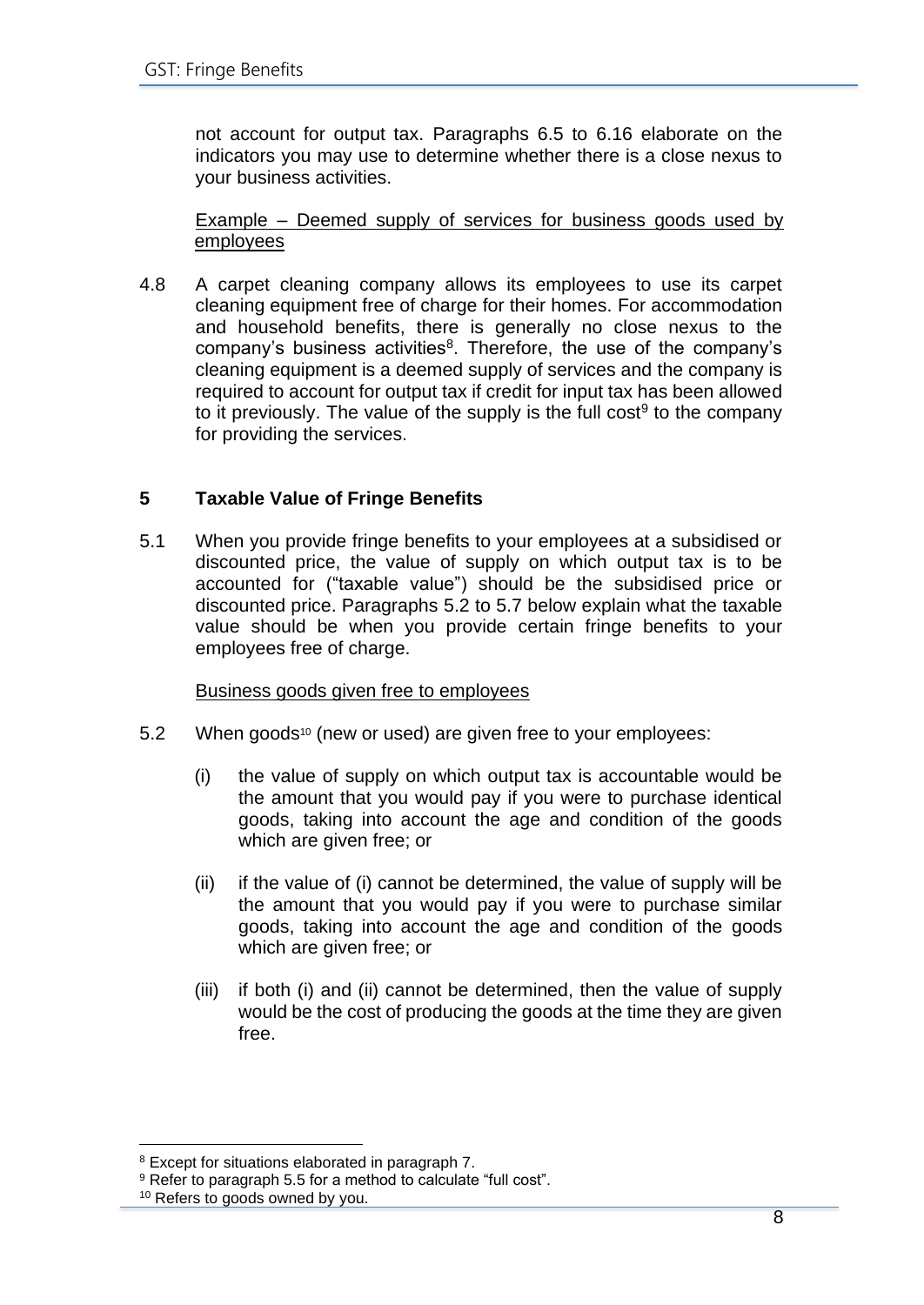# Catering of food or beverages and accommodation to employees

- 5.3 The value of supply shall be taken to be nil, hence, you need not account for any output tax when you provide the following items free to your employees:
	- (i) Catering of food or beverages<sup>11</sup>;
	- (ii) Accommodation in a hotel, inn, boarding house or similar establishment<sup>12</sup>.

# Business goods used by employees for private purposes

- 5.4 The value of supply on which output tax is to be accounted for should be the full cost to you in letting your employee use the goods for free.
- 5.5 If you let your employee use your business asset<sup>13</sup> for free, to work out the cost in letting your employee use the asset, you are to:
	- (i) take the amount that the item reduces in value during the year (yearly depreciation) and add on any other costs incurred in letting the employee use the asset $14$ ;
	- (ii) work out how much of the year the item is used privately; and
	- (iii) apply that figure to the sum of the yearly depreciation figure and any other costs incurred in letting the employee use the asset.

<sup>×</sup>[Amount of depreciation <sup>+</sup> any other cost]×7% Total use Private use i.e.Output tax =

5.6 No deeming is required if your business asset is fully depreciated at the time when you let your employee use the goods for free and if there is no any other cost associated with the use.

# Example – GST on the private usage of goods

5.7 Company ABC purchases a motorcycle to be used for its deliveries for \$10,900 and records its depreciation as \$1,090 a year for 10 years. Company ABC lets an employee use it on weekends in the 1st year. Company ABC is on a quarterly GST filing cycle. Hence, the output tax that Company ABC has to account for on the private usage of the motorcycle by its employee in its quarterly return is:

<sup>11</sup> Paragraph 10(a) of the Third Schedule to the GST Act.

<sup>12</sup> Paragraph 10(b) of the Third Schedule to the GST Act.

<sup>&</sup>lt;sup>13</sup> Refers to goods owned or leased by you.

<sup>&</sup>lt;sup>14</sup> For example, if you allow your employee to use the company van for free, 'any other costs' to be added to the yearly depreciation would include the petrol paid for by your company but consumed by your employee for free, even though petrol costs might have been expensed off and not capitalized in your company's accounts.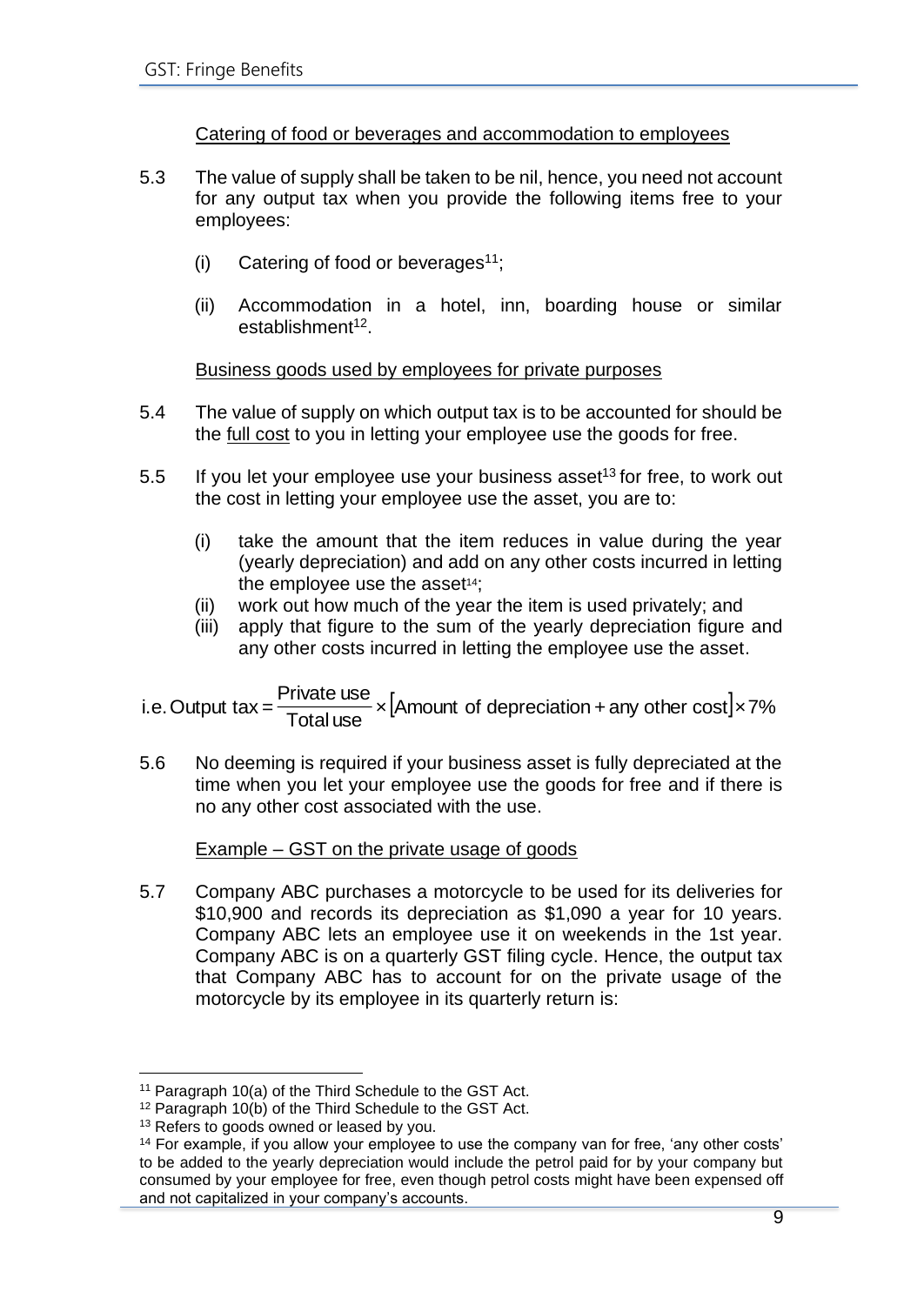Output tax =  $104/365 \times 1090/4 \times 7\% = $5.44$ 

\$77.64

(\$77.64 is the cost per quarter to Company ABC in providing the services)

# <span id="page-12-0"></span>**6 Close Nexus Test**

- 6.1 You can claim the GST incurred on the provision of fringe benefits as your input tax only if it is for the purpose of your business. The provision of a fringe benefit will be considered as incurred for the purpose of your business if it has a close nexus to your business activities ("the Close Nexus Test").
- 6.2 If you have met the Close Nexus Test and claimed input tax on goods that you let your employees temporarily use for free, you need not account for output tax if the usage has a close nexus to your business activities.
- 6.3 If you have met the Close Nexus Test and claimed input tax on goods that you give away as gifts, you will still need to account for output tax if the cost of each gift to your employee is more than \$200. The Gift Rule applies even for goods that are given away for business purposes.
- 6.4 The Comptroller will consider that there is a close nexus between the provision of the fringe benefit and your business as long as any of the following indicators are met:

Indicator 1: Necessary for the proper operation of your business

- 6.5 To determine whether a fringe benefit is necessary to your business operation, you should take into account factors such as the nature of your business, industry practice, commercial requirements and regulatory requirements which may necessitate the provision of the fringe benefit.
- 6.6 An example is protective clothing which enables your employees to perform their job duties safely. Another example is dormitories provided to house foreign workers in the construction industry, so as to meet regulatory requirements and ensure the quick and efficient allocation of labour.

Indicator 2: Directly maintains or increases the efficiency of business operations

6.7 If the provision of the fringe benefit allows your employees to better utilise their time and effort in carrying out their job duties which in turn contributes to the efficiency of your business operation, it will be considered as having a close nexus to your business activities.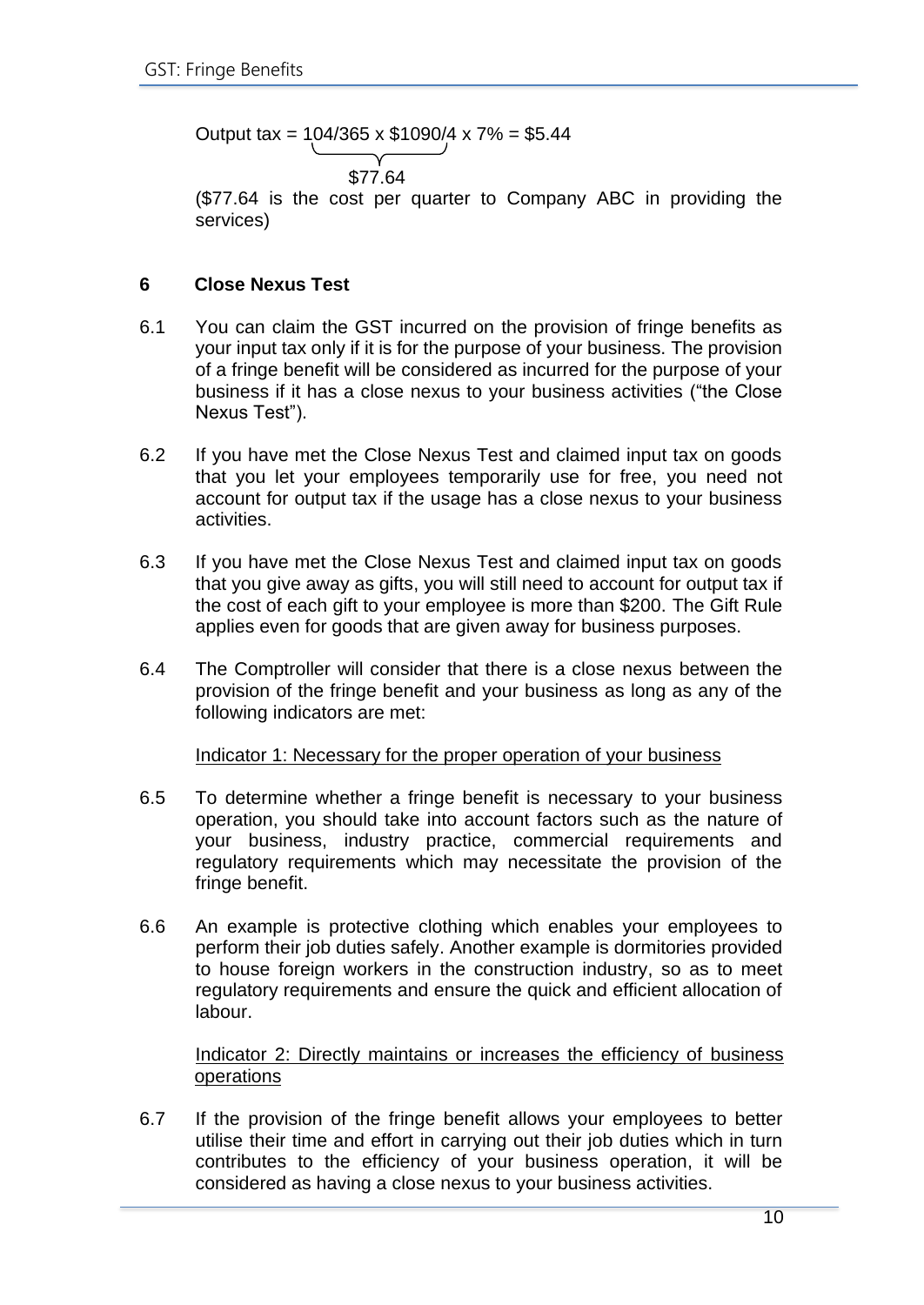6.8 An example is the provision of meals in the course of a business meeting which allows the meeting to be carried on without the disruption of a lunch break.

#### Indicator 3: Primarily promotes staff interaction

- 6.9 Fringe benefits incurred at corporate events or activities that primarily promote staff interaction which in turn improve the working relationship between employees and encourage future cooperation will be considered as having a close nexus to your business activities.
- 6.10 Examples are goods and services provided to employees at organised company events such as corporate dinner and dance, company outings, team-bonding activities and lunch time talks held for employees.

#### Indicator 4: Encourages the upgrading of employee's skills and knowledge relevant to your business

- 6.11 Although the upgrading of skills and knowledge confer personal benefits on your employee, if these skills and knowledge are relevant to your business such as they enable your employees to better perform their job duties, progress further or to perform other job functions in your firm, the Comptroller will regard the expenses incurred as having a close nexus to your business activities. You would need to consider the job scope/duties of your employees or their career progression to determine whether there is a close nexus between the expense and your business activities.
- 6.12 Examples are training programmes for employees to improve their skills and knowledge, and the incurring of professional membership fees.

# Indicator 5: Given in recognition of employee's contributions towards the business

- 6.13 Goods or services given to your employees specifically to reward their past contributions have a stronger link to your business operations than those provided merely to motivate the employee.
- 6.14 Awards given for meeting certain targets set by your firm, providing excellent service and taking zero medical leave will be considered as given in recognition of your employee's contributions. They also include long service awards as these awards are intended to acknowledge your employee's long-term contribution to your business.

#### Indicator 6: Promotes corporate identity

6.15 A corporate identity is the overall image of your business in the minds of your customers, investors and employees. If your key intention in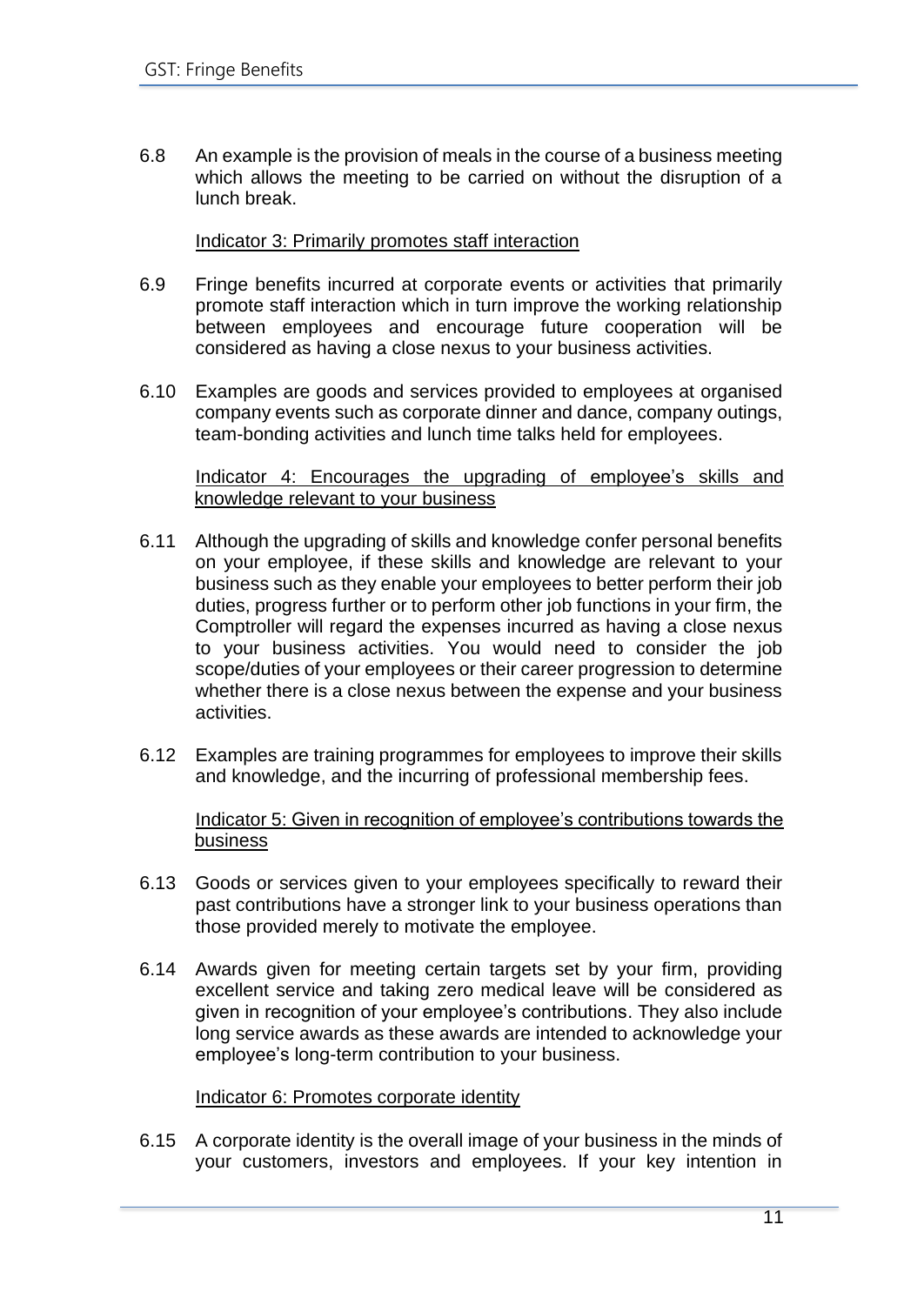providing the fringe benefit is to promote the image of your business, there would be a close nexus to your business operations.

6.16 An example is the provision of uniforms to promote the corporate image. Gifts to your employees such as pens and notebooks that are embossed with your business logo also promote your brand and identify your staff as employees of the company.

# <span id="page-14-0"></span>**7 Common Fringe Benefits**

7.1 The following paragraphs cover the Comptroller's position on common fringe benefits and examples of situations where the fringe benefits satisfy the Close Nexus Test. For fringe benefits that are not covered in this guide, you should apply the indicators to your situation and determine whether on balance, the fringe benefits have a close nexus to your business activities.

# Accommodation and related household expenses

7.2 **General Rule:** Such expenses do not have a close nexus to your business operations. Accommodation is a domestic expense incurred to satisfy your employee's personal needs. Similarly, household expenses like utilities and property maintenance are primarily for your employee's personal consumption.

Example 1:

Company A recruits an employee from a neighbouring country on an expatriate assignment to oversee the development of a new product line in Singapore. As part of his remuneration package, the employee is provided with accommodation at a serviced apartment. Company A incurs GST on the lease of furniture and fittings and accommodation-related services such as housekeeping. These expenses are primarily incurred for the employee's personal consumption and do not have a close nexus to Company A's business activities.

7.3 **Exceptions:** Where it is necessary to provide accommodation to ensure minimal disruptions to your business operations, the provision of the accommodation can be regarded as having a close nexus to your business activities. You would have to examine factors such as the purpose of the benefit, the nature of your business, regulatory requirements (if any) and the commercial needs of your business to determine whether such expenses have a close nexus to your business activities.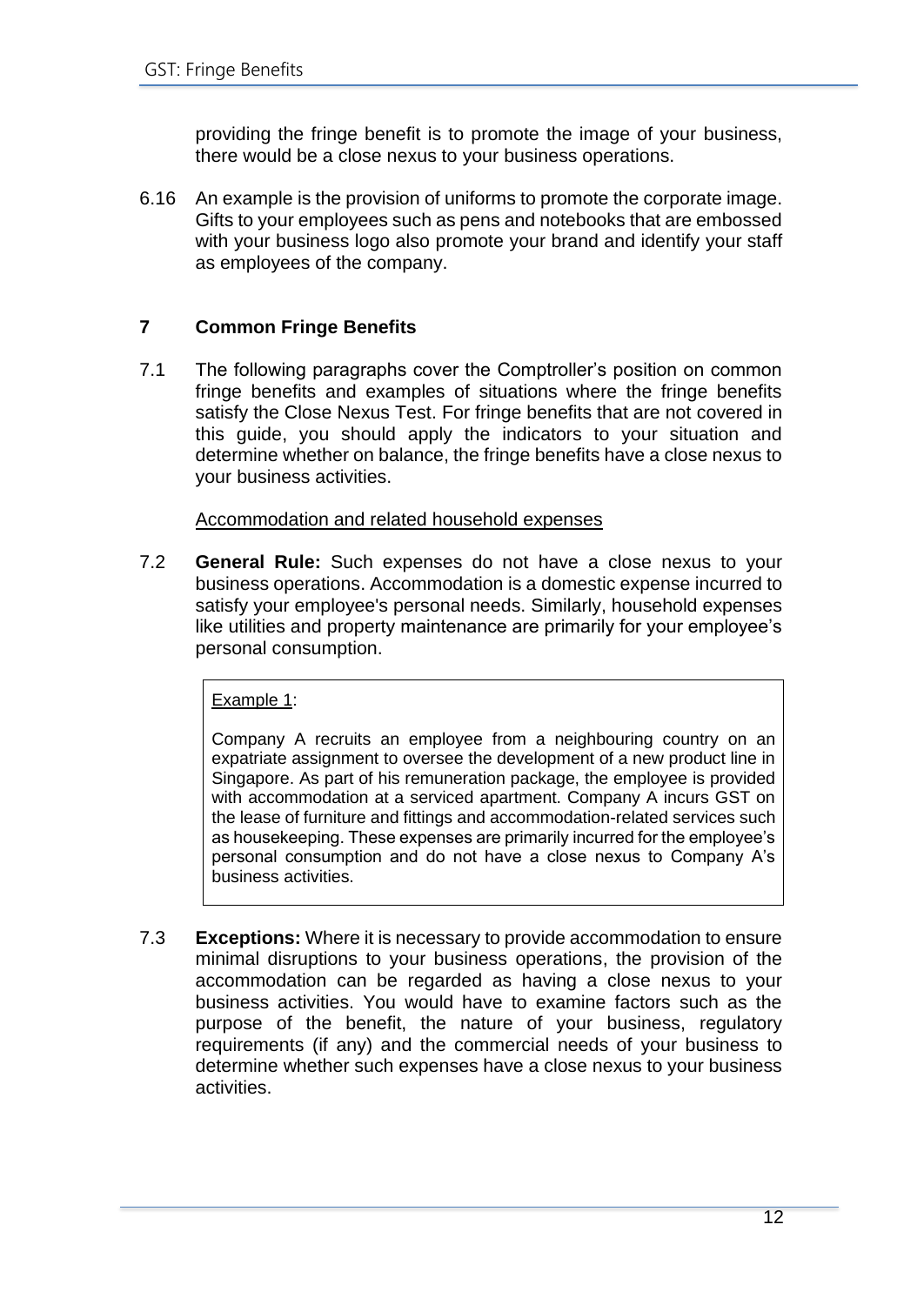- 7.4 An example is a construction business that incurred GST on the provision of dormitories<sup>15</sup> to its foreign workers. The Comptroller will consider that the provision of the dormitories is necessary for the proper operation of the business (Indicator 1) since housing employees together would facilitate quick and efficient allocation of labour to meet the demands of its construction business. Employers are also required to provide accommodation with basic facilities to fulfil obligations under the Employment of Foreign Manpower (Work Passes) Regulations. Similarly, dormitory-related expenses incurred by a shipyard business for its foreign workers would also be considered necessary for the proper operation of the business.
- 7.5 Another example is accommodation provided to the flight crew of an airline company:

# Example 2:

Company B is an airline company that provides hotel accommodation to its flight crew during layovers. Due to the quick turnaround time required for airlines and mandatory rest periods, accommodation for its flight crew is necessary for the smooth operation of the business (Indicator 1). In addition, the flight crew is generally not able to exercise a choice in selecting their accommodation. In this instance, the provision of the hotel accommodation has a close nexus to its business activities.

7.6 For accommodation expenses that you incur for corporate activities such as hotels and chalets during company retreats, these expenses have a close nexus to your business activities as they primarily promote interaction between your employees (Indicator 3).

# 7.7 **Administrative Concession**

As an administrative concession, the Comptroller will allow you to claim input tax incurred on temporary accommodation (e.g. hotel room, serviced apartment) provided to your foreign employees<sup>16</sup> who:

- (i) relocate to Singapore to take up employment in your company;
- (ii) come to Singapore for business activities, such as business meetings, projects and trade events; or

<sup>&</sup>lt;sup>15</sup> While workers' dormitories are residential properties, GST is chargeable on the furniture and fittings, utilities and other services provided with the dormitories.

<sup>&</sup>lt;sup>16</sup> Foreign employees refer to expatriates relocating to Singapore to work in your firm, employees of your overseas head office or branch, and employees of a representative office (provided that the representative office is part of the same legal entity as your company). Visiting employees of your related foreign companies (e.g. overseas subsidiaries) are not your employees. Therefore, the expenses incurred in relation to employees of your related companies are not fringe benefits and the administrative rules and concessions in this e-Tax Guide do not apply to them. The expenses are claimable if they meet the general input tax claiming conditions e.g. whether they are attributable to taxable supplies.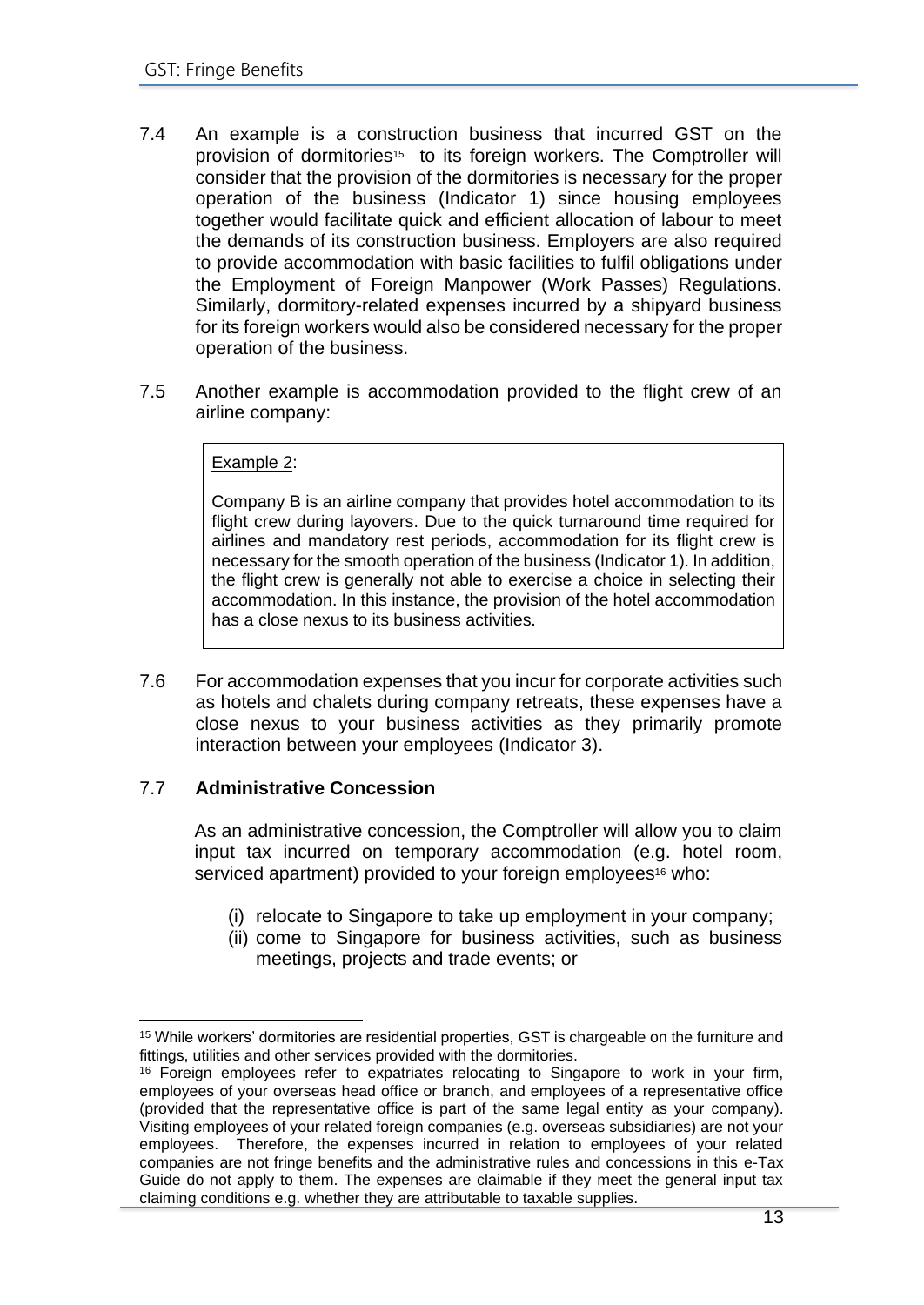(iii) are relocating to another country for example, due to posting back to your head office overseas or are returning to their home country as their employment contract with you is terminated. The concession will not apply to temporary accommodation provided to foreign employees who are temporarily displaced in between two leases.

Temporary accommodation refers to the provision of accommodation for a period not exceeding 31 days per occasion. Prior to 1 Feb 2020, if the provision of temporary accommodation exceeds a period of 31 days per occasion, the entire input tax incurred will be disallowed. To further ease the GST burden on businesses, for temporary accommodation expenses incurred on or after 1 Feb 2020, where the accommodation provided exceeds 31 days, you may claim the portion of input tax attributable to the first 31 days.

#### Example 3:

Company C relocates two of its foreign employees to Singapore. Company C puts up the employees in two serviced apartments while it looks for permanent housing for them.

Employee A stays in the serviced apartment for 20 days while Employee B stays in the serviced apartment for 40 days. Company C incurs charges of \$2,500 + \$175 GST for Employee A and \$5,000 + \$350 GST for Employee B.

As an administrative concession, Company C is allowed to claim the GST incurred for the first 31 days of the employees' temporary stay in the serviced apartment. It can claim for:

Employee A's stay \$175.00

Employee B's stay (\$350/40 days x 31 days) \$262.50

If your foreign employee relocates to Singapore or comes to Singapore on short business trips with his or her family members, any costs incurred to house the family members, even on a temporary basis, are blocked as family benefits under regulation 26 of the GST (General) Regulations. However, if your foreign employee is entitled under your company's policy to a specific type of accommodation (e.g. a hotel suite) for his or her individual stay, input tax will be allowed in full even if the accommodation is used to house both the employee and his or her family members so long as no additional cost is incurred to accommodate the latter. For example, if costs are incurred to provide additional beds in the hotel suite for the family members, input tax on such additional costs will be disallowed.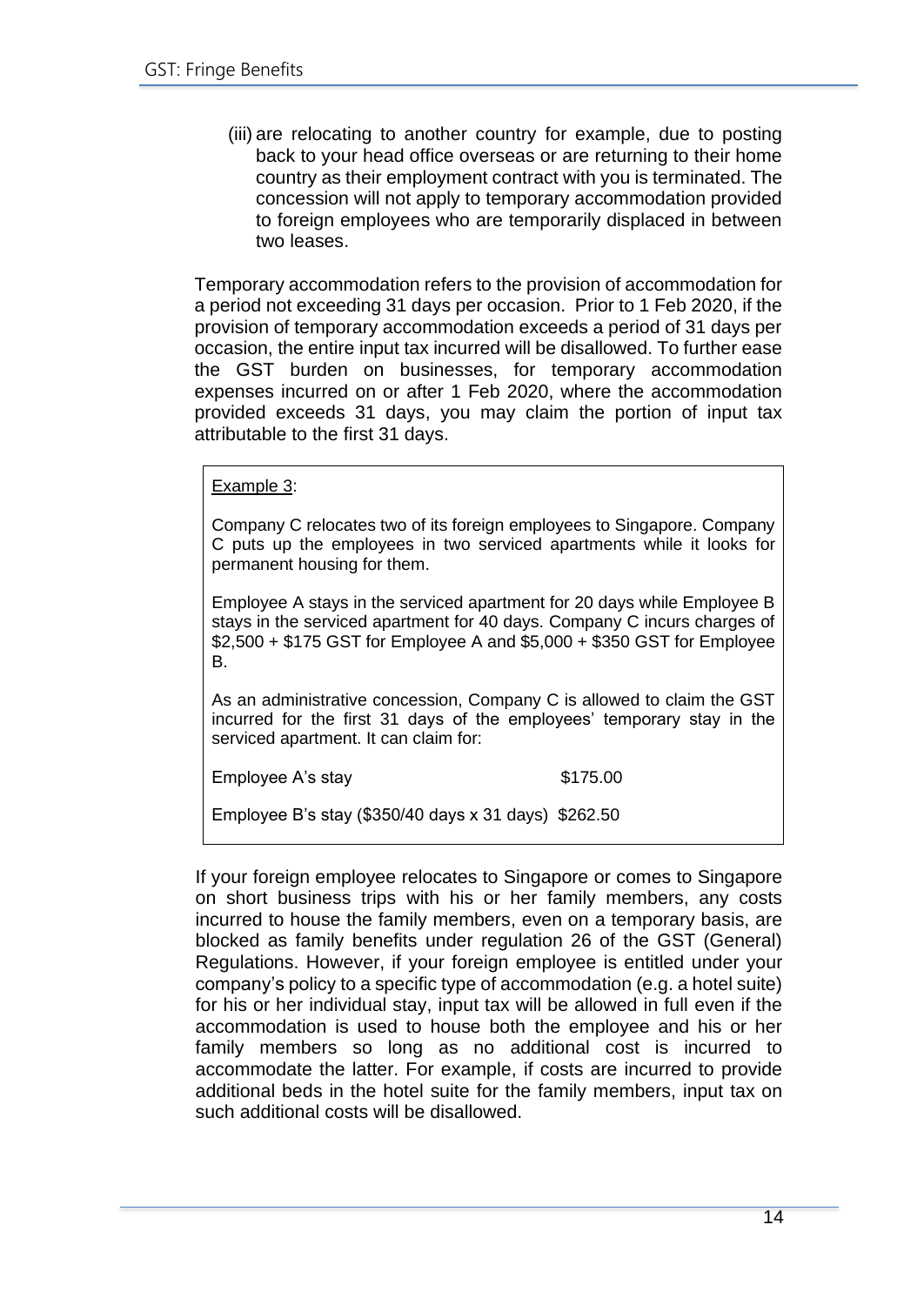#### Example 4:

Company D successfully recruits a foreign employee to oversee its new manufacturing plant in Singapore. Company D puts up the foreign employee, his spouse and two children at a hotel suite for a week while the condominium rented for them is undergoing final touches of renovation. Company D incurs hotel charges of \$5,350 (GST-inclusive) in total including charges of \$350 (GST-inclusive) for an extra bed for one of the children.

Under the company's policy, foreign employees employed for managerial positions are entitled to stay in a five-star hotel room suite or equivalent. As an administrative concession, Company D is allowed to claim GST on the hotel charges of \$5,000. The GST incurred on the \$350 for the extra bed is disallowed as a family benefit under regulation 26.

#### Transport and related expenses

- 7.8 To ease business compliance, as an administrative concession, the Comptroller will allow all transport expenses except for the following:
	- (i) Transport expenses such as the hiring of taxis to transport your employees from their homes to work and vice versa during ordinary work hours. Employees have a personal responsibility to ensure that they arrive at work on time and can choose the most suitable mode of transport to and from their workplace and home<sup>17</sup>; and
	- (ii) Motor car expenses that are blocked under regulation 27. For example, if you incurred GST on a private hire car, input tax is not allowable even if the expense is incurred in a situation that falls under the concession.

#### Example 5:

Company E1 is a manufacturing company located at Tuas. Company E2 is a R&D company located at Queenstown. Both incur GST on the provision of shuttle buses to transport employees between designated pick-up/dropoff points and the company.

The Comptroller will allow the GST incurred by both companies. There is no need to consider the location of the company.

<sup>&</sup>lt;sup>17</sup> However, the Comptroller will allow input tax incurred on transport expenses (e.g. shuttle buses) to transport your workers to and fro the dormitory that they reside in and the worksites, as the provision of transport is necessary for the proper operation of the business.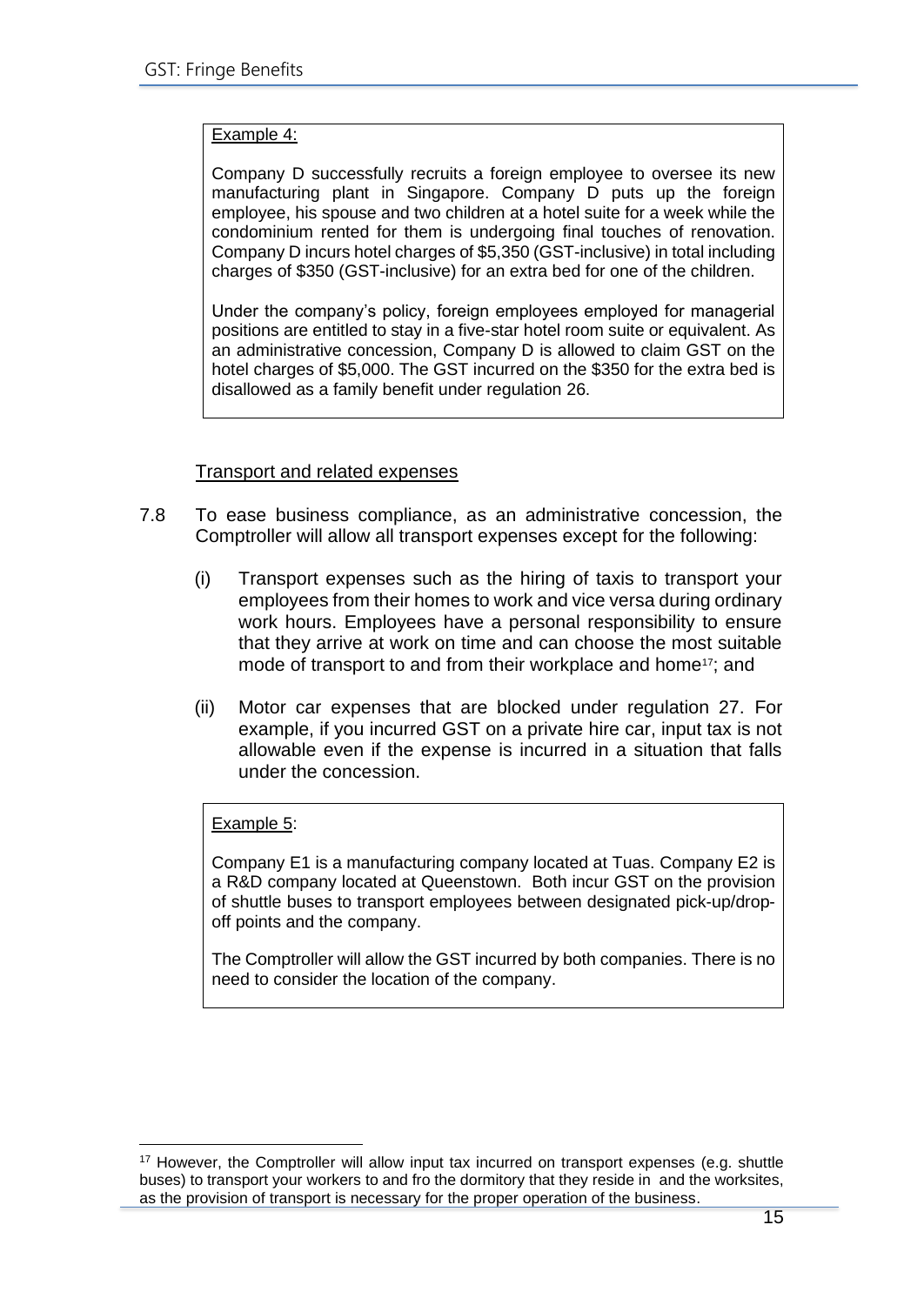# Professional membership fees, education and training expenses

7.9 **General Rule:** Professional membership fees, fees for graduate/post graduate courses and training expenses have a close nexus to the business activities if the course, training or qualification is relevant to your employee's job or career progression in your business as it enables your employee to better perform his or her job duties or to progress further in your business (Indicator 4).

# Example 6:

Employee A works as an accountant at Company F. He is a member of the Institute of Singapore Chartered Accountants (ISCA) and receives an invoice billed in his name for his annual membership fee. As the membership is relevant to his job, there is a close nexus to Company F's business activities.

# Meals

- 7.10 **General Rule:** Food and Beverages ("F&B") is primarily to serve your employee's need for sustenance and is not regarded to have a close nexus to your business activities. Your employee is able to exercise a choice in what and where he or she wishes to eat. Hence, the Comptroller will not regard the provision of F&B as incurred for the purpose of business.
- 7.11 **Exceptions**: Meals provided at business meetings are considered to have a close nexus to your business since the provision of meals ensures that the meetings can continue with minimal disruption for business efficiency (Indicator 2). F&B provided at company functions or events are also considered as having a close nexus as they primarily promote staff interaction (Indicator 3).

# 7.12 **Administrative Concession**

As an administrative concession, the Comptroller will also allow you to claim input tax incurred on the following:

- (i) F&B provided in any staff cafeteria/canteen or at your premises (e.g. company's pantry and food catered in for employees);
- (ii) F&B provided to your employees when they work beyond the official working hours ("overtime meals"), including meals taken outside your premises; and
- (iii) F&B expenses incurred by your employees at the airport when they leave Singapore for business trips and upon their return.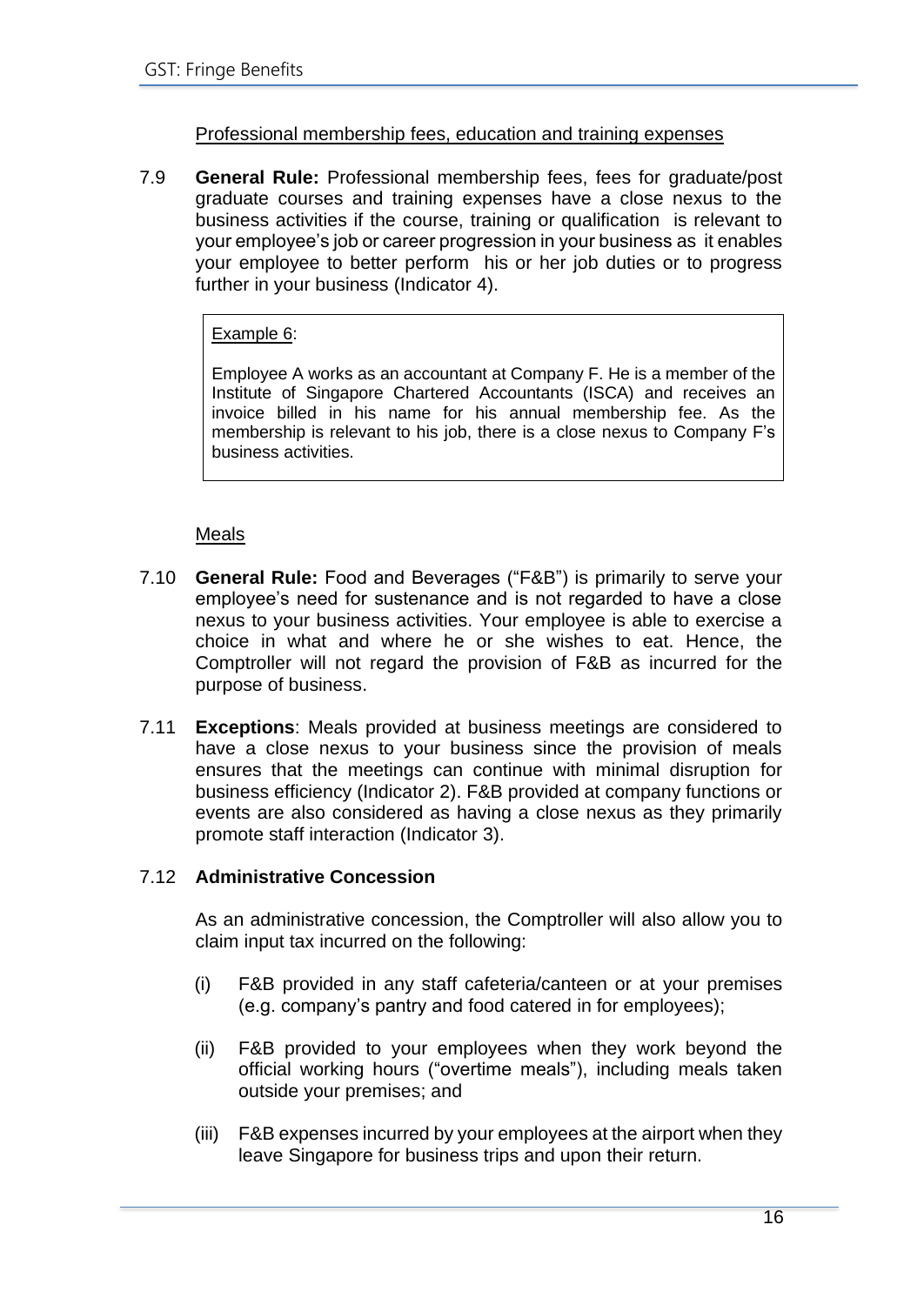#### Example 7:

Company G places vending machines at its premises to provide F&B to employees at subsidised cost. The vending machine operator bills Company G for the subsidised portion of the F&B. As an administrative concession, the Comptroller will allow Company G to claim the GST billed by the operator.

# Example 8:

Company H holds an annual staff retreat at a hotel and provides meals for its employees. The meals that it caters for its employees are for the purpose of business as they are provided at a company event that primarily promotes staff interaction (Indicator 3).

Example 9:

Company I's employees are reimbursed for their meals if they work overtime and are obliged to have meals nearby. As an administrative concession, the Comptroller will allow the business to claim the input tax incurred on the F&B.

Clothing, accessories and personal grooming expenses

- 7.13 **General rule:** The Comptroller will not regard such expenses as having a close nexus to your business activities. Instead, clothing, accessories and personal grooming expenses such as spectacles, cosmetics, perfumes, and hair styling services which form part of your employee's 'everyday' wardrobe are regarded as incurred for the personal consumption of your employees.
- 7.14 **Exceptions:** Uniforms<sup>18</sup> and protective clothing have a close nexus to your business activities. Protective clothing ensures your employee's safety in performing work duties and hence is considered as necessary for the proper operation of your business (Indicator 1). Uniforms project a collective image of your company, promote corporate identity and serve as a [branding](https://en.wikipedia.org/wiki/Brand) tool (Indicator 6). In addition, your employee generally would not have a choice in the selection of uniforms or protective clothing.
- 7.15 If you are in the business of selling the products worn by your employees, the clothing, accessories and grooming products would promote corporate identity (Indicator 6). For example, for a clothing

<sup>&</sup>lt;sup>18</sup> Uniforms should have a feature that identifies an employee as belonging to your company. For example, clothes embossed with the company logo. Another example would be garments specially designed and manufactured in corporate colours for employees' wear.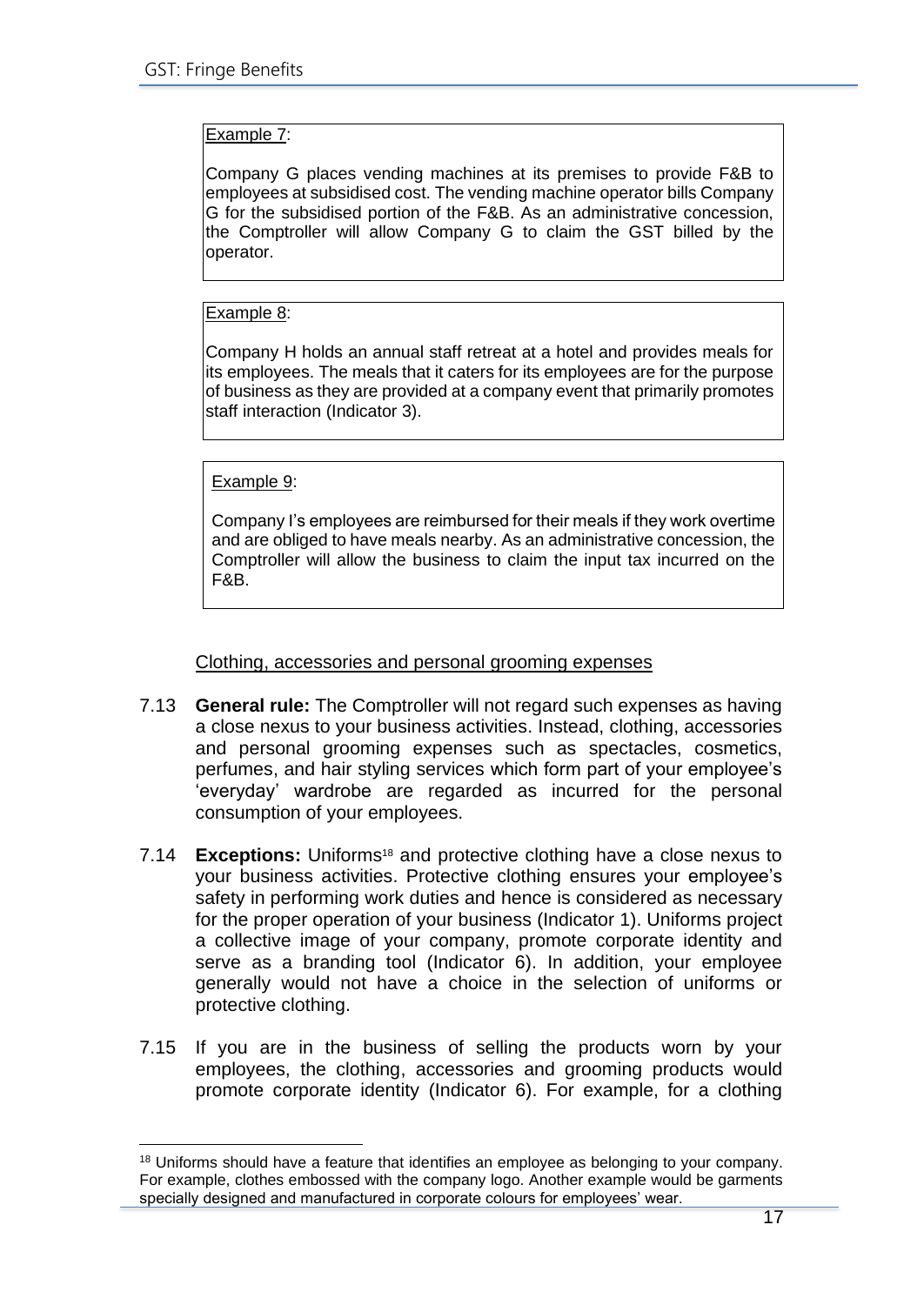retailer, available-for-sale apparel given to employees to wear during work-related events or at work promotes the brand image.

7.16 If your business requires your employees to look attractive or project a uniform image when serving customers, the grooming expenses incurred on these employees can be considered necessary for your business (Indicator 1). Examples are grooming expenses incurred for air stewards/stewardesses.

#### Medical expenses, health and wellness programmes

- 7.17 **General Rule:** Medical expenses are primarily incurred for the personal benefit of your employees. Such expenses have no close nexus to your business operations and thus are disallowed under regulation 26 of the GST (General Regulations), with a few exceptions (refer to paragraph 3.15 (vi) for the details).
- 7.18 Similarly, maintaining health is a personal responsibility and health and wellness programmes are for the personal benefit of your employees. These programmes will not be regarded as having a close nexus to your business activities.
- 7.19 **Exceptions:** An exception is health or wellness activities organised as corporate events (i.e. the activities are held on a specific day or days and typically with fixed time slots for each activity) that primarily promote staff interaction (Indicator 3).

#### Example 10:

Company J arranges with several vendors to provide a variety of free exercise classes for its employees. Employees are able to sign up on an individual basis according to their interests and the exercise classes take place on a regular basis. The lessons are held during lunch or after office hours or the weekends. These lessons are for the personal well-being of its employees and are not regarded as having a close nexus to Company J's business activities.

#### Example 11:

Every year, Company K sets aside a day where staff can participate in several free health and fitness activities such as aerobic workouts, yoga, abseiling etc. Company K engages several vendors to carry out the activities. Though the activities are also for the personal well-being of its employees, the primary purpose for such one-off/ad-hoc activities which take place during official working hours is to promote staff interaction and thus the expenses have a close nexus to business activities.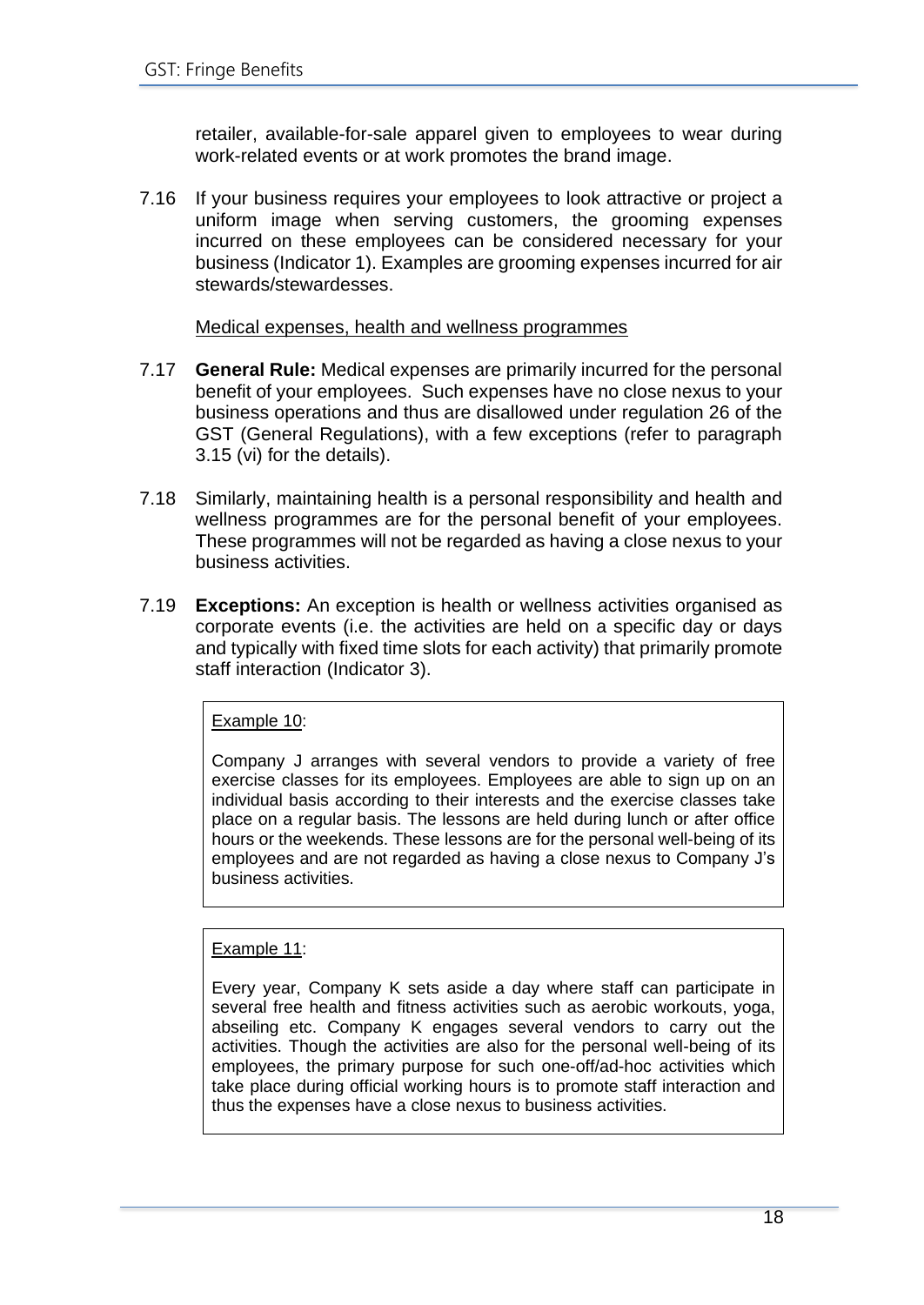# Flexible benefits

7.20 Employees given a flexible benefits budget can choose their desired benefits from a range of goods or services. The provision of such benefits is not regarded as having a close nexus to your business activities as these benefits are incurred for your employee's personal consumption<sup>19</sup>.

**Gifts** 

- 7.21 **General Rule:** For gifts to employees, the Comptroller will generally regard that they do not have a close nexus to your business activities.
- 7.22 **Exceptions:** Awards or prizes given in recognition of your employee's work efforts and contributions (Indicator 5) are considered to have close nexus to your business activities. For example, prizes or awards given for innovative suggestions or work solutions, for attaining performance goals, for providing good customer service, for long service, for taking zero/low medical leave and upon retirement.
- 7.23 Gifts given during company events such as those given away to employees during dinner and dance, family day and company retreats are also considered as having close nexus to your business as they primarily promote staff interaction (Indicator 3).

# 7.24 **Administrative Concession**

As an administrative concession, the Comptroller will also allow you to claim input tax incurred on the following:

(i) Gifts for special occasions, such as:

Gifts for your employee's birthday, gifts to welcome your employee to your company, gifts given when he or she leaves your company and get-well gifts when your employee is hospitalised.

Gifts for the wedding of the employee, birth of his/her child and gifts given on the bereavement of your employee or the immediate family members of your employee<sup>20</sup>.

<sup>&</sup>lt;sup>19</sup> This applies regardless of the nature of goods and services purchased with the flexible benefits budget and even if you have obtained from your employee the receipt or invoice for the purchase.

<sup>&</sup>lt;sup>20</sup> You are allowed to claim input tax in full for gifts to celebrate the birth of your employee's child (these include gifts for the child as well as the mother), your employee's wedding and the bereavement of your employee or his/her immediate family members even though these gifts benefit both your employee and his/her immediate family members. Immediate family members comprise spouse, children, parents and parents-in-law, grandparents, great grandparents and siblings.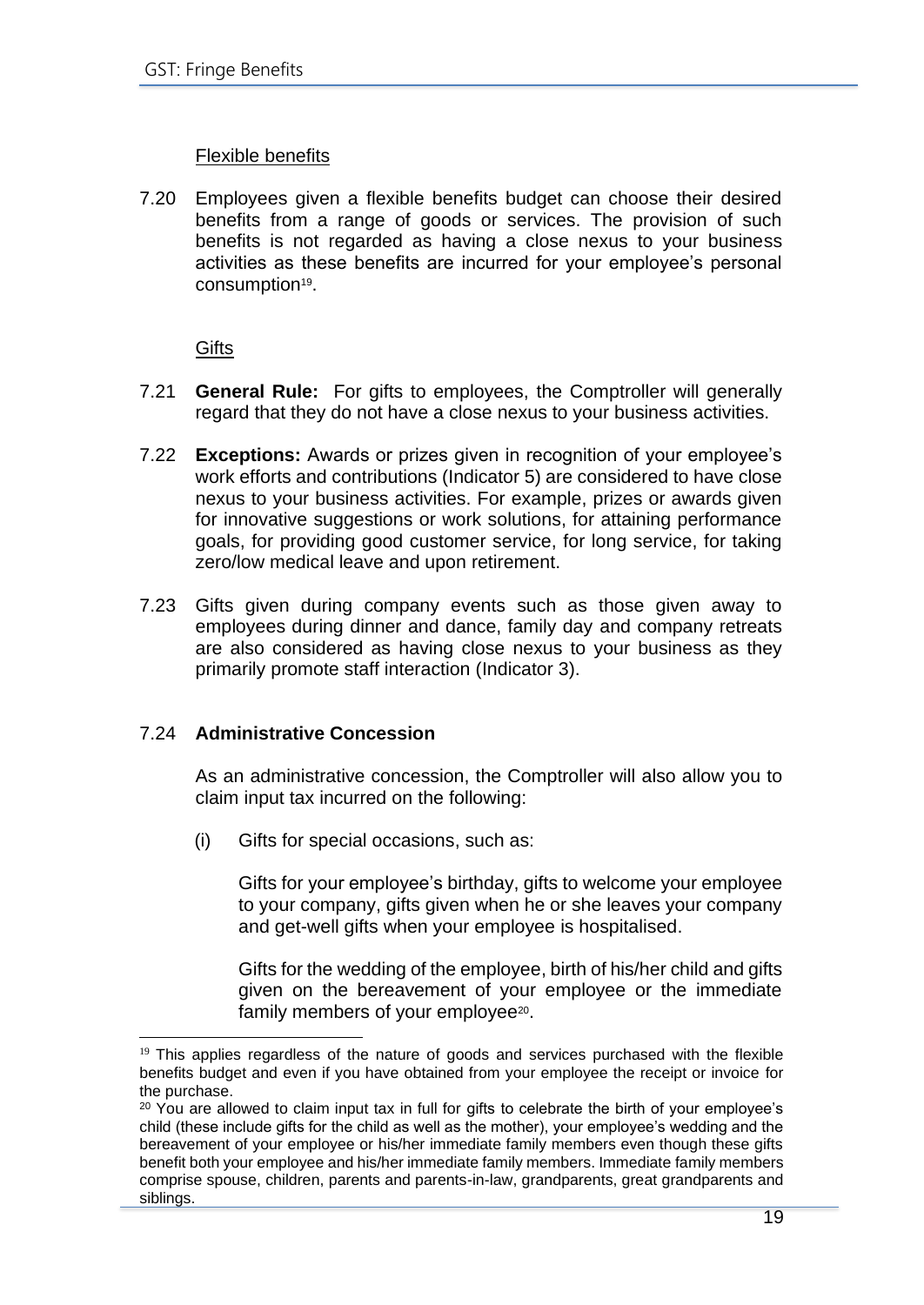To enjoy the concession, the gifts must be intended for your employee and not his/her family members;

- (ii) Gifts for festive season such as Chinese New Year, Hari Raya, Deepavali and Christmas;
- 7.25 If input tax has been allowed on the gift, you are required to account for output tax if the cost of each gift to your employee is more than \$200.

# <span id="page-22-0"></span>**8 Flowchart and Table**

- 8.1 For an overview of whether you can claim the GST incurred in providing fringe benefits, you may refer to Annex A.
- 8.2 If you have claimed input tax under Annex A, you may refer to Annex B to determine whether you need to account for output tax. Annex B is also applicable if you have claimed input tax on business assets that you subsequently allow your employee to use for free.
- 8.3 The table in Annex C shows common fringe benefits and the general position on input tax claims and accounting for output tax. The table has been prepared based on the following assumptions:
	- (i) The fringe benefits are provided free to your employees;
	- (ii) The fringe benefits are not given solely to the sole-proprietor, partners, directors or persons connected to the aforementioned persons; and
	- (iii) The supply is contractually made to you (i.e. the tax invoice is addressed to you), your employee is acting as your agent in receiving the supply of goods or services, or the administrative concession in paragraphs 3.4 to 3.6 applies.

# <span id="page-22-1"></span>**9 Frequently Asked Questions**

- **Q1 I incur GST on packages purchased from a theme park for a family day event. Each employee gets a package free of charge but has to pay 50% of the cost for packages for their family members. Can I claim the GST incurred?**
- A1 You may claim in full the GST incurred on the packages given free to your employees. For the 50% of the cost recovered on packages for your employees' family members, the portion recovered is not a family benefit. You are required to account for output tax and you can claim 50% of the GST incurred on these packages. The remaining 50% is considered as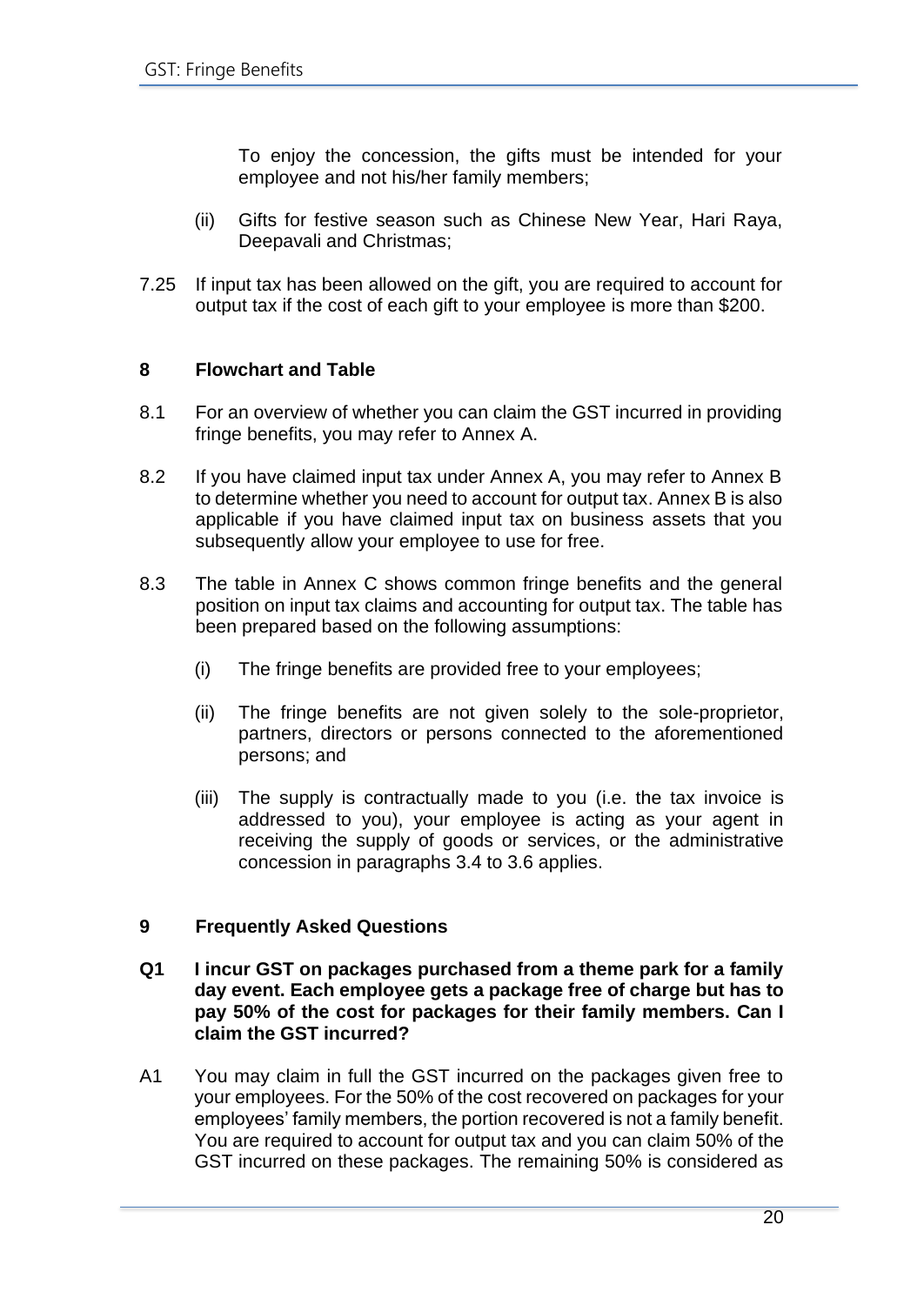family benefits and blocked under regulation 26 of the GST (General) Regulations.

If the amount to be recovered from an employee for expenses incurred for his or her family is not determinable upfront, the expense will be treated as a family benefit and will not be allowable. However, as a concession, the Comptroller will allow the employer to claim the input tax on the portion recovered, in the accounting period that the portion is recovered, if:

- (i) There are controls in place to ensure that there are no double claims; and
- (ii) There is documentary proof showing that GST has been accounted for on the portion of expense recovered from the employee.
- **Q2 My company gives away goods as door gifts and lucky draw prizes during Dinner and Dance. Each door gift costs \$50 while the cost of the goods given away as lucky draw prizes range from \$30 to \$1,000. I have claimed input tax on the purchase of these goods. Do I have to account for output tax on the gifts?**
- A2 You do not have to account for output tax on the door gift since the cost of each gift is less than \$200. For the lucky draw prizes, you will have to account for output tax on each prize that costs more than \$200.

#### **Q3 Can I claim the GST charged on medical examinations incurred for the purpose of renewing my employees' work permits?**

A3 No. The input tax on such examinations is blocked as medical expenses under regulation 26 of the GST (General) Regulations.

# <span id="page-23-0"></span>**10 Contact Information**

10.1 For enquiries on this e-Tax Guide, please contact the Goods and Services Tax Division at [www.iras.gov.sg](http://www.iras.gov.sg/) (select "Contact Us").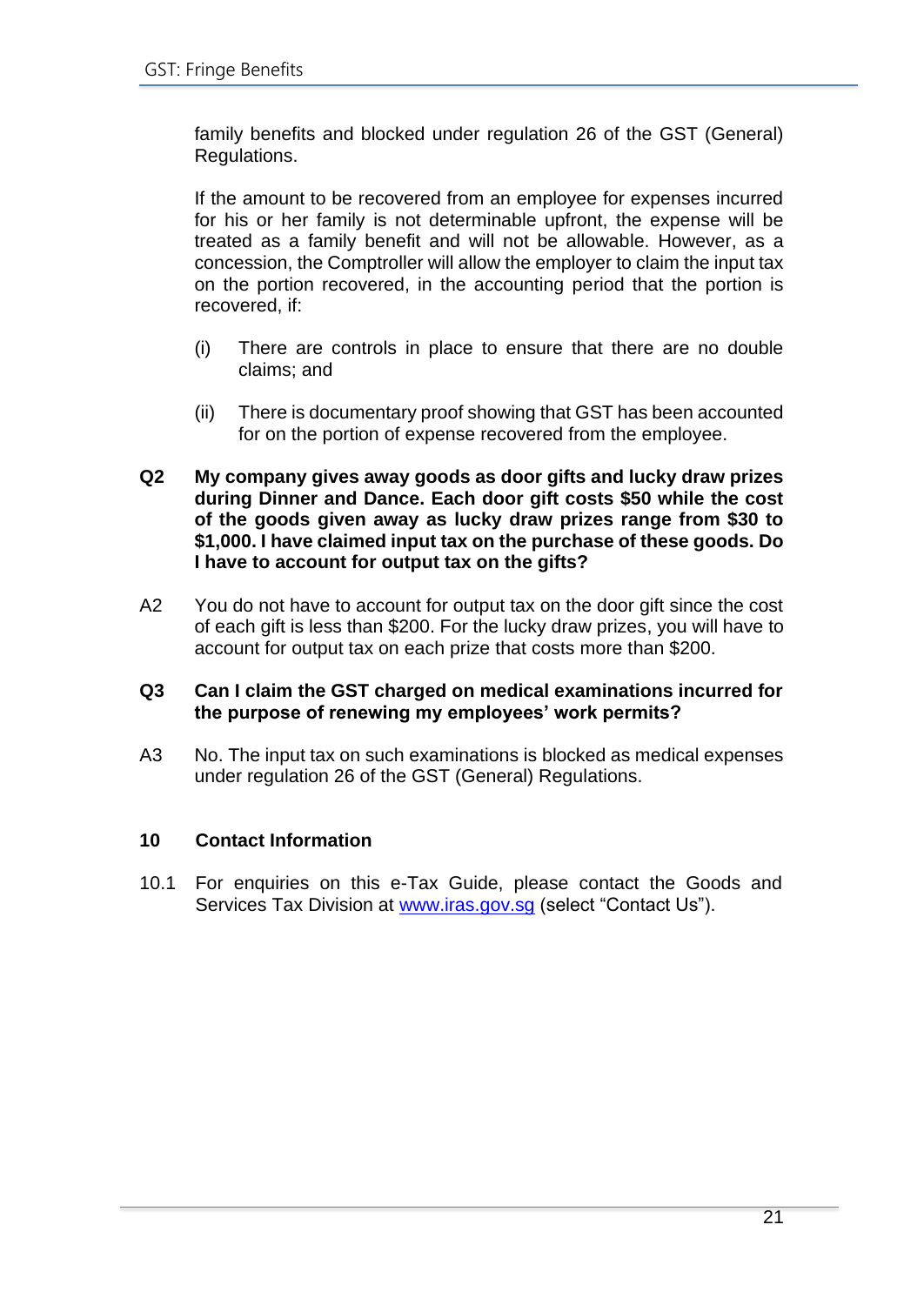# <span id="page-24-0"></span>**11 Updates and Amendments**

| 6 Jan 2017 | (i)  |                                                                                                                                                                                                                                                                                                                                                                                                                                                                                                                                                                                                                                                                                                                                                                                                                                                                                                                                                                                                  |
|------------|------|--------------------------------------------------------------------------------------------------------------------------------------------------------------------------------------------------------------------------------------------------------------------------------------------------------------------------------------------------------------------------------------------------------------------------------------------------------------------------------------------------------------------------------------------------------------------------------------------------------------------------------------------------------------------------------------------------------------------------------------------------------------------------------------------------------------------------------------------------------------------------------------------------------------------------------------------------------------------------------------------------|
|            |      | Removed paragraph 1.2.                                                                                                                                                                                                                                                                                                                                                                                                                                                                                                                                                                                                                                                                                                                                                                                                                                                                                                                                                                           |
|            | (ii) | Editorial amendments made to paragraphs<br>2.3, 4.4, 4.6, 4.7, 4.8, 7.1, 7.2, 8.10, 8.11,<br>8.23, 8.27 and 9.3 as well as Examples 6, 8<br>and 9.                                                                                                                                                                                                                                                                                                                                                                                                                                                                                                                                                                                                                                                                                                                                                                                                                                               |
|            |      | (iii) Revised paragraph 3.9 to rephrase Indicator<br>3 from "incurred for corporate activities" to<br>"primarily promotes staff interaction" with<br>consequential amendments made to<br>paragraph 7.9.                                                                                                                                                                                                                                                                                                                                                                                                                                                                                                                                                                                                                                                                                                                                                                                          |
|            |      | (iv) Revised/Inserted:                                                                                                                                                                                                                                                                                                                                                                                                                                                                                                                                                                                                                                                                                                                                                                                                                                                                                                                                                                           |
|            | (v)  | • Paragraph $3.6 -$ to provide a proxy to<br>apportion expenses of mobile phone used<br>for both private and business purposes<br>• Paragraphs 3.12 and 3.13 - to elaborate on<br>the treatment of fringe benefits given only to<br>specific persons<br>• Paragraphs 7.7, 7.9, 7.12(iv), 7.12(v),<br>7.16(iii) and 7.20 to provide for new<br>administration concessions and exceptions.<br>New Example 3 inserted to illustrate the<br>application of the concession in paragraph<br>7.7<br>• Footnote 13 – to clarify what is regarded as<br>"remote"<br>• Paragraph 7.28 - to clarify that gifts given<br>on bereavement to family members refer to<br>the immediate family members of the<br>employee<br>• Footnote 16 - to clarify the position on gifts<br>that benefit both the employee and his/her<br>family and what is "immediate family<br>members"<br>• Footnote 18 $-$ to clarify the GST to be<br>claimed on taxi expenses<br>Inserted a section on Frequently Asked<br>Questions |
|            |      |                                                                                                                                                                                                                                                                                                                                                                                                                                                                                                                                                                                                                                                                                                                                                                                                                                                                                                                                                                                                  |

<sup>&</sup>lt;sup>21</sup> The revisions made to the various editions of the e-Tax Guide will apply with effect from 16 May 2016 unless otherwise stated.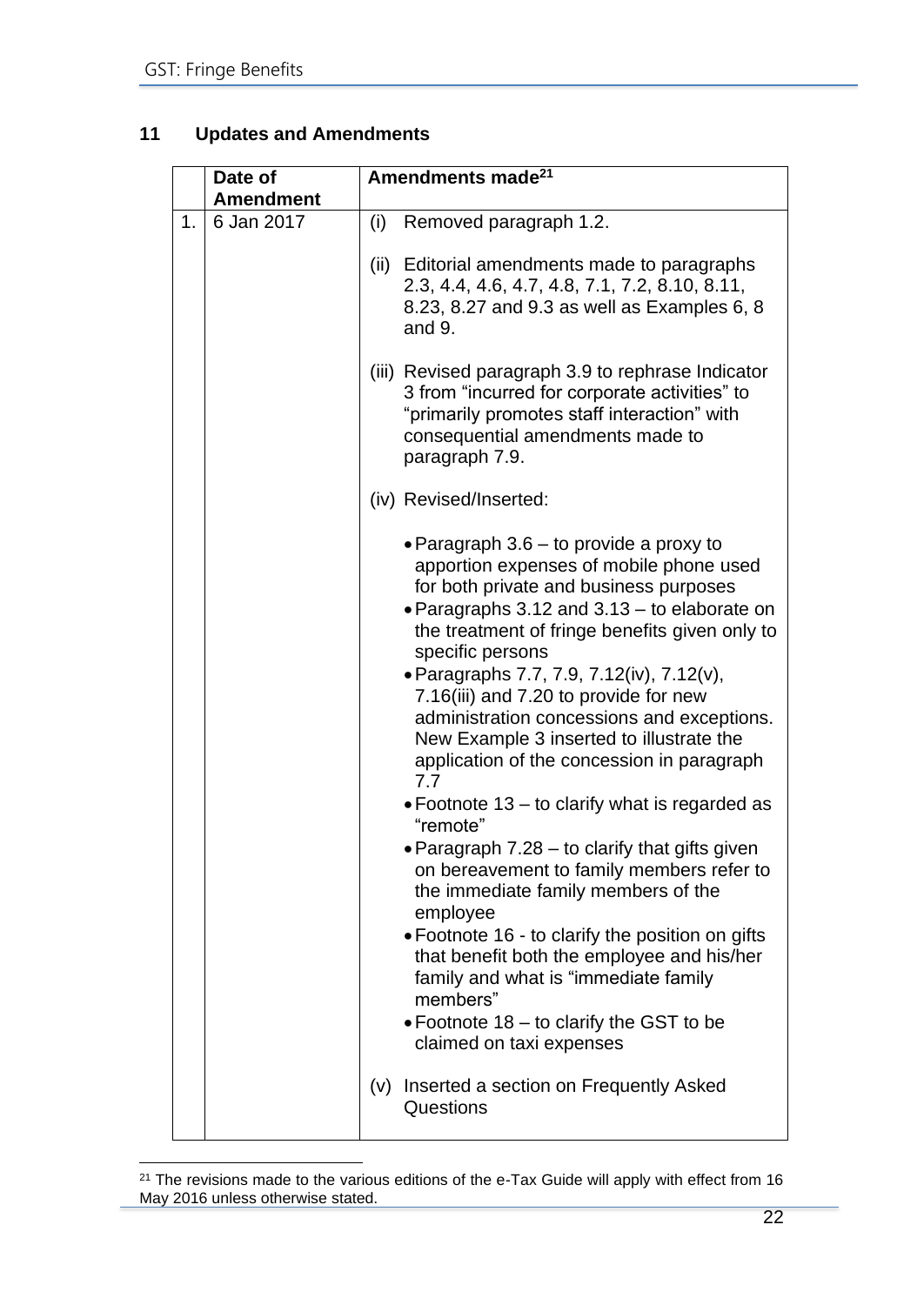|                | Date of<br><b>Amendment</b> | Amendments made <sup>21</sup>                                                                                                                                                                                                                                                                                                                                                                                                                                                                                                                                                                                                                                                                                                                                                                                                                                                                                                                                                                                                                                                                                                                                                                                                                                       |  |
|----------------|-----------------------------|---------------------------------------------------------------------------------------------------------------------------------------------------------------------------------------------------------------------------------------------------------------------------------------------------------------------------------------------------------------------------------------------------------------------------------------------------------------------------------------------------------------------------------------------------------------------------------------------------------------------------------------------------------------------------------------------------------------------------------------------------------------------------------------------------------------------------------------------------------------------------------------------------------------------------------------------------------------------------------------------------------------------------------------------------------------------------------------------------------------------------------------------------------------------------------------------------------------------------------------------------------------------|--|
|                |                             | (vi) Revised Annex C for editorial amendments<br>as well as:                                                                                                                                                                                                                                                                                                                                                                                                                                                                                                                                                                                                                                                                                                                                                                                                                                                                                                                                                                                                                                                                                                                                                                                                        |  |
|                |                             | • To include the exceptions and<br>administrative concessions mentioned in<br>(iv)<br>• To insert the treatment for lease of car park,<br>relocation expenses, preparation of<br>employee's IR8A/IR8S and credit card<br>subscription fees                                                                                                                                                                                                                                                                                                                                                                                                                                                                                                                                                                                                                                                                                                                                                                                                                                                                                                                                                                                                                          |  |
|                |                             | (vii) Revised paragraph 9.1 to explain the<br>application of the revised treatment in this<br>guide                                                                                                                                                                                                                                                                                                                                                                                                                                                                                                                                                                                                                                                                                                                                                                                                                                                                                                                                                                                                                                                                                                                                                                 |  |
| $\overline{2}$ | 27 Jul 2018                 | Revised/Inserted:<br>(i)                                                                                                                                                                                                                                                                                                                                                                                                                                                                                                                                                                                                                                                                                                                                                                                                                                                                                                                                                                                                                                                                                                                                                                                                                                            |  |
|                |                             | • Footnote 11 – to elaborate on the meaning<br>of 'any other cost'<br>• Paragraph 6.10 – to add 'lunch time talks<br>held for employees' to the examples of<br>events organised to promote staff interaction<br>• Paragraph 7.7 – to change the period of what<br>is regarded as 'temporary accommodation'<br>provided to foreign employees from 30 days<br>to 31 days and to clarify that full input tax will<br>be disallowed so long as this period is<br>exceeded<br>• Paragraph 7.12 – to extend the concession<br>to transport expenses incurred to shuttle<br>employees to and fro events and activities<br>organized by the company and make clear<br>that expenses incurred directly in connection<br>with any motor car remain blocked under<br>the GST (General<br>regulation<br>27 of<br>Regulations).<br>• Footnote $13 -$ to remove the 'bus-stop<br>condition' in<br>determining<br>whether<br>a a<br>workplace is regarded as remote (effective<br>from 27 Jul 2018).<br>• Footnote 15 $-$ to clarify that input tax relating<br>flexible benefits is not claimable<br>to<br>regardless of the nature of the goods and<br>services procured using the flexible benefits<br>budget and even if the company has the<br>supporting receipt or invoice. |  |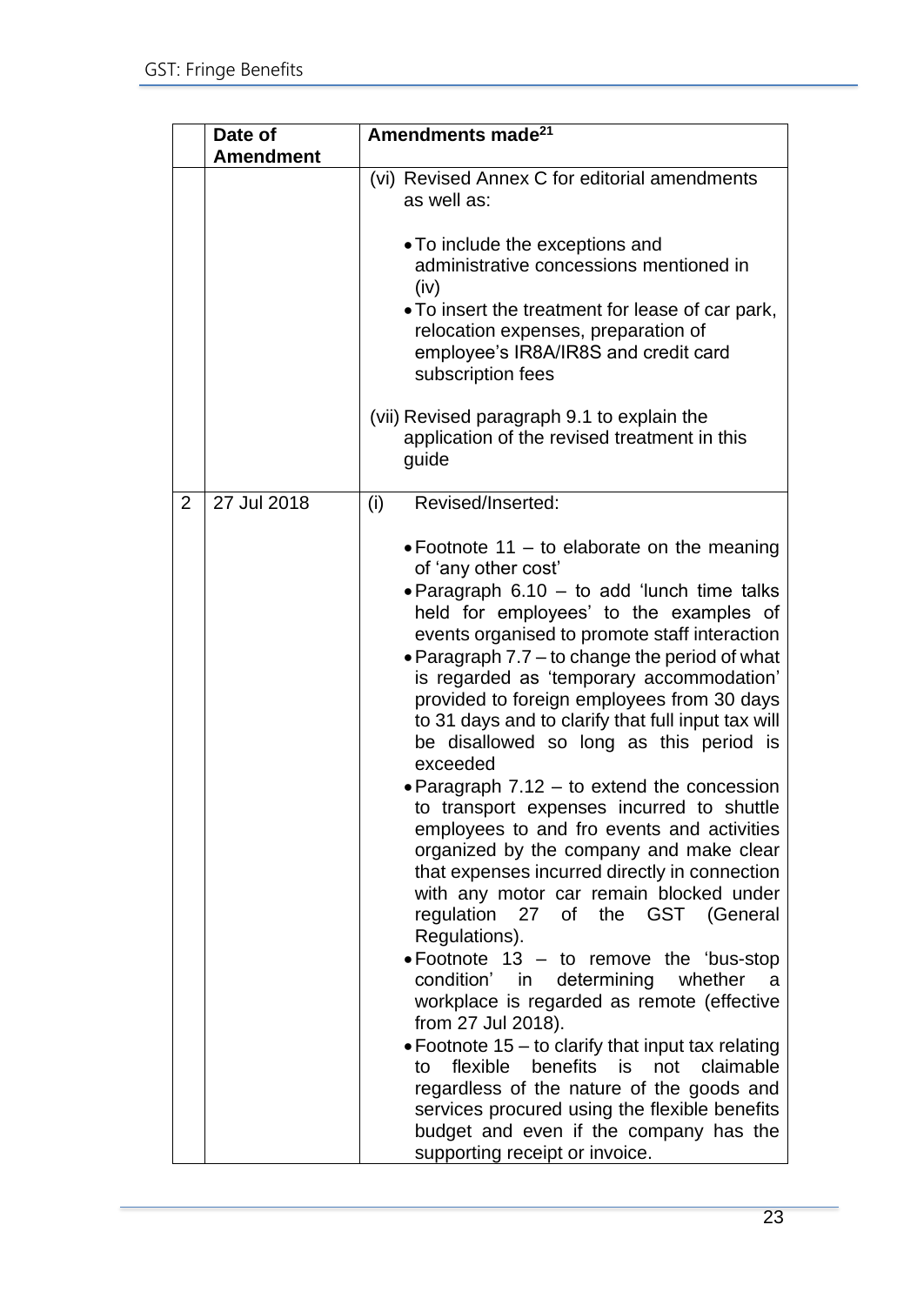|   | Date of<br><b>Amendment</b> | Amendments made <sup>21</sup>                                                                                                                                                                                                                                                                                                                                                                                                                                                                                                                                                                                                                                                                                                                                                                                                                                                                                                                                                                                                                            |  |
|---|-----------------------------|----------------------------------------------------------------------------------------------------------------------------------------------------------------------------------------------------------------------------------------------------------------------------------------------------------------------------------------------------------------------------------------------------------------------------------------------------------------------------------------------------------------------------------------------------------------------------------------------------------------------------------------------------------------------------------------------------------------------------------------------------------------------------------------------------------------------------------------------------------------------------------------------------------------------------------------------------------------------------------------------------------------------------------------------------------|--|
|   |                             | • Annex C (Accommodation and related<br>household expenses) - to address the<br>scenario where an additional phone is given<br>to the employee to be used solely for<br>business purposes and inserted footnote 17<br>to clarify that output tax need to be<br>accounted for if the phone is given away to<br>the employee.<br>• Inserted footnote 19 to Annex C (Transport<br>and related expenses) to clarify that input tax<br>incurred on chauffeur/driver services<br>in<br>relation to a motor car is not claimable.                                                                                                                                                                                                                                                                                                                                                                                                                                                                                                                               |  |
| 3 | 29 Jan 2020                 | (i)<br>Revised/Inserted:                                                                                                                                                                                                                                                                                                                                                                                                                                                                                                                                                                                                                                                                                                                                                                                                                                                                                                                                                                                                                                 |  |
|   |                             | • Paragraph 7.7 - To revise the administrative<br>concession to allow input tax on the first 31<br>days, if the provision of temporary<br>accommodation exceeds 31 days per<br>occasion. New Example 3 inserted to<br>illustrate the application of the concession in<br>paragraph 7.7<br>. Footnote 13 - to clarify on the definition of<br>"foreign employees"<br>• New administrative concession with effect<br>from 1 Feb 2020 to allow all transport<br>expenses, except transport from home to<br>work and vice versa during ordinary work<br>hours and motor car expenses that are<br>blocked under regulation 27. Amendments<br>made to Example 4 to illustrate the new<br>administrative concession<br>. New Example 7 on F&B subsidized by the<br>employer on its premises<br>• Answer to Q1 of Frequently Asked Questions<br>- to elaborate on costs recovered from an<br>employee in respect of his/her family, and a<br>new concession to allow input tax if the<br>amount to be recovered from an employee is<br>not determinable upfront. |  |
|   |                             | Revised Annex C for editorial amendments<br>(ii)<br>as well as:<br>• To amend the administrative concession for<br>temporary accommodation to allow input tax<br>on the first 31 days<br>include<br>$\bullet$ To<br>administrative<br>the<br>new<br>concession for transport expenses                                                                                                                                                                                                                                                                                                                                                                                                                                                                                                                                                                                                                                                                                                                                                                    |  |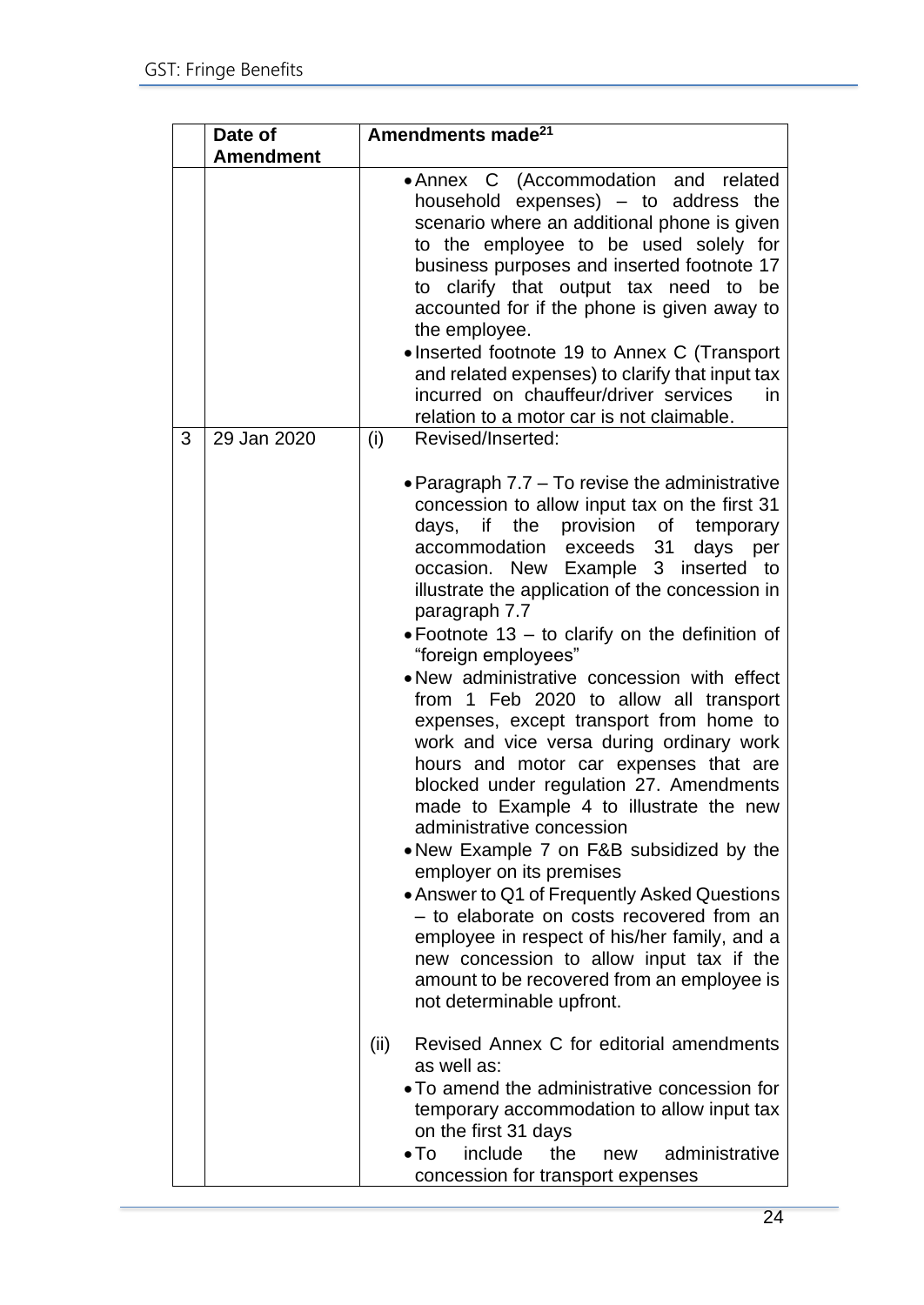|   | Date of          | Amendments made <sup>21</sup>                                                                                                                                                                                                                                                                                                                                                                                                                                                                                                                                                                                                                                                                                                                                                                                                                                   |  |  |
|---|------------------|-----------------------------------------------------------------------------------------------------------------------------------------------------------------------------------------------------------------------------------------------------------------------------------------------------------------------------------------------------------------------------------------------------------------------------------------------------------------------------------------------------------------------------------------------------------------------------------------------------------------------------------------------------------------------------------------------------------------------------------------------------------------------------------------------------------------------------------------------------------------|--|--|
|   | <b>Amendment</b> |                                                                                                                                                                                                                                                                                                                                                                                                                                                                                                                                                                                                                                                                                                                                                                                                                                                                 |  |  |
|   |                  | . To clarify the GST treatment for mobile<br>phone expenses                                                                                                                                                                                                                                                                                                                                                                                                                                                                                                                                                                                                                                                                                                                                                                                                     |  |  |
|   |                  | Inserted Annex D for information on the GST<br>(iii)<br>treatment of transport expenses prior to 1<br>Feb 2020.                                                                                                                                                                                                                                                                                                                                                                                                                                                                                                                                                                                                                                                                                                                                                 |  |  |
| 4 | 10 Feb 2021      | Revised paragraph 3.1 to update input tax claiming<br>conditions                                                                                                                                                                                                                                                                                                                                                                                                                                                                                                                                                                                                                                                                                                                                                                                                |  |  |
| 5 | 29 Oct 2021      | Revised/Inserted:<br>(i)                                                                                                                                                                                                                                                                                                                                                                                                                                                                                                                                                                                                                                                                                                                                                                                                                                        |  |  |
|   |                  | • Paragraphs 3.15(vi), 7.17 and Annex C on<br>medical expenses incurred for employees.<br>• Footnote 17 - to clarify the GST treatment for<br>transport expenses to transport foreign<br>workers from the dormitory to their worksite.<br>. Footnote 22 - to clarify that the GST<br>treatment for mobile phone expenses<br>and<br>other<br>mobile<br>applies to tablets<br>communication devices.<br>• Annex C and Footnote 23 - to extend the<br>administrative concession for mobile phone<br>expenses incurred on or after 1 Oct 2021 to<br>businesses which have a written policy that<br>the mobile phone is to be used solely for<br>business.<br>(ii)<br>Removed paragraph 9 of the Fifth Edition as<br>the paragraph relates to the GST treatment<br>of fringe benefits incurred before 16 May<br>2016 i.e. periods which are already time-<br>barred. |  |  |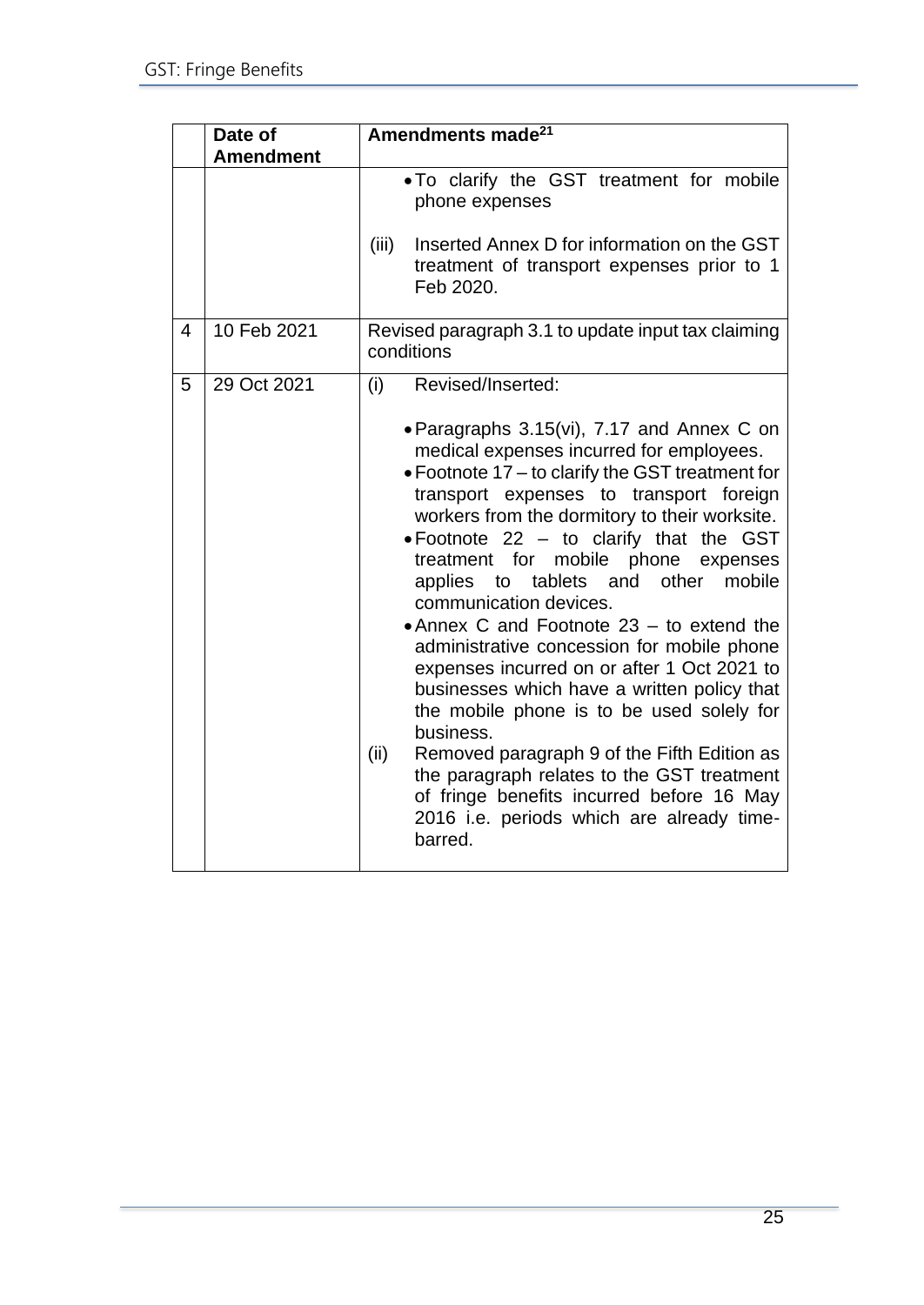<span id="page-28-0"></span>

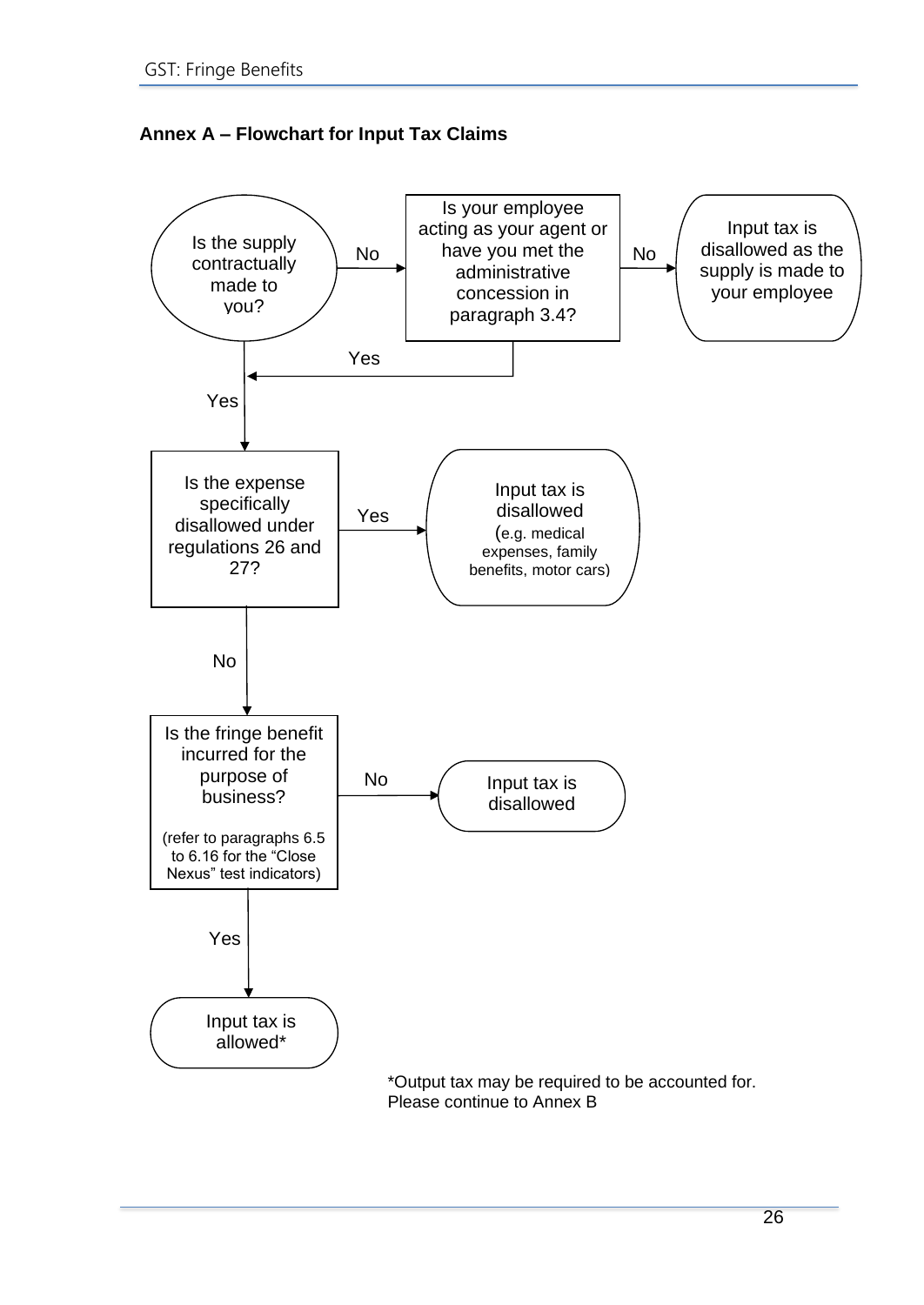# <span id="page-29-0"></span>**Annex B – Flowchart on Accounting for Output Tax**

*This flowchart is only applicable if you have claimed input tax*

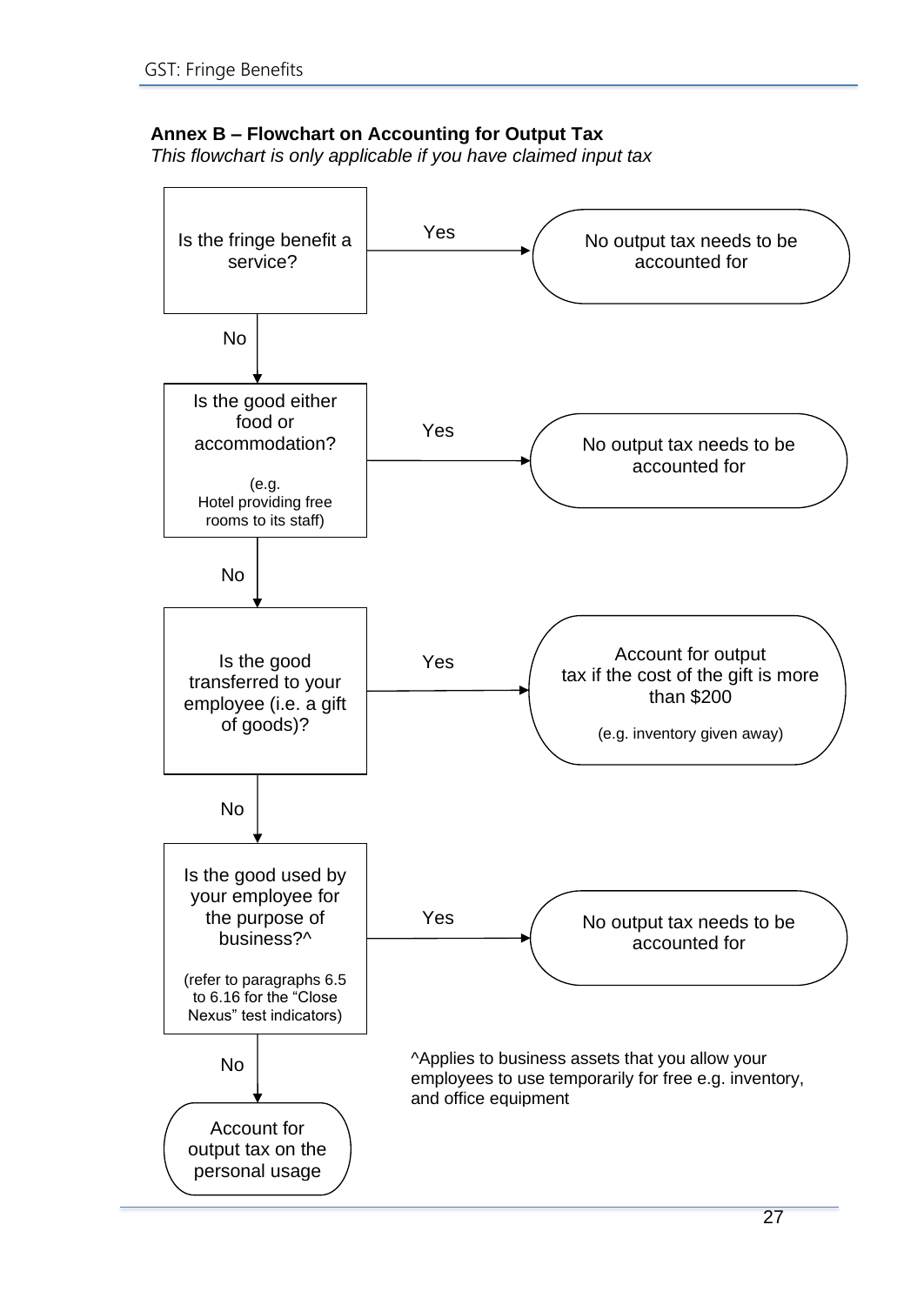# <span id="page-30-0"></span>**Annex C – Table on Fringe Benefits**

# **Accommodation and related household expenses**

| <b>Transaction</b>                                                                                                                   | <b>Input Tax Claimable?</b>                                                                                                                                         | <b>Account for Output</b><br>Tax? |
|--------------------------------------------------------------------------------------------------------------------------------------|---------------------------------------------------------------------------------------------------------------------------------------------------------------------|-----------------------------------|
| Construction of property to house<br>employees                                                                                       | Generally<br>unless<br>the<br>no,<br>following<br>exceptions<br>or                                                                                                  | No.                               |
| of<br>Provision<br>non-residential<br>property to house employees.                                                                   | administrative concession apply.<br><b>Exceptions</b><br>where<br>the<br>are                                                                                        | No.                               |
| E.g. hotels, chalets and boarding<br>houses                                                                                          | expenses are:<br>a) Necessary for the proper                                                                                                                        |                                   |
|                                                                                                                                      | operation of the business;                                                                                                                                          |                                   |
| Provision of furnished residential<br>property to house employees -<br>Premises are owned or rented by<br>employer and put to use by | b) To maintain or enhance<br>business operations; or                                                                                                                | No.                               |
| employees                                                                                                                            | c) To primarily promote staff<br>interaction.                                                                                                                       |                                   |
| E.g. workers' dormitories and<br>serviced apartments                                                                                 | Administrative<br>concession<br><b>is</b><br>available where the expenses<br>relate<br>temporary<br>to                                                              |                                   |
| Utilities charges                                                                                                                    | accommodation (a period not<br>exceeding 31 days) provided to<br>foreign employees who:                                                                             | No.                               |
|                                                                                                                                      | a) relocate to Singapore to take                                                                                                                                    |                                   |
| Maintenance and repair services                                                                                                      | up employment;                                                                                                                                                      | No.                               |
| Cleaning and laundry services                                                                                                        | b)                                                                                                                                                                  | No.                               |
| Fax, cable, telecom and internet<br>charges                                                                                          | come to Singapore<br>for<br>business activities; or                                                                                                                 | No.                               |
| Home insurance                                                                                                                       | c) relocate to another country                                                                                                                                      | No.                               |
|                                                                                                                                      | Where<br>the<br>temporary<br>exceeds<br>31<br>accommodation<br>days, with effect from 1 Feb<br>2020, the portion attributable to<br>the first 31 days is claimable. |                                   |
|                                                                                                                                      | For more information, please<br>refer to paragraphs 7.2 to 7.7.                                                                                                     |                                   |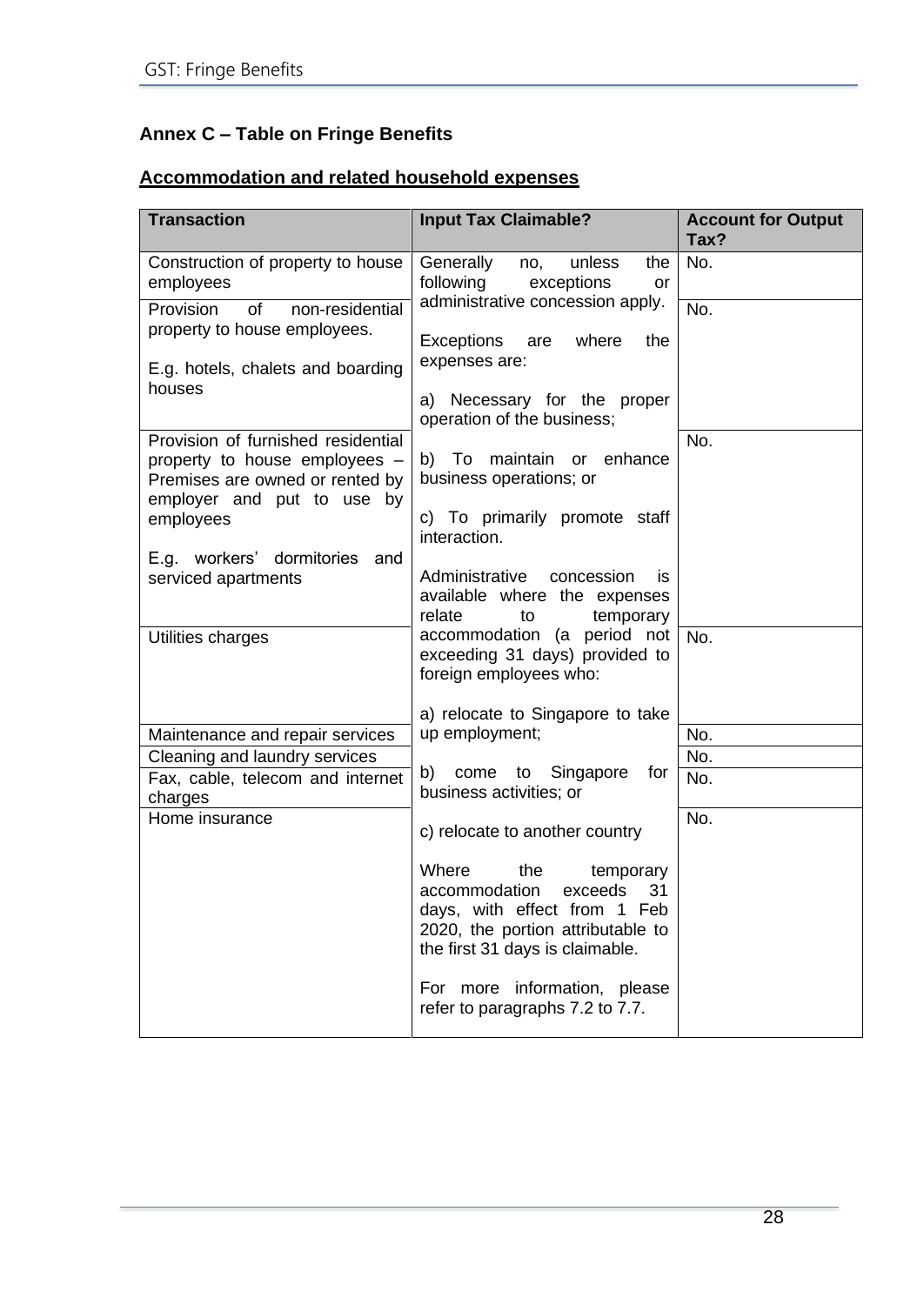| Acquisition of home appliances,<br>furniture and fittings and groceries<br>for employee's accommodation | No, as these are considered as<br>for<br>the<br>incurred<br>private<br>consumption of the employee                                                                                                                                                                                                                                                                                                                                                                                                                                                                                                  | No, since input tax is<br>allowable<br>and<br>not<br>should not be claimed<br>in the first place.                                                                                                                                                                                                                                                                                                                                                                  |
|---------------------------------------------------------------------------------------------------------|-----------------------------------------------------------------------------------------------------------------------------------------------------------------------------------------------------------------------------------------------------------------------------------------------------------------------------------------------------------------------------------------------------------------------------------------------------------------------------------------------------------------------------------------------------------------------------------------------------|--------------------------------------------------------------------------------------------------------------------------------------------------------------------------------------------------------------------------------------------------------------------------------------------------------------------------------------------------------------------------------------------------------------------------------------------------------------------|
| Mobile phone expenses <sup>22</sup> :                                                                   | Generally, input tax can only be<br>recovered<br>business<br>on<br>the<br>portion of the expense.                                                                                                                                                                                                                                                                                                                                                                                                                                                                                                   |                                                                                                                                                                                                                                                                                                                                                                                                                                                                    |
| a) Calls and subscription plan                                                                          | Input tax can only<br>a)<br>be<br>recovered on business calls. If<br>employee<br>makes<br>both<br>your<br>business and personal calls, only<br>the business portion is allowed.<br>Similarly, input tax incurred on a<br>mobile data plan is claimable only<br>to the extent that the plan is used<br>for business purpose. Proxy<br>using the number of workdays<br>over the period billed (e.g. 4/7) or<br>other reasonable proxies can be<br>used to apportion the expense<br>where the plan is used for both<br>work and private purposes.                                                      | a) No.                                                                                                                                                                                                                                                                                                                                                                                                                                                             |
| b) Mobile phone                                                                                         | b) As a concession, input tax<br>incurred on the purchase of a<br>mobile phone (if you give your<br>employee the mobile phone),<br>and phone expenses (such as<br>calls and subscription plan) can<br>be claimed in full provided that:<br>your employee gives a<br>(i)<br>written undertaking that the<br>phone will be used solely for<br>your<br>the<br>purpose<br>of<br>business; or<br>in relation to mobile phone<br>(ii)<br>expenses incurred on or<br>after 1 Oct 2021, your<br>business has a written<br>policy (e.g. in the Human<br>Resource manual) that the<br>phone is intended to be | b) No, unless:<br>1. Input tax has been<br>claimed;<br>and<br>2. The cost of the<br>mobile phone given<br>away is $> $200$<br>lf<br>you<br>just<br>are<br>temporarily<br>letting<br>your employee<br>use<br>the mobile phone (i.e.<br>the<br>mobile<br>phone<br>remains<br>as<br>your<br>business asset), no<br>deeming is required if<br>your employee uses<br>mobile<br>the<br>phone<br>solely for the purpose<br>of<br>your<br>business.<br>Also, no deeming is |

 $22$  The GST treatment for mobile phone expenses will similarly apply to expenses incurred in relation to tablets and other mobile communication devices.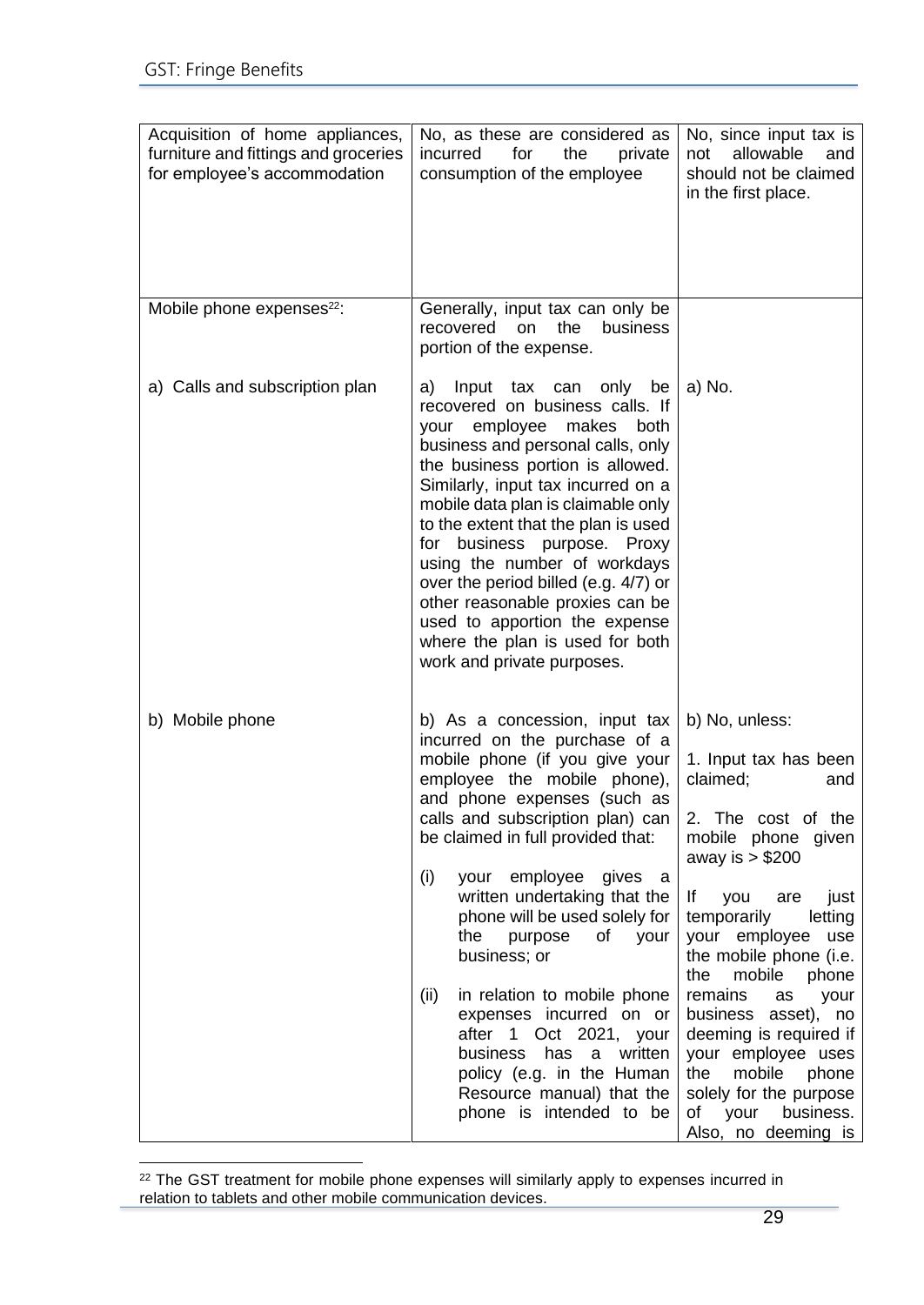|                                                    | used solely <sup>23</sup> for the purpose<br>of your business.                                                                                                                                                                                                                                                                                                                                                                                                                     | required if you have<br>earlier<br>apportioned<br>the input tax incurred                                                                                                                 |
|----------------------------------------------------|------------------------------------------------------------------------------------------------------------------------------------------------------------------------------------------------------------------------------------------------------------------------------------------------------------------------------------------------------------------------------------------------------------------------------------------------------------------------------------|------------------------------------------------------------------------------------------------------------------------------------------------------------------------------------------|
|                                                    | The written undertaking or policy<br>must be made available to IRAS<br>upon request.                                                                                                                                                                                                                                                                                                                                                                                               | on the purchase of the<br>mobile phone<br>(for<br>example, by using 4/7<br>or other reasonable<br>proxy) and<br>claimed<br>only<br>the<br>portion<br>attributable<br>to<br>business use. |
| c) Mobile phone packaged with<br>subscription plan | c) Where there is no additional<br>cost for the mobile phone (i.e. the<br>mobile phone is sold at \$0 with<br>the subscription), input tax is<br>claimable to the extent that the<br>package is used for business<br>purpose. A proxy using the<br>number of workdays over the<br>period billed can be used to<br>apportion the expense.<br>Where there is an additional cost<br>for the mobile phone, to assess<br>mobile<br>the<br>phone<br>and<br>subscription plan separately. | c) No, where there is<br>no additional cost for<br>the mobile phone.                                                                                                                     |
|                                                    | Refer to (a) and (b) above.                                                                                                                                                                                                                                                                                                                                                                                                                                                        |                                                                                                                                                                                          |

# **Transport and related expenses**

| Transaction                                                                                                             | <b>Input Tax Claimable?</b>                | <b>Account for Output</b><br>Tax? |
|-------------------------------------------------------------------------------------------------------------------------|--------------------------------------------|-----------------------------------|
| Chartered Buses/ Taxi <sup>24</sup> / Driver or<br>Chauffeur <sup>25</sup> or Other arranged<br>transport services for: |                                            |                                   |
| d) Travel between home and office<br>during ordinary work hours                                                         | No.                                        | No.                               |
| e) All other circumstances                                                                                              | Yes, with effect from 1 Feb   No.<br>2020. |                                   |

<sup>&</sup>lt;sup>23</sup> For policies which allow incidental personal use, you should continue to apportion the input tax incurred by using 4/7 or other reasonable proxies.

<sup>&</sup>lt;sup>24</sup> For transport via taxi, you should only be claiming the GST on fees such as booking fees and administrative fees for credit card payments as taxi fares are unlikely to be subject to GST.

<sup>&</sup>lt;sup>25</sup> For any of the input tax in relation to these expenses to be claimable, the expense must not be incurred directly in connection with a motor car as defined under regulation 25, as the input tax is blocked under regulation 27.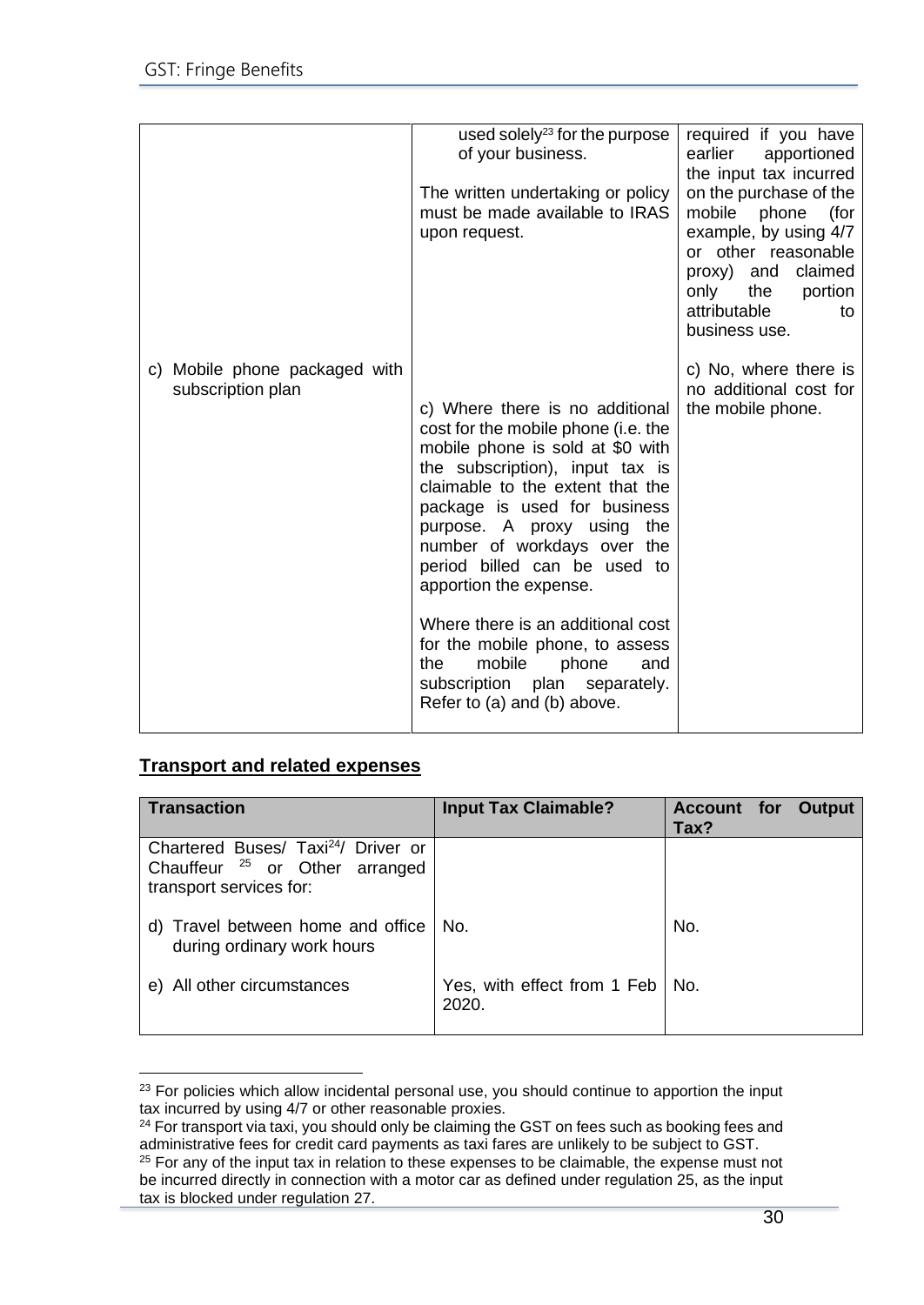|                                                                                                                                                                                                                                                                       | information<br>the<br>For<br><b>on</b><br>treatment of transport and<br>related expenses prior to 1<br>Feb 2020, please refer to<br>Annex D.                                   |                                                                                                                                                                                   |
|-----------------------------------------------------------------------------------------------------------------------------------------------------------------------------------------------------------------------------------------------------------------------|--------------------------------------------------------------------------------------------------------------------------------------------------------------------------------|-----------------------------------------------------------------------------------------------------------------------------------------------------------------------------------|
| Motor car purchase, rental of motor<br>car and running expenses (e.g.<br>petrol, parking, repair, maintenance,<br>chauffeuring and insurance)                                                                                                                         | No. Input tax blocked under<br>regulation 27.                                                                                                                                  | No.                                                                                                                                                                               |
| Motor vehicle purchase, rental of<br>motor vehicle and running expenses<br>for vehicles other than motor cars<br>(e.g. vans, lorries, and motorcycles)<br>The vehicles are used for your                                                                              | Yes.                                                                                                                                                                           | provided<br>No,<br>the<br>personal use by your<br>employee is incidental<br>to carrying out his job<br>duties                                                                     |
| business activities (e.g. for deliveries<br>of goods to your customers).                                                                                                                                                                                              |                                                                                                                                                                                | For example, you allow<br>your employee to drive                                                                                                                                  |
| They are also provided for your<br>employee's personal use free of<br>charge.                                                                                                                                                                                         |                                                                                                                                                                                | the vehicle home after<br>carrying out deliveries<br>for the workday/week.                                                                                                        |
| Free parking provided to your $ a\rangle$<br>employees in a car park used for your<br>business activities (e.g. loading and<br>unloading of goods, parking of your<br>delivery vehicles, parking of vehicles<br>by your customers and suppliers).<br>You have either: | Yes. Input tax on the<br>construction of car park<br>(including cost of empty<br>land<br>leased<br>or<br>for<br>purchased<br>the<br>construction)<br>is<br>claimable           | Yes, if the input tax<br>incurred is allowable<br>and you have claimed it,<br>you have to account for<br>output tax on the free<br>parking provided to your<br>employees, unless: |
| Constructed the car park; or<br>a)<br>b)<br>Leased the car park.                                                                                                                                                                                                      | b)<br>Yes. However, where<br>part of the car park is<br>specifically for parking<br>motor cars <sup>26</sup> , input tax<br>attributable to that part<br>will be blocked under | 1. Parking is provided to<br>employees whose job<br>function<br>requires<br>them to drive, e.g.<br>salespersons; or                                                               |
|                                                                                                                                                                                                                                                                       | regulation 27.                                                                                                                                                                 | 2. Parking is free for<br>members of the public<br>and there<br>are<br>no<br>reserved<br>lots<br>for<br>employees.                                                                |

# **Subscription fees, education and training expenses**

<sup>&</sup>lt;sup>26</sup> "Specifically for parking motor cars" does not mean there must be reserved lots for motor cars. As long as the number of lots which may be used for parking motor cars can be reasonably ascertained, input tax on the proportion of GST attributable to the parking of motor cars will be blocked under regulation 27. For example, the number of motor car decals issued to employees can be used as a proxy to arrive at the disallowable portion of the GST incurred.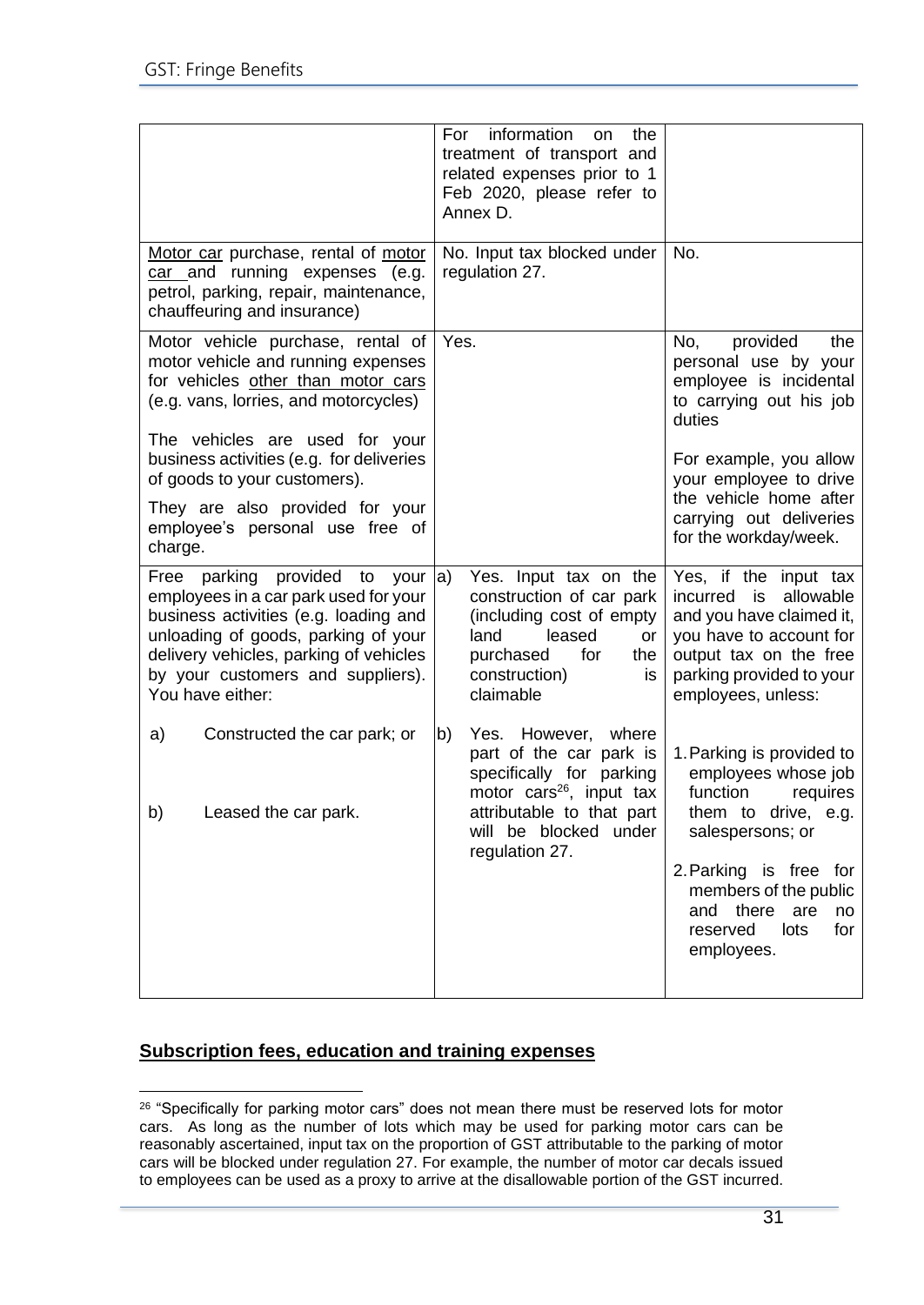| <b>Transaction</b>                                                                                                        | <b>Input Tax Claimable?</b>                      | <b>Account</b><br><b>Output</b><br>for<br>Tax? |
|---------------------------------------------------------------------------------------------------------------------------|--------------------------------------------------|------------------------------------------------|
| Subscription fee for recreational<br>sporting clubs, including joining fee,<br>membership fee and transfer fee            | No.<br><b>Blocked</b><br>under<br>regulation 26. | No.                                            |
| Entrance and subscription fee to<br>professional bodies where<br>the<br>membership is relevant to<br>an<br>employee's job | Yes.                                             | No                                             |
| Education expenses for courses for<br>employees that enhance their job<br>performance                                     | Yes.                                             | No.                                            |
| Education expenses for<br>employees' family<br>members                                                                    | No.<br><b>Blocked</b><br>under<br>regulation 26. | No.                                            |
| Training expenses for courses that<br>enhance employees' performance                                                      | Yes.                                             | No.                                            |

# **Meals**

| <b>Transaction</b>                                                                                                             | <b>Input Tax Claimable?</b>                                                | <b>Account for Output</b><br>Tax? |
|--------------------------------------------------------------------------------------------------------------------------------|----------------------------------------------------------------------------|-----------------------------------|
| provided<br>Food/Beverage<br>for<br>employees:                                                                                 |                                                                            |                                   |
| a) At any staff canteen/cafeteria                                                                                              | Yes.                                                                       | No.                               |
| b) At your office premises (e.g.<br>pantry and food deliveries)                                                                | Yes.                                                                       | No.                               |
| c) Working overtime                                                                                                            | Yes.                                                                       | No.                               |
| d) At the airport before and after<br>business trips;                                                                          | Yes.                                                                       | No.                               |
| e) At company functions, events or<br>meetings (e.g. annual dinner &<br>dance, entertaining clients, and<br>business meetings) | Yes.                                                                       | No.                               |
| All other circumstances<br>f)                                                                                                  | Generally no.                                                              | No.                               |
|                                                                                                                                | For<br>information,<br>more<br>please refer to paragraphs<br>7.10 to 7.12. |                                   |
| Food/Beverage provided for spouse/<br>child/ relative at company functions                                                     | <b>Blocked</b><br>under<br>No.<br>regulation 26.                           | No.                               |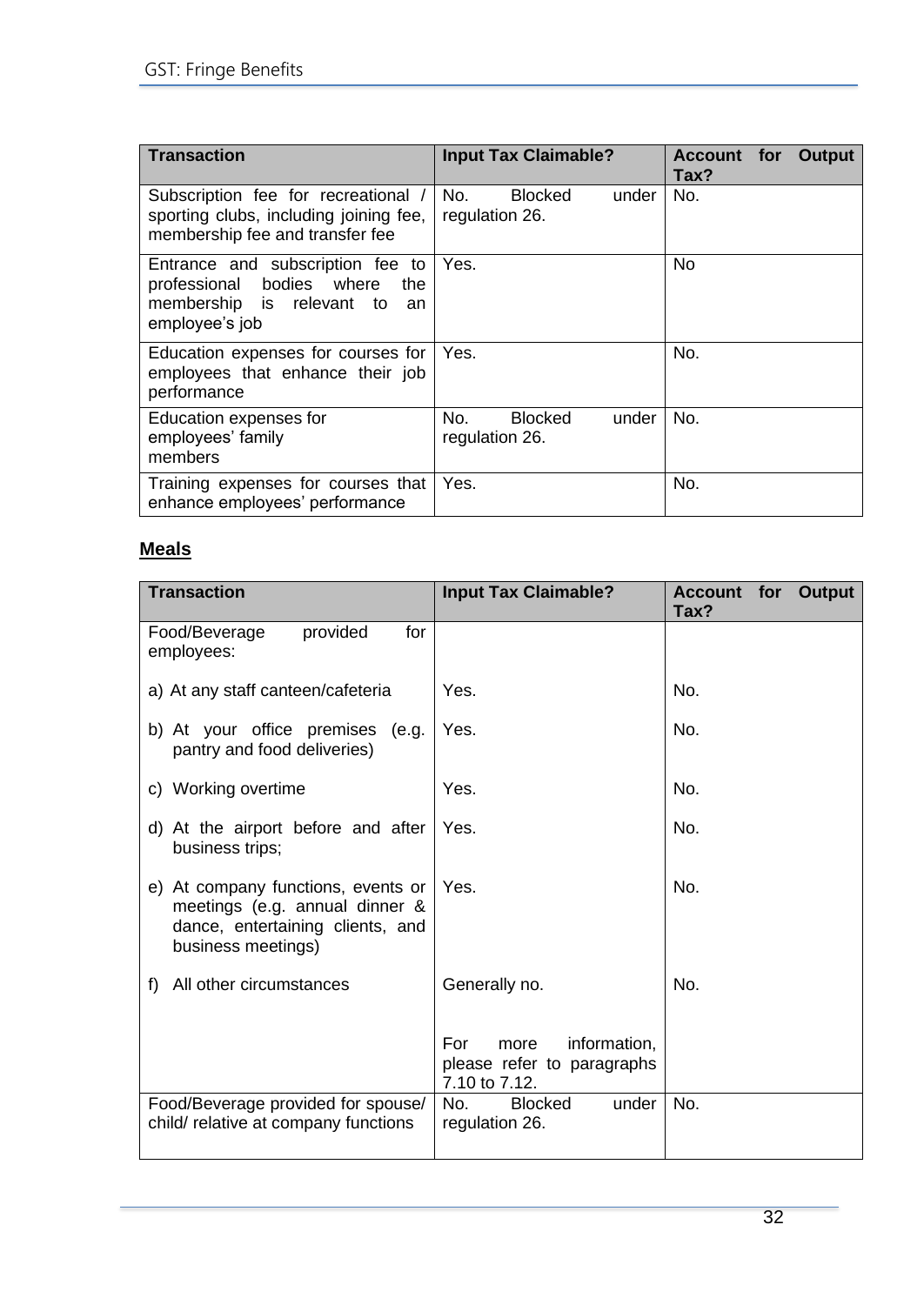| <b>Transaction</b>                                                    | <b>Input Tax Claimable?</b>                                                                                                                                                                                                                                                                                              | <b>Account for</b><br>Output<br>Tax?                                                                                                  |
|-----------------------------------------------------------------------|--------------------------------------------------------------------------------------------------------------------------------------------------------------------------------------------------------------------------------------------------------------------------------------------------------------------------|---------------------------------------------------------------------------------------------------------------------------------------|
| Clothing and accessories<br>(e.g.<br>shoes, belts, bags, and eyewear) | Generally no.                                                                                                                                                                                                                                                                                                            | No, unless:                                                                                                                           |
| and<br>Grooming-related<br>products<br>services                       | Exceptions are:<br>(a) Uniforms and protective<br>clothing required to be<br>worn for work purposes;<br>(b) You are in the business<br>of selling the products<br>worn by your employees;<br>or<br>(c) Your business requires<br>staff to look attractive or<br>project a uniform image<br>when<br>serving<br>customers. | 1. Input tax has been<br>claimed as an exception<br>in the middle column;<br>and<br>2. The cost of the good<br>given away is $> $200$ |
|                                                                       | information,<br>For<br>more<br>please refer to paragraphs<br>7.13 to 7.16.                                                                                                                                                                                                                                               |                                                                                                                                       |

# **Medical expenses, health and wellness programmes, and insurance**

| <b>Transaction</b>                                                                                                                                                             | <b>Input Tax Claimable?</b>                                                                                                                                                                                                                                                                                            | <b>Account for Output</b><br>Tax? |  |
|--------------------------------------------------------------------------------------------------------------------------------------------------------------------------------|------------------------------------------------------------------------------------------------------------------------------------------------------------------------------------------------------------------------------------------------------------------------------------------------------------------------|-----------------------------------|--|
| Medical expenses                                                                                                                                                               | <b>Blocked</b><br>No.<br>under<br>regulation 26.                                                                                                                                                                                                                                                                       | No.                               |  |
| a) Maternity health care, natal care,<br>and<br>preventive<br>therapeutic<br>treatment, medical consultation,<br>medical<br>examinations,<br>hospitalisation, dental treatment | With effect from 1 Oct 2021,<br>input tax on expenses<br>incurred on the provision of<br>medical<br>treatment<br>is<br>claimable where the medical                                                                                                                                                                     |                                   |  |
| b) Medicine <sup>27</sup>                                                                                                                                                      | treatment is provided in<br>connection with any health                                                                                                                                                                                                                                                                 |                                   |  |
| c) Annual medical exam                                                                                                                                                         | risk or requirement arising<br>on account of the nature of<br>the work required of your<br>his<br>work<br>staff<br>or<br>environment; and<br>the medical expenses<br>(i)<br>are incurred pursuant to<br>written<br>law<br>of<br>any<br>Singapore concerning<br>the medical treatment or<br>the<br>provision<br>οf<br>a |                                   |  |

<sup>&</sup>lt;sup>27</sup> "Medicine" excludes medicine purchased that is self-administered and not part of the provision of medical treatment (e.g. first aid kit).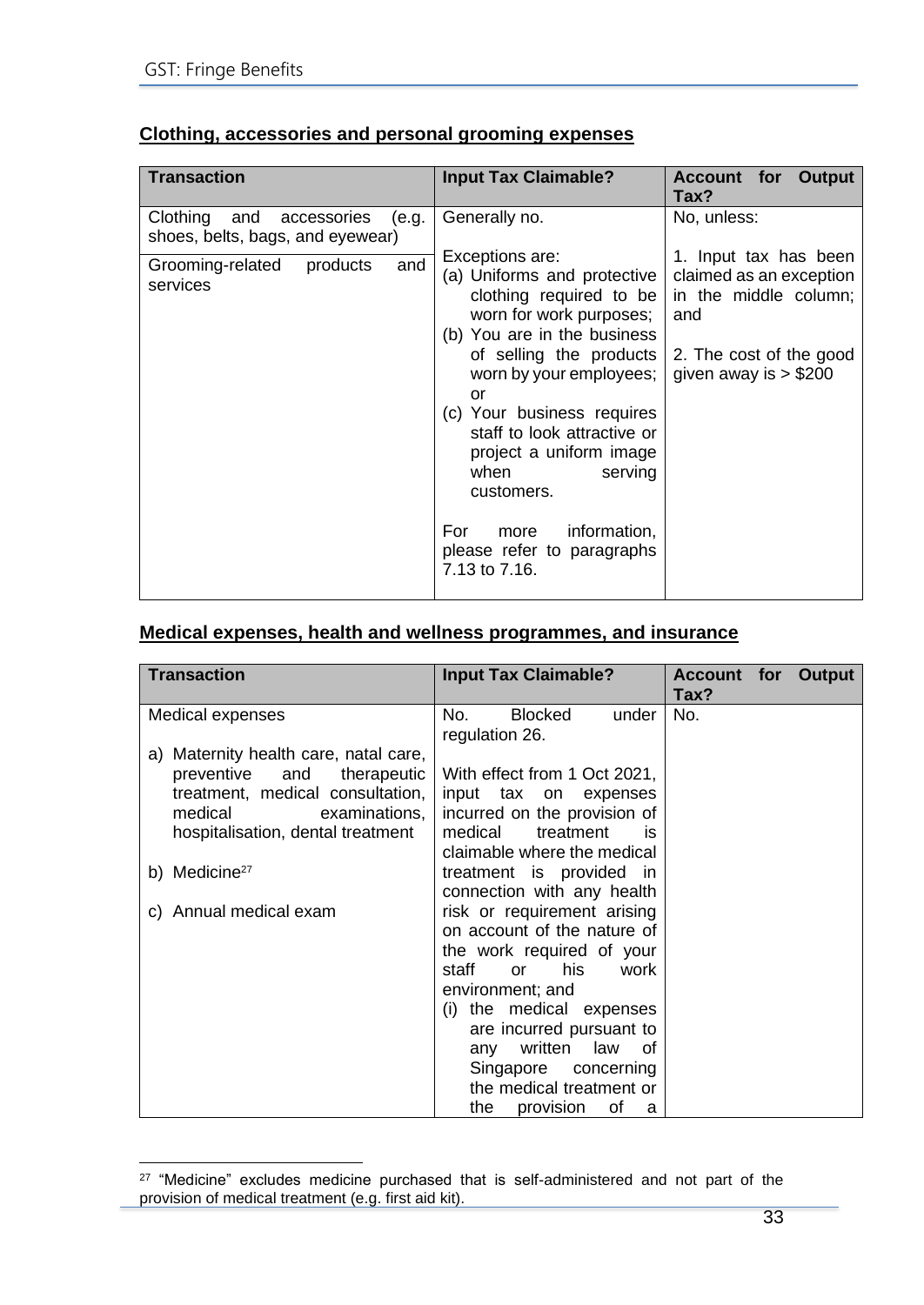|                                                                                                                                                                                                                                                                                                                                                                                                                                        | medical<br>facility<br>or<br>medical practitioner; or<br>(ii) the medical treatment is<br>related to COVID-19 and<br>the staff undergoes such<br>medical<br>treatment<br>pursuant to any written<br>advisory<br>(including<br>industry circular) issued<br>by, or posted on the<br>website<br>the<br>of,<br>Government or a public<br>authority. |            |
|----------------------------------------------------------------------------------------------------------------------------------------------------------------------------------------------------------------------------------------------------------------------------------------------------------------------------------------------------------------------------------------------------------------------------------------|--------------------------------------------------------------------------------------------------------------------------------------------------------------------------------------------------------------------------------------------------------------------------------------------------------------------------------------------------|------------|
| Medical expenses required under<br>Work Injury Compensation Act or<br>under a collective agreement made<br>under the Industrial Relations Act:<br>a) Maternity health care, natal care,<br>preventive<br>therapeutic<br>and<br>treatment, medical consultation,<br>medical<br>examinations,<br>hospitalisation, dental treatment<br>b) Medicine (including those billed<br>separately from medical services)<br>c) Annual medical exam | Yes.<br>Necessary for the proper<br>operation of the business as<br>it<br>is<br>regulatory<br>a<br>requirement.                                                                                                                                                                                                                                  | No.        |
| <b>Medical examinations</b><br>undergone by candidates<br>as part of taxable person's<br>pre-employment<br>assessment process                                                                                                                                                                                                                                                                                                          | Yes.<br>The business incurs this<br>expense to assess whether<br>the candidate is suitable for<br>employment.                                                                                                                                                                                                                                    | No.        |
| Health and wellness programmes<br>the<br>payment<br>of<br>Insurance<br>or                                                                                                                                                                                                                                                                                                                                                              | Generally no.<br>Exceptions are programmes<br>organised<br>corporate<br>as<br>activities/events<br>that<br>primarily<br>staff<br>promote<br>interaction.<br>Yes.                                                                                                                                                                                 | No.<br>No. |
| compensation is obligatory under<br><b>Work Injury Compensation Act</b>                                                                                                                                                                                                                                                                                                                                                                |                                                                                                                                                                                                                                                                                                                                                  |            |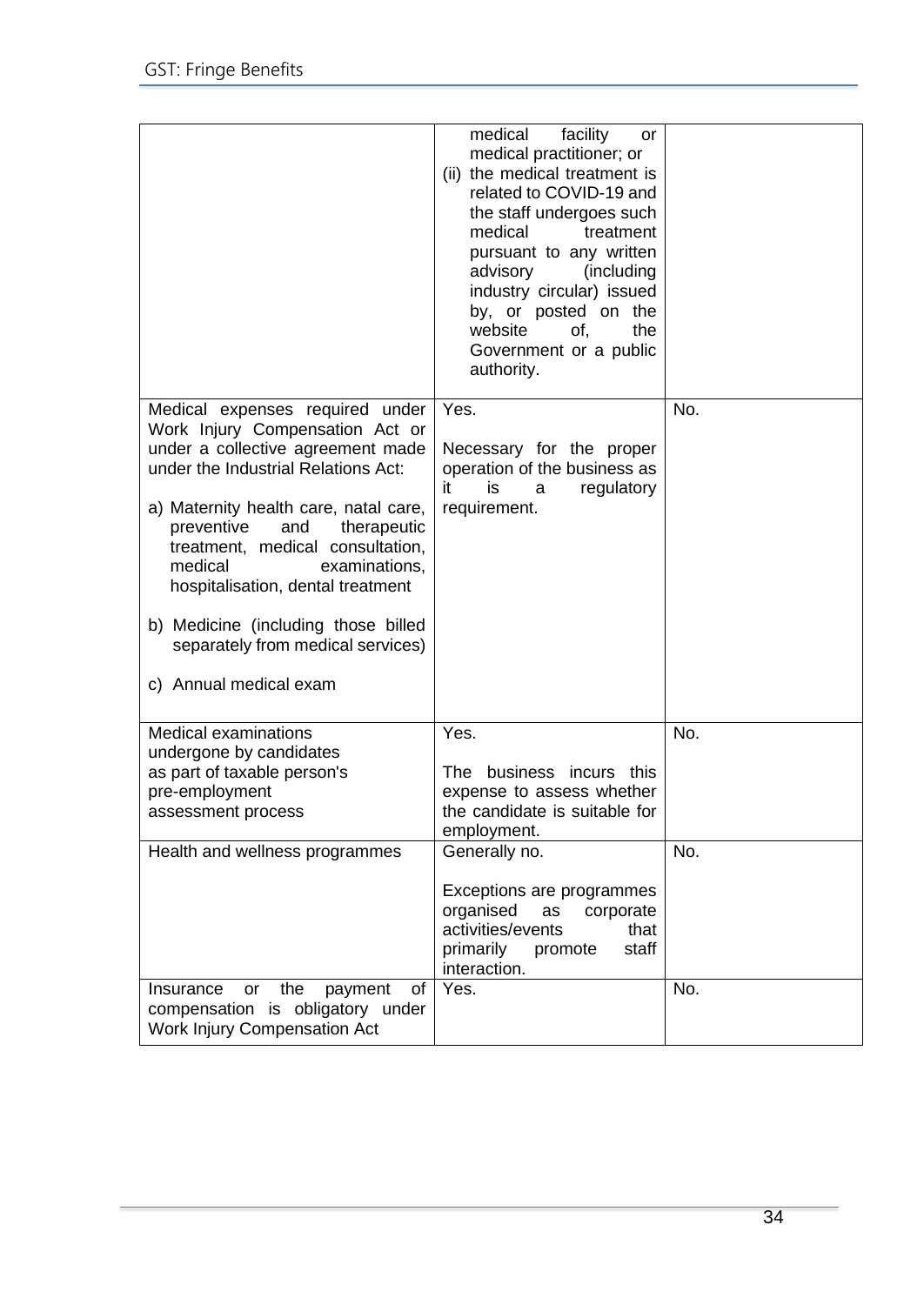| of<br>or the payment<br>Insurance<br>compensation is not obligatory under<br><b>Work Injury Compensation Act:</b> |                                |     |
|-------------------------------------------------------------------------------------------------------------------|--------------------------------|-----|
| a) Medical or accident insurance<br>employee (employee or regulation 26.<br>for<br>company as beneficiary)        | <b>Blocked</b><br>No.<br>under | No. |
| b) Life insurance policy for employee<br>(employee<br>or<br>company<br>as<br>beneficiary)                         | <b>Exempt from GST</b>         | No. |

# **Others**

| <b>Transaction</b>                                                                                                                                                                                                                                                                                 | <b>Input Tax Claimable?</b>                                                                | <b>Account for Output</b><br>Tax?                                                                  |
|----------------------------------------------------------------------------------------------------------------------------------------------------------------------------------------------------------------------------------------------------------------------------------------------------|--------------------------------------------------------------------------------------------|----------------------------------------------------------------------------------------------------|
| Flexible benefits                                                                                                                                                                                                                                                                                  | No.                                                                                        | No.                                                                                                |
|                                                                                                                                                                                                                                                                                                    | For<br>information,<br>more<br>please refer to paragraph<br>7.20.                          |                                                                                                    |
| Gifts:<br>a) Special<br>occasions<br>such<br>as<br>employee's birthday,<br>welcome<br>gift, farewell gift and get-well gift<br>for the employee; wedding of the<br>employee, birth of the employee's<br>child and bereavement of the<br>employee or an immediate family<br>member of the employee. | Yes.                                                                                       | No, unless:<br>1. Gift is a good (i.e. not<br>a service);<br>2. Input tax has been<br>claimed; and |
| b) Festive seasons such as Chinese<br>New Year, Hari Raya, Deepavali<br>and Christmas                                                                                                                                                                                                              | Yes.                                                                                       | 3. The cost of the good<br>is > \$200                                                              |
| c) Awards or prizes<br>given<br>in<br>recognition of your employee's<br>work efforts and contributions                                                                                                                                                                                             | Yes.                                                                                       |                                                                                                    |
| d) During company events<br>e.g.<br>dinner and dance, family day,<br>company retreats                                                                                                                                                                                                              | Yes.                                                                                       |                                                                                                    |
| e) All other circumstances                                                                                                                                                                                                                                                                         | Generally no.<br>information,<br>For<br>more<br>please refer to paragraphs<br>7.21 to 7.25 |                                                                                                    |
| Holidays (in-bound) and recreational<br>activities                                                                                                                                                                                                                                                 |                                                                                            |                                                                                                    |
| a) For employees                                                                                                                                                                                                                                                                                   | Generally<br>no. Exceptions<br>are corporate activities held                               | No.                                                                                                |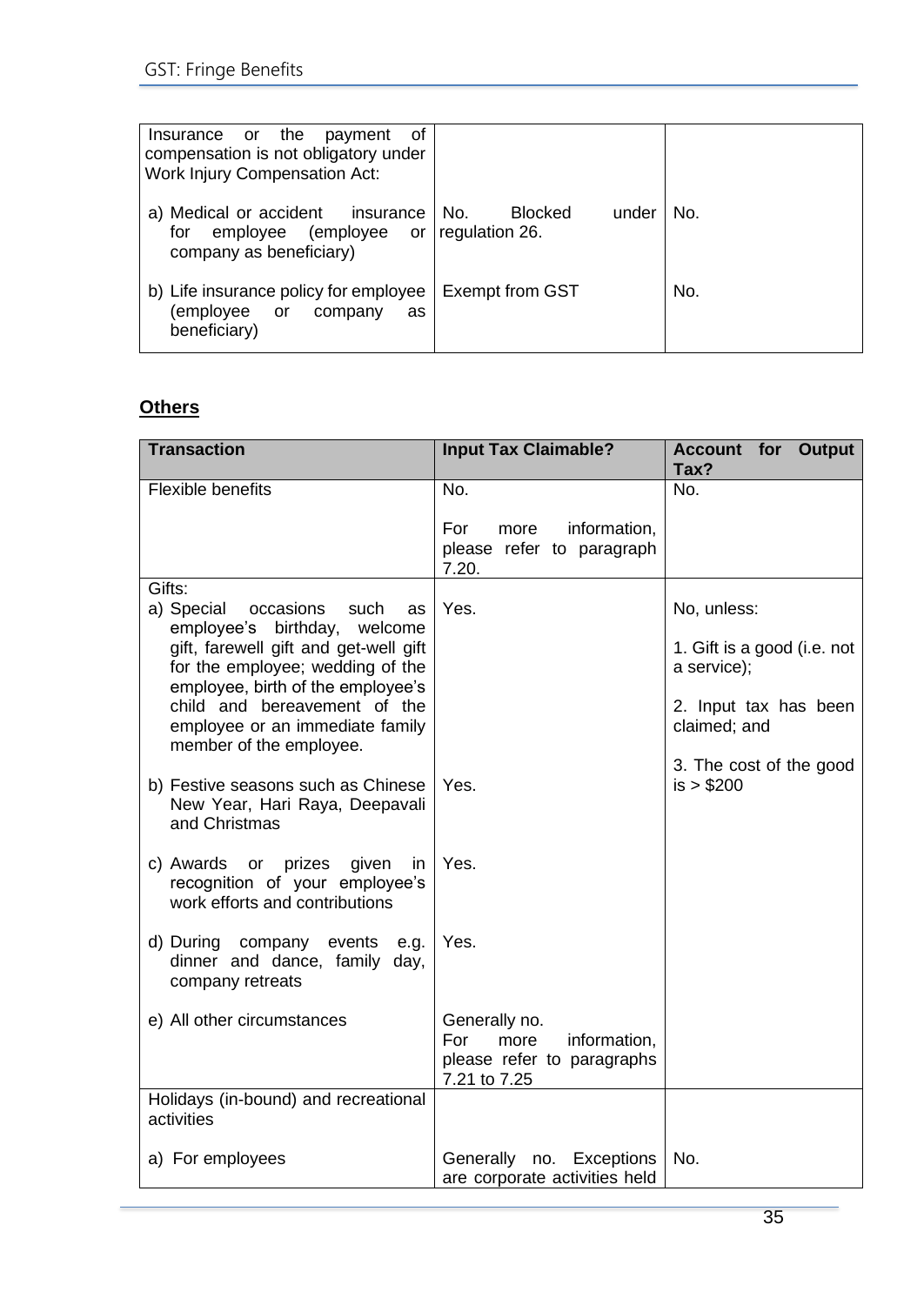|                                                                                                                                                                                                             | primarily to promote staff<br>interaction.                                                                                                                                                                                  |     |
|-------------------------------------------------------------------------------------------------------------------------------------------------------------------------------------------------------------|-----------------------------------------------------------------------------------------------------------------------------------------------------------------------------------------------------------------------------|-----|
| b) For employee's family members                                                                                                                                                                            | For family members, the<br>expenses are blocked under<br>regulation 26.                                                                                                                                                     | No. |
| Relocation expenses:                                                                                                                                                                                        |                                                                                                                                                                                                                             |     |
| a) Cost of airfare                                                                                                                                                                                          | No GST incurred.                                                                                                                                                                                                            | No. |
| of<br>b) Cost<br>temporary<br>accommodation (e.g. hotel room,<br>serviced apartment)                                                                                                                        | Yes, if the accommodation<br>is for a period not exceeding<br>31 days. With effect from 1<br>Feb<br>2020,<br>if<br>the                                                                                                      | No. |
|                                                                                                                                                                                                             | accommodation exceeds 31<br>days, GST attributable to the<br>first 31 days is allowed.                                                                                                                                      | No. |
| c) Freight/storage charges to move<br>personal effects                                                                                                                                                      | No, as it is for the personal<br>benefit of the employee.                                                                                                                                                                   | No. |
| d) Settling-in expenses (e.g. first<br>purchase of beddings, kitchen<br>appliances,<br>subscription<br>to<br>broadband Internet access and<br>enrolment<br>for<br>immersion<br>programmes for expatriates). | Yes<br>for<br>immersion<br>programmes as these are<br>considered<br>similar to<br>as<br>orientation programmes that<br>will facilitate the employee to<br>his<br>work<br>adapt<br>to<br>environment and function<br>better. | No. |
|                                                                                                                                                                                                             | for<br>other<br>settling-in<br>No.<br>expenses, which are for the<br>personal<br>benefit of<br>the<br>employee.                                                                                                             |     |
| Preparation of employee's income<br>tax returns                                                                                                                                                             | No, as it is for the personal<br>benefit of the employee.                                                                                                                                                                   | No. |
| Preparation<br>employee's<br>of<br>IR8A/IR8S and appendices thereof                                                                                                                                         | Yes, as it is the employer's<br>responsibility and not a<br>fringe benefit.                                                                                                                                                 | No. |
| Credit card subscription (corporate<br>card)                                                                                                                                                                | Yes, input<br>tax<br>can<br>be<br>recovered on the portion of<br>subscription<br>fee<br>for<br>corporate purchases.                                                                                                         | No. |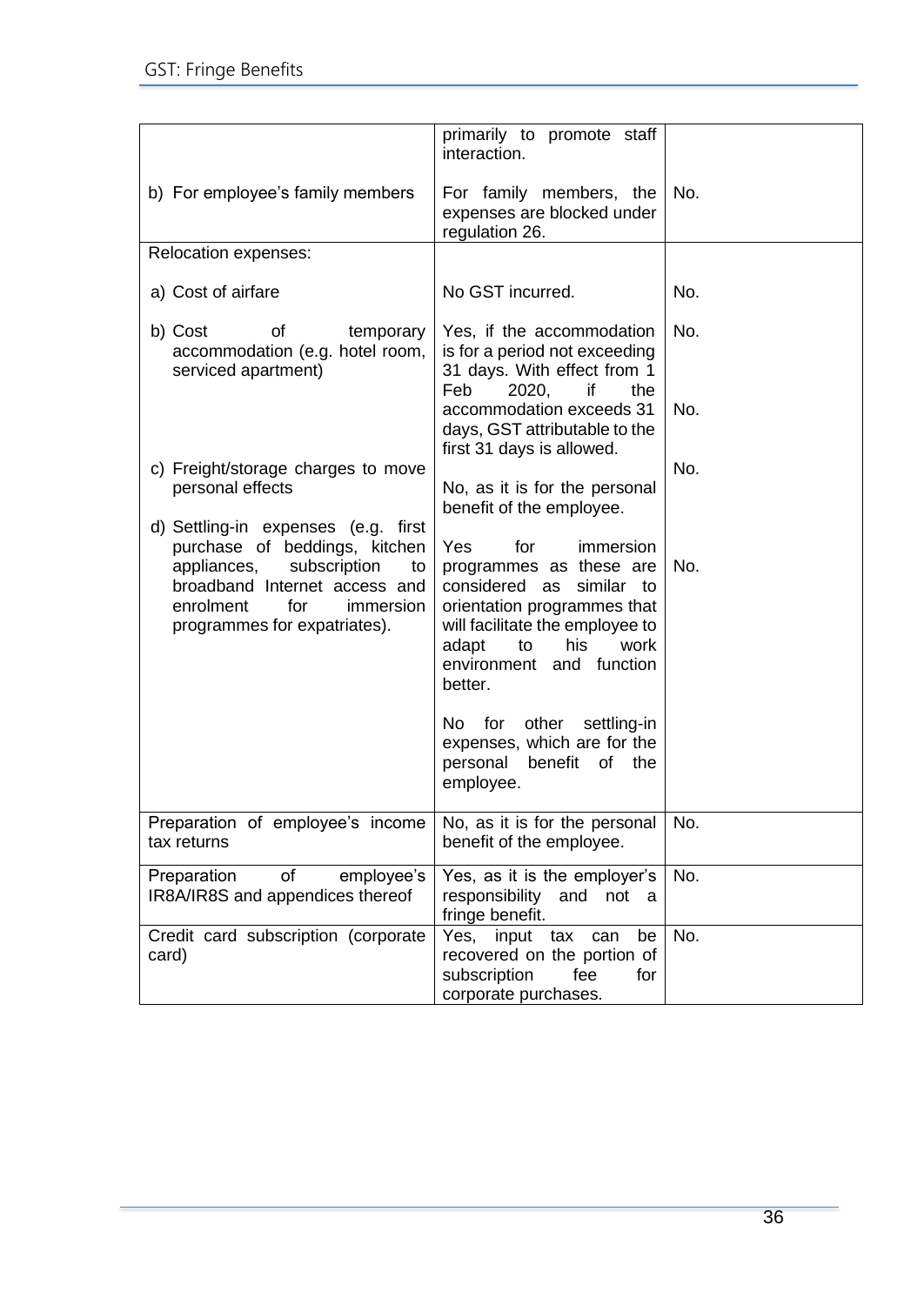# <span id="page-39-0"></span>**Annex D – Transport expenses before 1 Feb 2020**

- 1. **General rule:** Transport expenses such as the hiring of chartered buses and taxis incurred to transport your employees from their homes to work and vice versa do not have a close nexus to your business activities. Employees have a personal responsibility to ensure that they arrive at work on time and can choose the most suitable mode of transport to and from their workplace and home.
- 2. **Exceptions:** Transport expenses incurred under the following circumstances are regarded as having a close nexus to your business activities:
	- (i) Transport expenses incurred to fetch foreign workers to and fro their dormitories and your workplace are considered necessary to ensure minimal disruptions to business operations (Indicator 1).
	- (ii) Transport expenses incurred for corporate activities are also considered as having a close nexus to your business activities as they primarily promote staff interaction (Indicator 3). For example, when you charter a bus for a team-bonding activity.
	- (iii) Transport expenses incurred due to limited public transport available to your employees. For example, your workplace is in a remote area that is not easily accessible by public transport (e.g. remote industrial areas, shipyards, and offshore islands) or your business circumstance requires your employees to work graveyard shifts. The provision of transport under such circumstances will be regarded as either necessary (Indicator 1) or will ensure the efficiency (Indicator 2) of your business operations.
- 3. **Administrative Concession:** As an administrative concession, the Comptroller would allow you to claim input tax incurred on the following:
	- (i) Transport expenses incurred when your employees work beyond their official working hours (due to exigencies of work);
	- (ii) Transport expenses incurred by your employees to travel from home to the airport when they leave Singapore for business trips and from the airport to home upon their return;
	- (iii) Transport expenses incurred by your employees to travel from home to external venues for work-related purposes. For example, travelling to meet clients at their premises, to attend work-related trainings, seminars, workshops or courses;
	- (iv) Transport expenses incurred to fetch your employees to and fro your workplace and external venues for meals, where your workplace is in a remote area; and